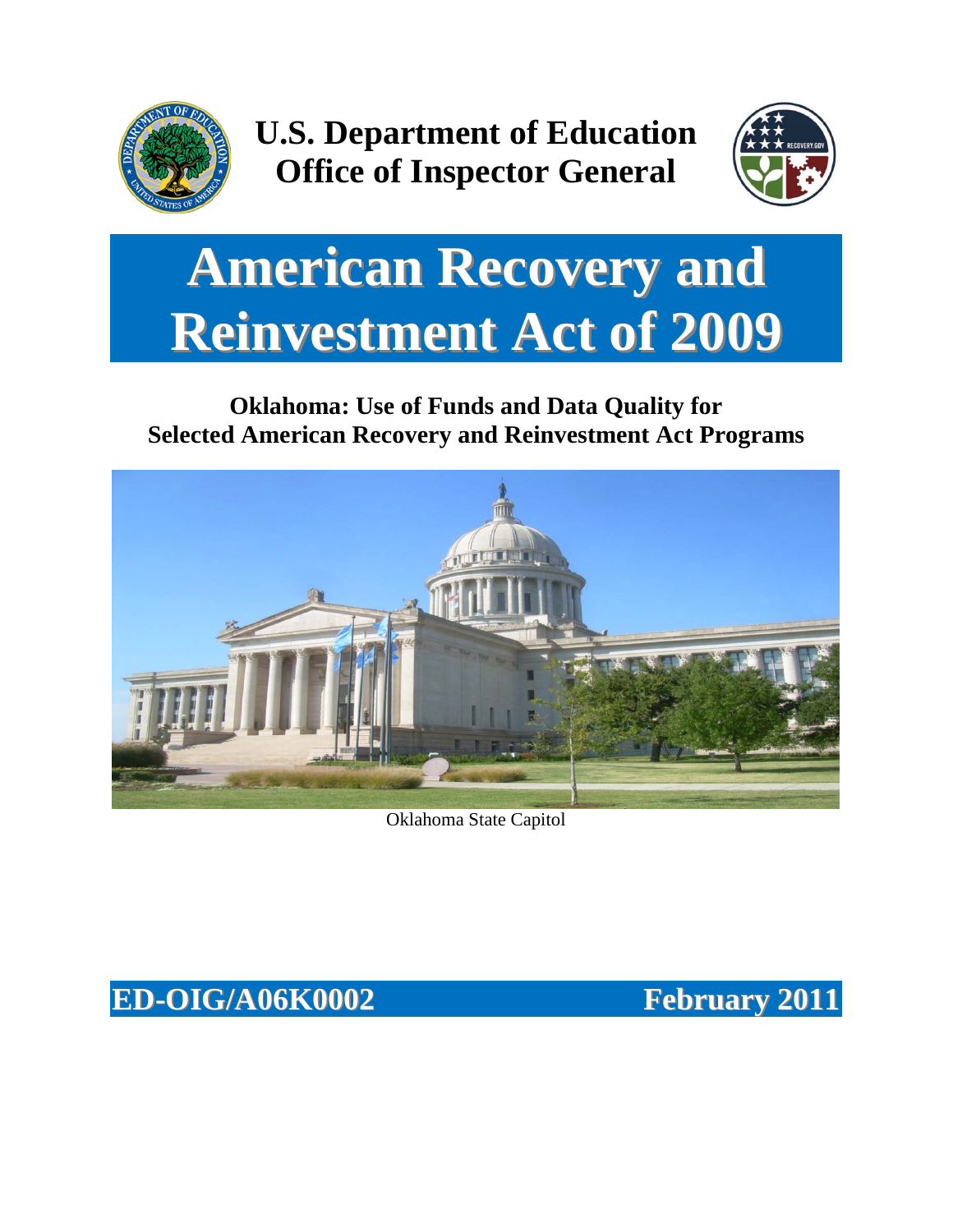# **Abbreviations/Acronyms/Short Forms Used in This Report**

| <b>ARRA</b>         | American Recovery and Reinvestment Act of 2009                                                                              |
|---------------------|-----------------------------------------------------------------------------------------------------------------------------|
| <b>Broken Arrow</b> | <b>Broken Arrow Public Schools</b>                                                                                          |
| C.F.R.              | Code of Federal Regulations                                                                                                 |
| <b>CFDA</b>         | Catalog of Federal Domestic Assistance                                                                                      |
| <b>CMA</b>          | <b>Cash Management Agreement</b>                                                                                            |
| Department          | U.S. Department of Education                                                                                                |
| <b>DUNS</b>         | Data Universal Numbering System                                                                                             |
| Edmond              | <b>Edmond Public Schools</b>                                                                                                |
| <b>ESF</b>          | <b>Education Stabilization Fund</b>                                                                                         |
| <b>FFATA</b>        | Federal Funding Accountability and Transparency Act                                                                         |
| <b>GSF</b>          | <b>Government Services Fund</b>                                                                                             |
| <b>IDEA</b>         | Individuals with Disabilities Education Improvement<br>Act of 2004, Part B                                                  |
| <b>IHE</b>          | Institution of Higher Education                                                                                             |
| <b>LEA</b>          | <b>Local Educational Agencies</b>                                                                                           |
| <b>OCCC</b>         | <b>Oklahoma City Community College</b>                                                                                      |
| <b>OESE</b>         | Office of Elementary and Secondary Education                                                                                |
| <b>OIG</b>          | Office of Inspector General                                                                                                 |
| Oklahoma City       | <b>Oklahoma City Public Schools</b>                                                                                         |
| <b>OMB</b>          | Office of Management and Budget                                                                                             |
| <b>OMB M-09-21</b>  | Implementing Guidance for the Reports on the Use of Funds<br>Pursuant to the American Recovery and Reinvestment Act of 2009 |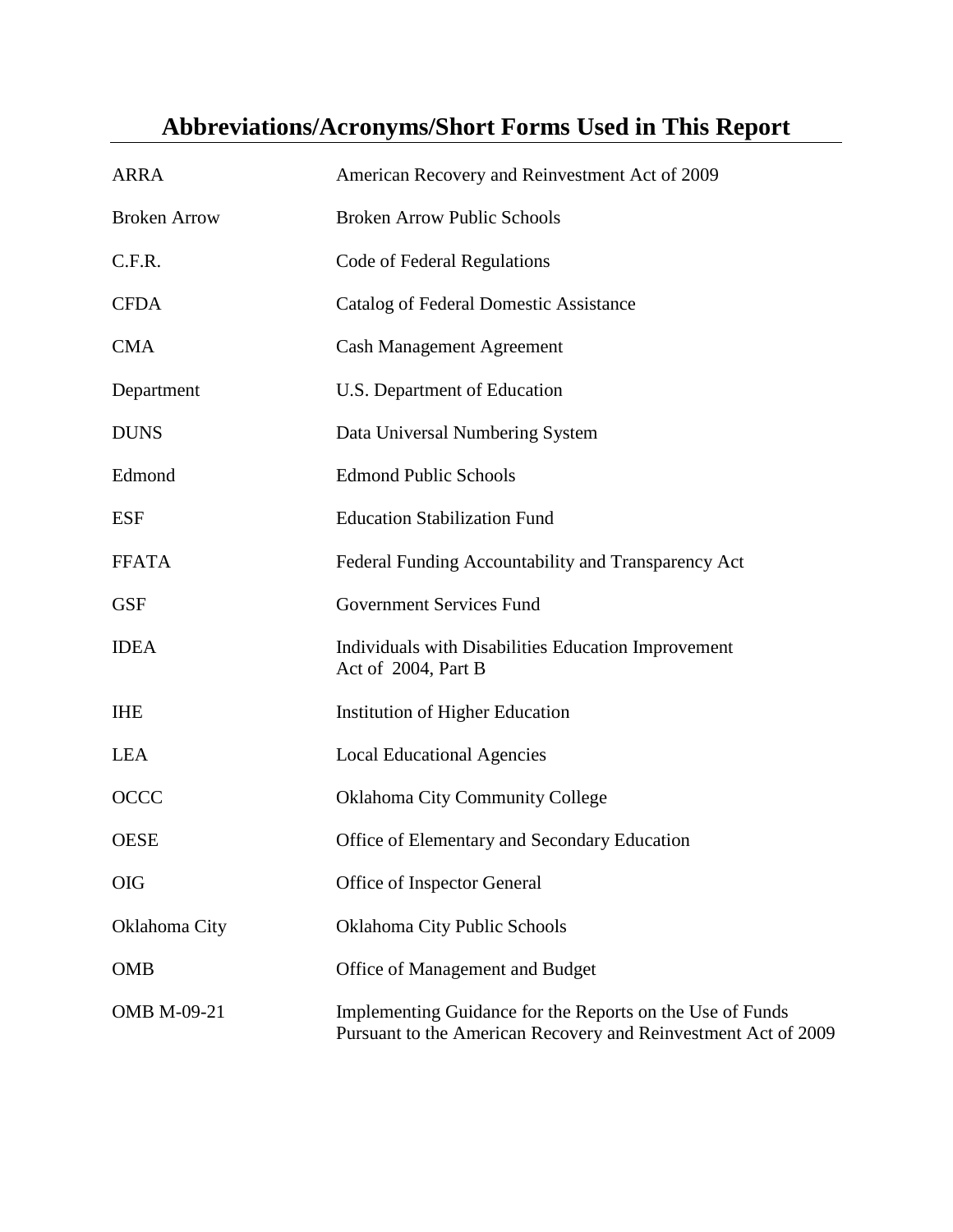| <b>OMB M-10-08</b> | Updated Guidance on the American Recovery and Reinvestment Act<br>Data Quality, Non-Reporting Recipients, and Reporting of Job<br>Estimates |
|--------------------|---------------------------------------------------------------------------------------------------------------------------------------------|
| <b>OMB M-10-17</b> | Guidance for Holding Recipients Accountable for Reporting<br>Compliance under the American Recovery and Reinvestment Act                    |
| <b>OSDE</b>        | <b>Oklahoma State Department of Education</b>                                                                                               |
| <b>OSERS</b>       | Office of Special Education and Rehabilitative Services                                                                                     |
| <b>OSF</b>         | <b>Oklahoma Office of State Finance</b>                                                                                                     |
| <b>OSL</b>         | Oklahoma State Legislature                                                                                                                  |
| <b>OSU</b>         | Oklahoma State University                                                                                                                   |
| <b>OTC</b>         | <b>Oklahoma Tax Commission</b>                                                                                                              |
| <b>OWRB</b>        | Oklahoma Water Resource Board                                                                                                               |
| <b>SFSF</b>        | <b>State Fiscal Stabilization Fund</b>                                                                                                      |
| <b>SFSF ESF</b>    | State Fiscal Stabilization Fund Education Stabilization Fund                                                                                |
| <b>SFSF GSF</b>    | <b>State Fiscal Stabilization Fund Government Services Fund</b>                                                                             |
| Title I            | Title I, Part A of the Elementary and Secondary Education Act of<br>1965, as amended                                                        |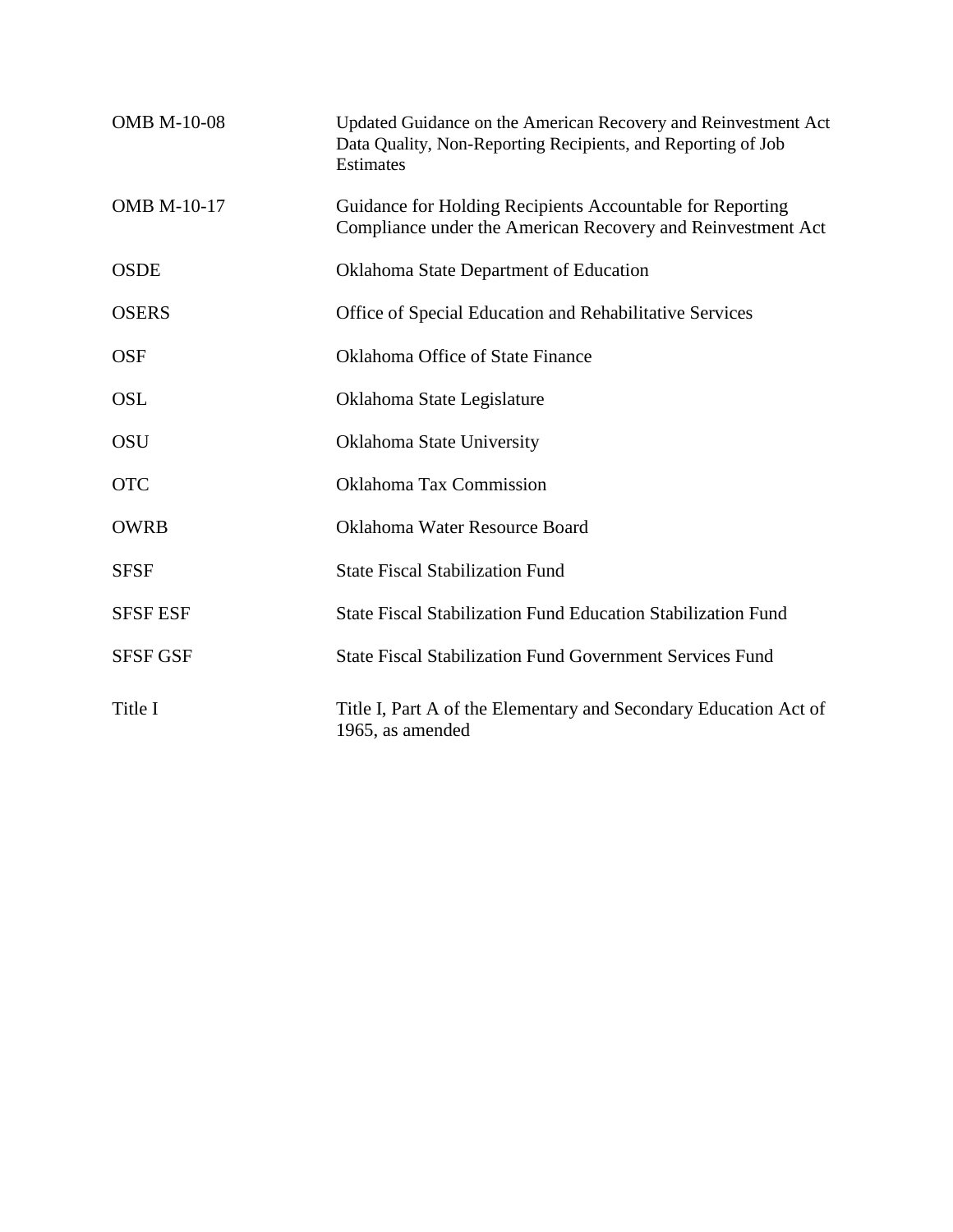

#### **UNITED STATES DEPARTMENT OF EDUCATION OFFICE OF INSPECTOR GENERAL**

**AUDIT SERVICES Dallas Audit Region**

February 18, 2011

Honorable Janet Barresi, DDS State Superintendent of Public Instruction Oklahoma State Department of Education 2500 North Lincoln Boulevard Oklahoma City, OK 73105

Mr. Preston Doerflinger Director, Office of State Finance 2300 North Lincoln Boulevard, # 122 Oklahoma City, OK 73105

Dear Superintendent Barresi and Director Doerflinger:

This **final audit report** presents the results of our review of "Oklahoma's Use of Funds and Data Quality for Selected ARRA Programs."

Statements that managerial practices need improvements, as well as other conclusions and recommendations in this report, represent the opinions of the Office of Inspector General. Determinations of corrective action to be taken will be made by the appropriate U.S. Department of Education officials.

This report incorporates the comments you provided in response to our preliminary final audit report. If you have any additional comments or information that you believe may have a bearing on the resolution of this audit, you should send them directly to the following Education Department officials, who will consider them before taking final Departmental action on this audit.

> Thelma Meléndez de Santa Ana, Ph.D. Assistant Secretary for Elementary and Secondary Education U.S. Department of Education 400 Maryland Ave., S.W. Washington, DC 20202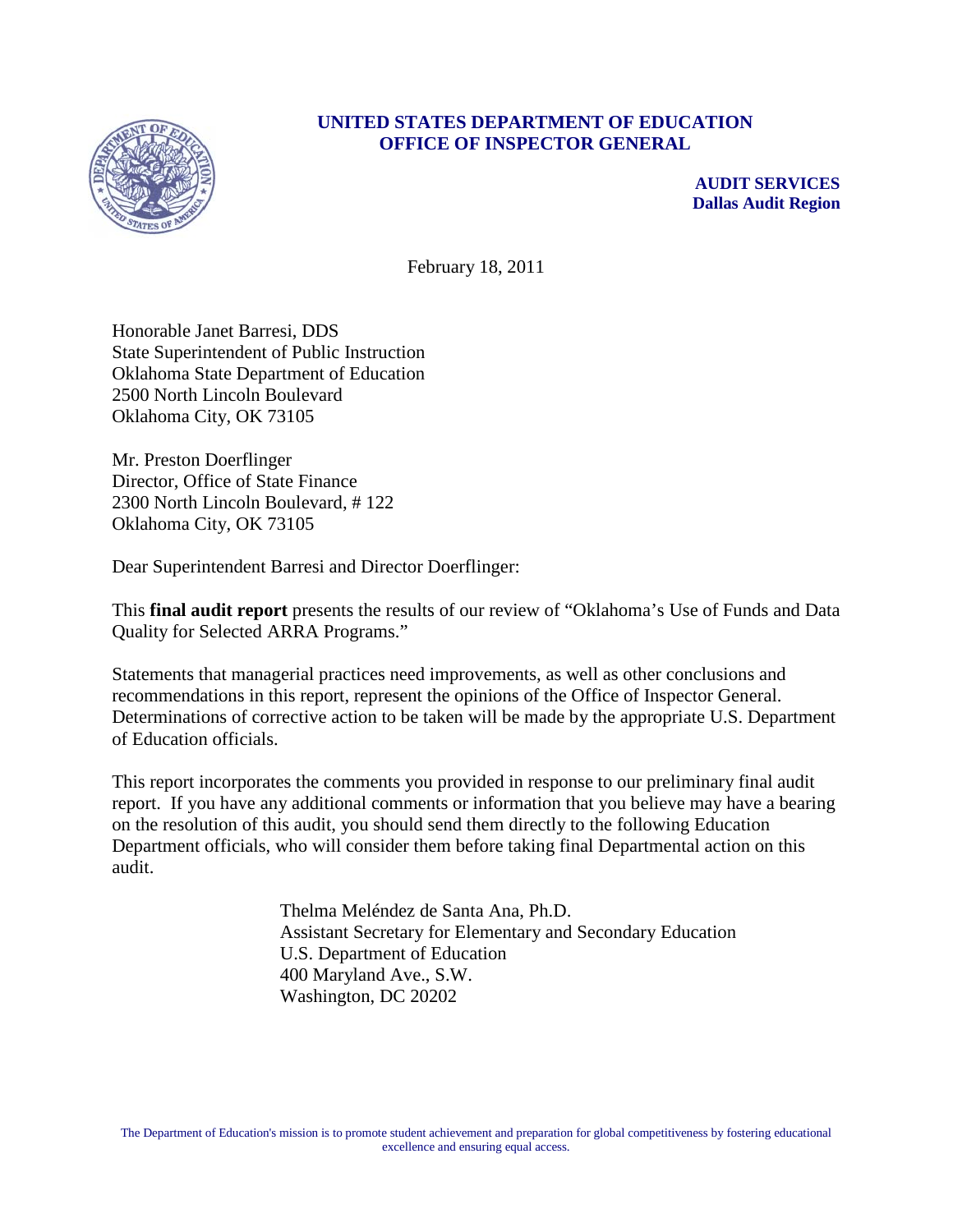Alexa Posny, Ph.D. Assistant Secretary for Special Education and Rehabilitative Services U.S. Department of Education 400 Maryland Ave., S.W. Washington, DC 20202-7100

It is the policy of the U. S. Department of Education to expedite the resolution of audits by initiating timely action on the findings and recommendations contained therein. Therefore, receipt of your comments within 30 days would be appreciated.

In accordance with the Freedom of Information Act (5 U.S.C. § 552), reports issued by the Office of Inspector General are available to members of the press and general public to the extent information contained therein is not subject to exemptions in the Act.

Sincerely,

 $\sqrt{s}/$ 

 Keith Maddox Regional Inspector General for Audit

Enclosures (2)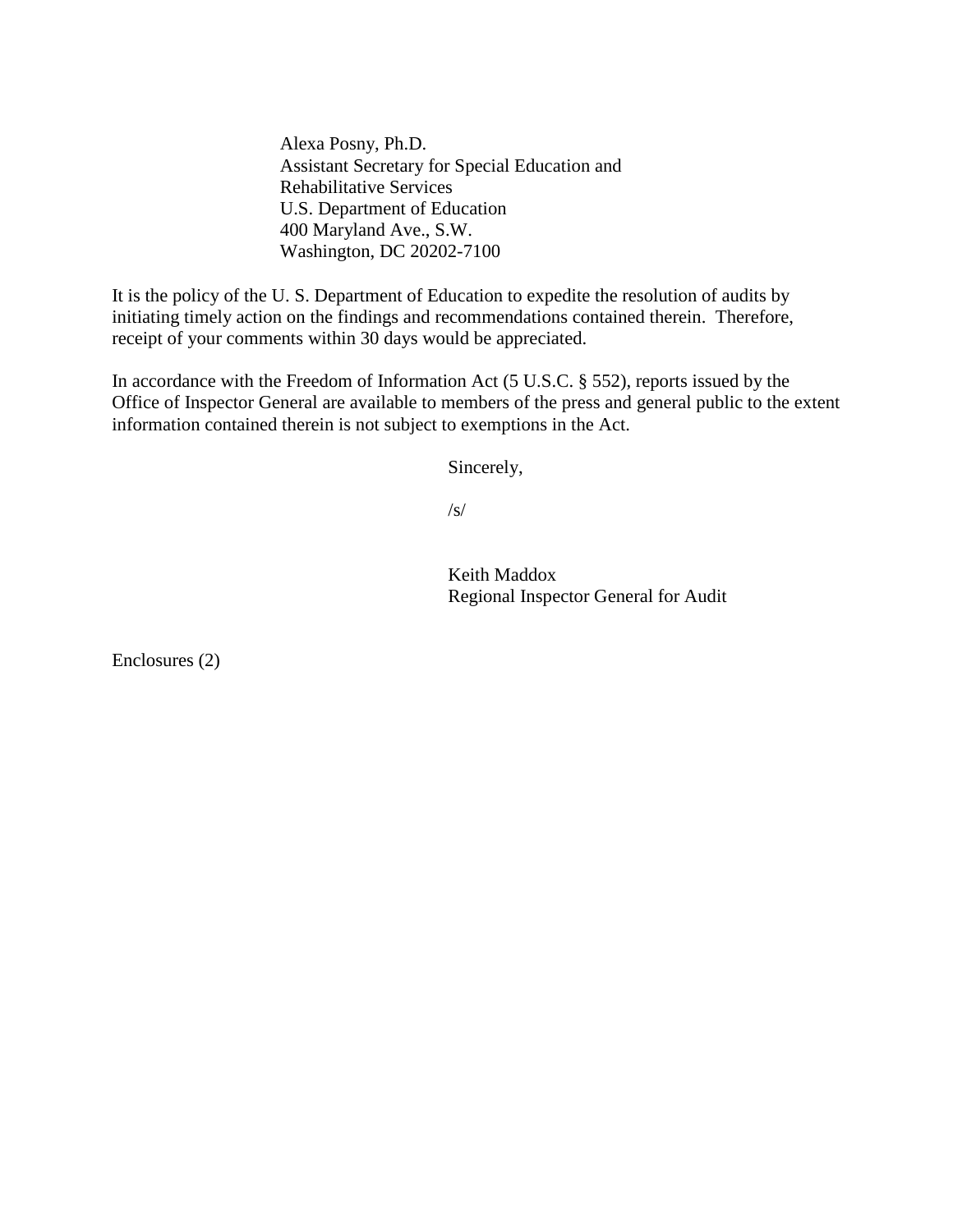#### **Oklahoma: Use of Funds and Data Quality for Selected American Recovery and Reinvestment Act Funds** Control Number ED-OIG/A06K0002

#### **PURPOSE**

The American Recovery and Reinvestment Act of 2009 (ARRA) places a heavy emphasis on accountability and transparency. Federal agencies and others who are affected by ARRA have the responsibility to ensure that ARRA funds reach intended recipients and achieve intended results. This includes effectively implementing and controlling funds at the Federal, State, and local levels; ensuring that recipients understand requirements and have proper controls in place over the administration and reporting of ARRA funds; and promptly identifying and mitigating instances of fraud, waste, and abuse. Proper systems of internal control are essential for ensuring ARRA funds are administered properly and used in ways that comply with the requirements of ARRA.

The purpose of our audit was to determine whether the Oklahoma Governor's Office, the Oklahoma Office of State Finance (OSF), the Oklahoma State Department of Education (OSDE), selected local educational agencies (LEA), and a selected Institution of Higher Education (IHE) ensured that (1) ARRA funds were used in accordance with applicable laws, regulations, and guidance; and (2) ARRA data reported by recipients and subrecipients were accurate, reliable, and complete. Our audit covered the period February 17, 2009, through December 31, 2009. The LEAs selected for review were the Broken Arrow Public Schools (Broken Arrow), Edmond Public Schools (Edmond), and Oklahoma City Public Schools (Oklahoma City). The IHE reviewed was Oklahoma State University (OSU).

#### **RESULTS**

The Governor's Office, OSF, and OSDE have not demonstrated that all ARRA funds were expended in accordance with applicable laws, regulations, and guidance. We identified \$16 million in State Fiscal Stabilization Fund (SFSF) Government Services Funds (GSF), for which OSF is unable to account for how the funds were expended. We also identified more than \$68,000 in unallowable expenses at two subrecipients and more than \$81,000 in unsupported costs at two other audited subrecipients. Also in our review, we determined that OSDE and OSF did not follow applicable cash management regulations to ensure that subrecipients did not receive funds in advance of need. OSDE had advanced the full amount (\$124 million) available under ARRA for Title I, Part A of the Elementary and Secondary Education Act of 1965, as amended (Title I) and Part B of the Individuals with Disabilities Education Act (IDEA) to LEAs without regard to their immediate funding needs. Furthermore, OSF drew down approximately \$19.2 million in SFSF Education Stabilization Funds (ESF) in excess of the LEAs' needs. OSDE and OSF also did not ensure that data reported were accurate, reliable, and complete.

OSF did not agree that it is the prime recipient of the funds, that it was unable to account for \$16 million in SFSF GSF funds, or that it drew down \$19.2 million in excess of need. OSF did concur with our finding that Oklahoma City Community College (OCCC) used SFSF funds for unallowable expenditures.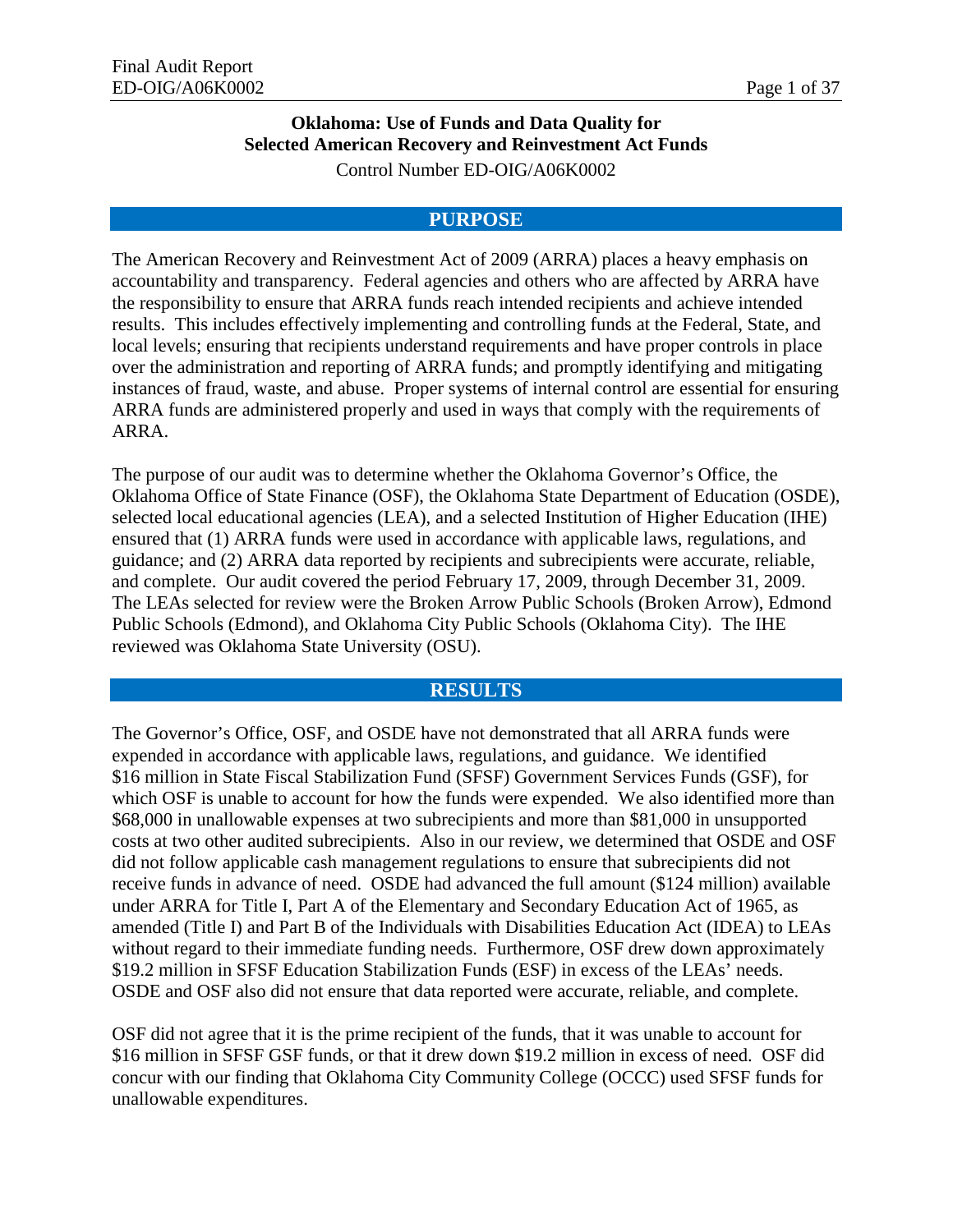OSDE did not agree that it was unable to account for \$16 million in GSF funds, did not follow applicable cash management regulations, or sustain a system to report accurate, reliable, and complete information for the ARRA programs. OSDE did provide additional documentation for unsupported costs from the subrecipient for the self-certifications of time for IDEA Part B funds and agreed SFSF ESF funds were expended for an unallowable expenditure.

OSF's comments and additional documentation provided by OSDE did not cause us to change our overall findings and recommendations. We did adjust the unsupported costs related to selfcertifications based on documentation provided. We address the specific response from OSF and OSDE and the disagreements with our findings and recommendations in the specific findings.

After the issuance of the draft report and the receipt of comments from OSF and OSDE, a newly elected State Superintendent and appointed Director of State Finance were sworn into office. Also subsequent to the receipt of the Auditee comments, we were advised by OSF that the \$16 million of GSF funds was redirected by the Governor to be used for FY 2011 expenditures. Because this occurred after our audit period, we did not review or confirm how those expenditures will be expended.

#### **BACKGROUND**

ARRA was signed into law on February 17, 2009, in an unprecedented effort to jumpstart the American economy. ARRA has three immediate goals: (1) create new jobs and save existing ones, (2) spur economic activity and invest in long-term growth, and (3) foster unprecedented levels of accountability and transparency in government spending. To ensure transparency and accountability of ARRA spending, recipients are required under Section 1512 of ARRA to submit quarterly reports on ARRA awards, spending, and job impact. According to the Office of Management and Budget (OMB), the reports, which contain specific detailed information on the projects and activities funded by ARRA, will provide the public with an unprecedented level of transparency into how Federal dollars are being spent. They will also help drive accountability for the timely, prudent, and effective spending of ARRA funds.

On April 1, 2009, the U.S. Department of Education (Department) awarded 50 percent of Oklahoma's ARRA Title I and IDEA funds. According to the Grant Award Notifications, Oklahoma was to receive ARRA Title I and IDEA funds for the grant award period February 17, 2009, through September 30, 2010, and SFSF for the grant award period July 2, 2009, through September 30, 2010. OSDE was allocated \$109 million in ARRA Title I funds and \$147 million in IDEA funds. As of December 31, 2009, OSDE had drawn down \$55 million and \$75 million in ARRA Title I and IDEA funds, respectively, to 536 LEAs. The Office of the Governor was also awarded approximately \$317 million in SFSF ESF and approximately \$105 million in SFSF GSF funds. OSF was designated as the prime recipient for SFSF grant funds by the Governor and was tasked with awarding and monitoring the funds to ensure they were expended appropriately by State agencies.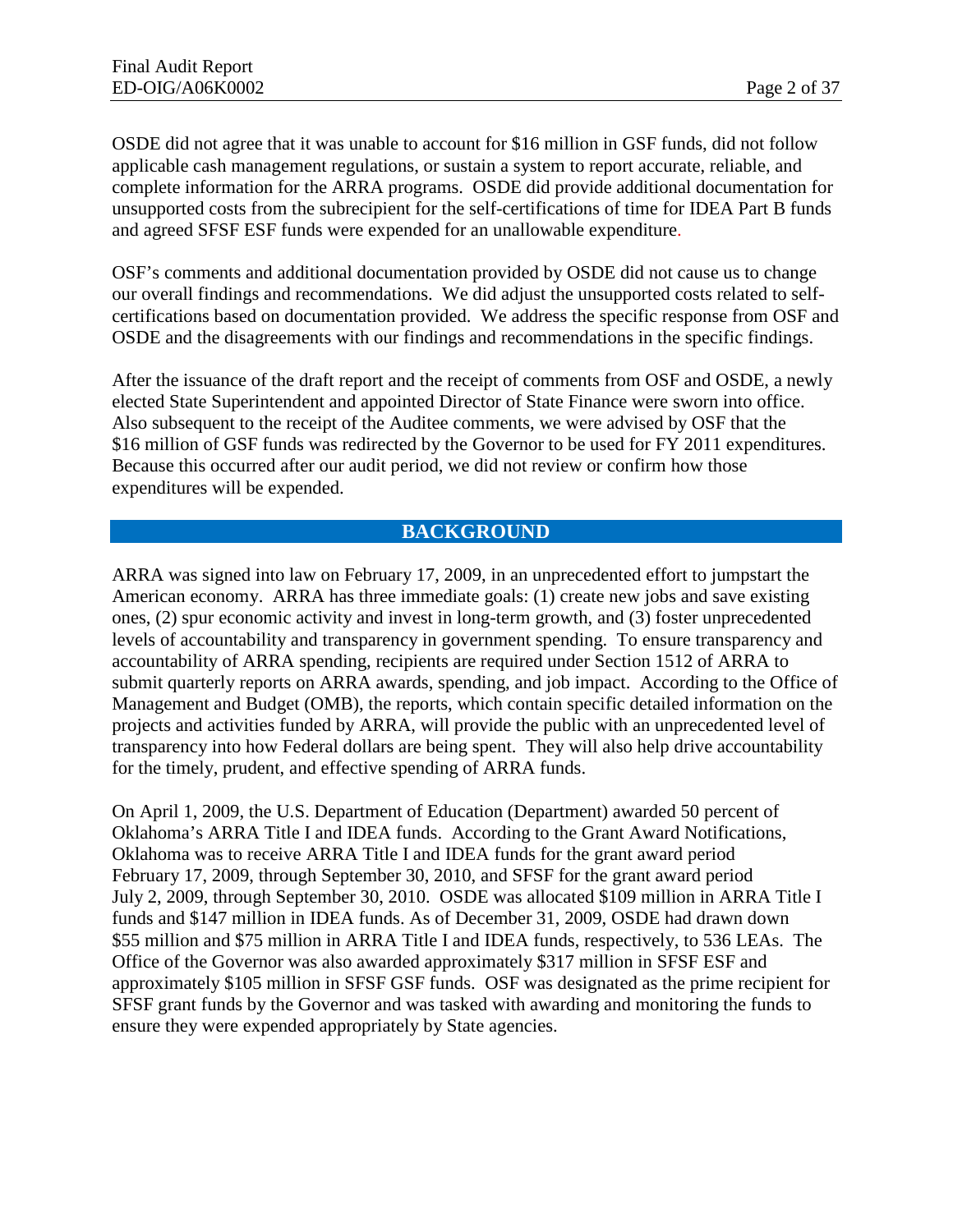Table 1 identifies the ARRA funding allocated to Oklahoma, the amount received from the Department, and the amount spent by subrecipients as of December 31, 2009.

| <b>Table 1: ARRA Allocations to Oklahoma State Agencies (in millions)</b> |                                                                          |               |                                                  |                                                                      |                                                            |
|---------------------------------------------------------------------------|--------------------------------------------------------------------------|---------------|--------------------------------------------------|----------------------------------------------------------------------|------------------------------------------------------------|
| Grant<br><b>Title</b>                                                     | <b>Catalog of</b><br>Federal<br><b>Domestic</b><br><b>Assistance No.</b> | <b>Agency</b> | <b>Total</b><br><b>ARRA</b><br><b>Allocation</b> | <b>Total Drawn</b><br>Down from<br>Department of<br><b>Education</b> | <b>Total</b><br><b>Expended by</b><br><b>Subrecipients</b> |
| Title I                                                                   | 84.389                                                                   | <b>OSDE</b>   | \$109                                            | \$55                                                                 | \$15                                                       |
| <b>IDEA</b>                                                               | 84.391                                                                   | <b>OSDE</b>   | \$147                                            | \$75                                                                 | \$20                                                       |
| <b>SFSF</b><br><b>ESF</b>                                                 | 84.394                                                                   | <b>OSF</b>    | \$317                                            | \$137                                                                | \$49                                                       |
| <b>SFSF</b><br><b>GSF</b>                                                 | 84.397                                                                   | <b>OSF</b>    | \$105                                            | \$18.7                                                               | \$2.7                                                      |
|                                                                           | <b>Total</b>                                                             |               | \$678                                            | \$285.7                                                              | \$86.7                                                     |

In its approved SFSF application, the Office of the Governor stated that it planned to use \$173 million of its SFSF ESF allocation to restore the level of State support for elementary and secondary education in FY 2010 to the level of FY 2009. The application also indicated that its SFSF GSF allocation of approximately \$105 million would be distributed to other State agencies to support public assistance, infrastructure repair, and other government services for fiscal years 2010 and 2011.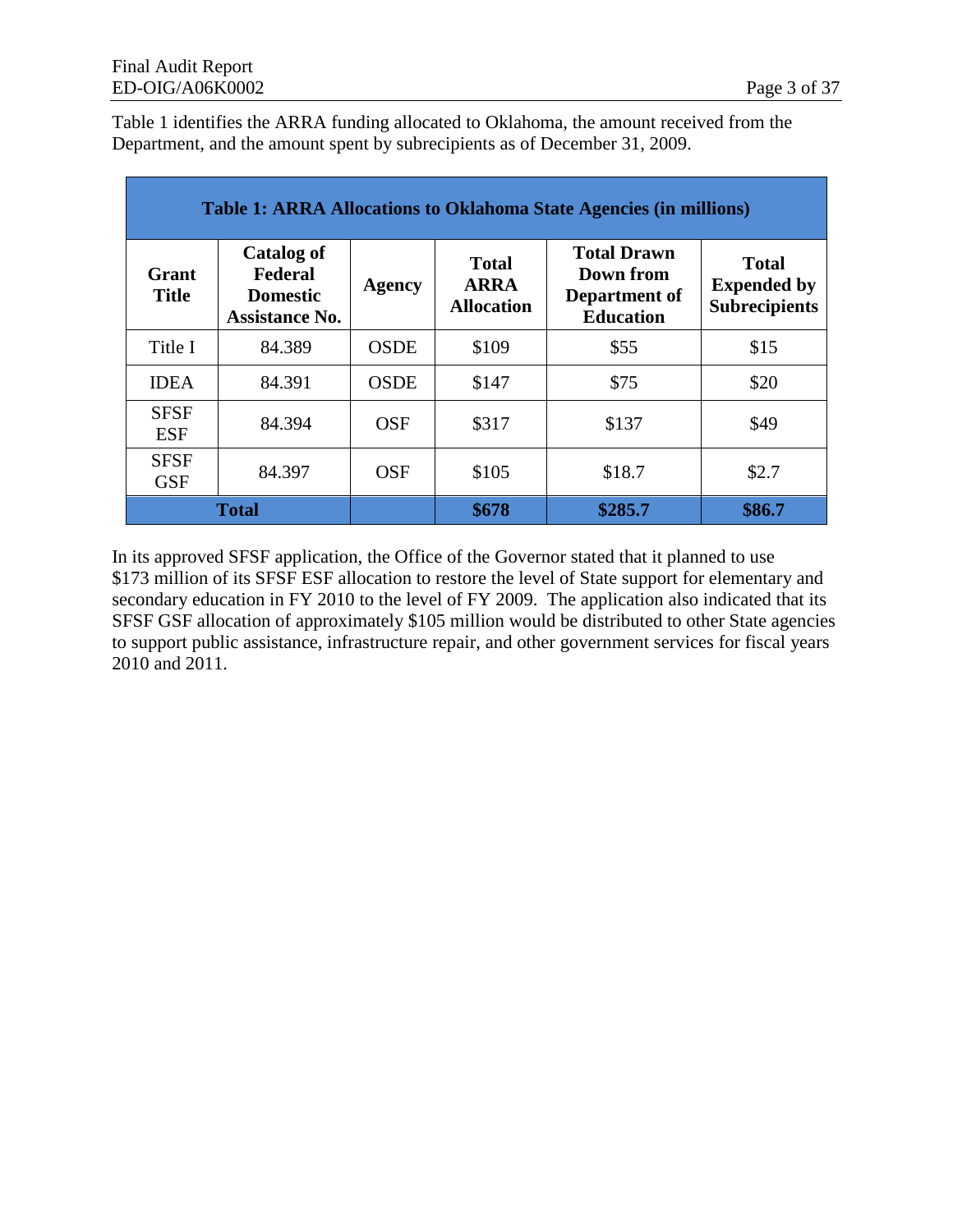$\overline{a}$ 

#### **FINDINGS**

### **FINDING NO. 1 – Oklahoma Is Unable to Account for \$16 Million in ARRA Funds**

Oklahoma is unable to account for \$16 million in ARRA GSF funds. OSF drew down \$18.7 million in SFSF GSF funds on July 30, 2009, and sent \$2.7 million of the \$18.7 million to the Oklahoma Water Resource Board (OWRB) to cover payroll shortages. The OWRB provided adequate documentation for the payroll costs of \$2.7 million. OSF did not provide adequate documentation for the remaining \$16 million.

According to OSF officials, the remaining \$16 million in SFSF GSF funds was initially allocated to the Oklahoma Tax Commission (OTC) to cover shortfalls in ad valorem<sup>[1](#page-8-0)</sup> tax revenue normally paid to counties. Specifically, on July 31, 2009, OSF provided \$16 million in ARRA funding to the OTC. The OTC then disbursed the \$16 million in funding to counties to cover their shortfall in ad valorem tax revenues. However, prior to OSF providing \$16 million in ARRA funding to OTC, the Oklahoma Legislature appropriated and OSF transferred \$33 million in State funds to OSDE for the purchase of textbooks on July 1, 2009. Based on the Oklahoma Legislature's appropriation, in August 2009, OSDE allocated and distributed \$33 million in State funds to more than 530 LEAs to purchase textbooks.

The State Auditor later deemed that ARRA funds could not be used to cover ad valorem tax revenue shortages because of the possibility that ad valorem tax revenue could be used to pay debt services, which are unallowable expenses for SFSF funds. As a result, in September 2009, the Governor directed OSF to transfer the \$16 million of ARRA funds from OTC to OSDE for the purchase of textbooks.

On September 2, 2009, OSF transferred \$16 million in SFSF GSF funds from OTC into OSDE's account and withdrew \$16 million from the account on the same day. On September 3, 2009, OTC notified the counties that the prior funds they had received to cover their shortfall in ad valorem tax revenues was no longer considered stimulus funds. According to OSF, the \$16 million in ARRA funds transferred to OSDE was intended to take the place of \$16 million of the original \$33 million textbook appropriation. It was OSF's position that ARRA funds were transferred to OSDE and that OSDE's accounting records should have reflected that \$16 million in ARRA funding was used to purchase books. In OSDE's opinion, because State funds for the textbooks were distributed to LEAs in August 2009, State funds, not ARRA funds, were used to purchase the textbooks. OSDE also stated it did not have award documents showing that ARRA funds were disbursed to LEAs, nor did OSDE obtain the required ARRA assurances. The assurances are agreements between the State Educational Agency and the LEAs, which state that ARRA funds will be used in accordance with required terms. In addition, OSDE stated that

<span id="page-8-0"></span> $<sup>1</sup>$  A tax based on the assessed value of real estate or personal property. Ad valorem taxes can be property tax or duty</sup> on imported items. Property ad valorem taxes are the major source of revenue for State and municipal governments.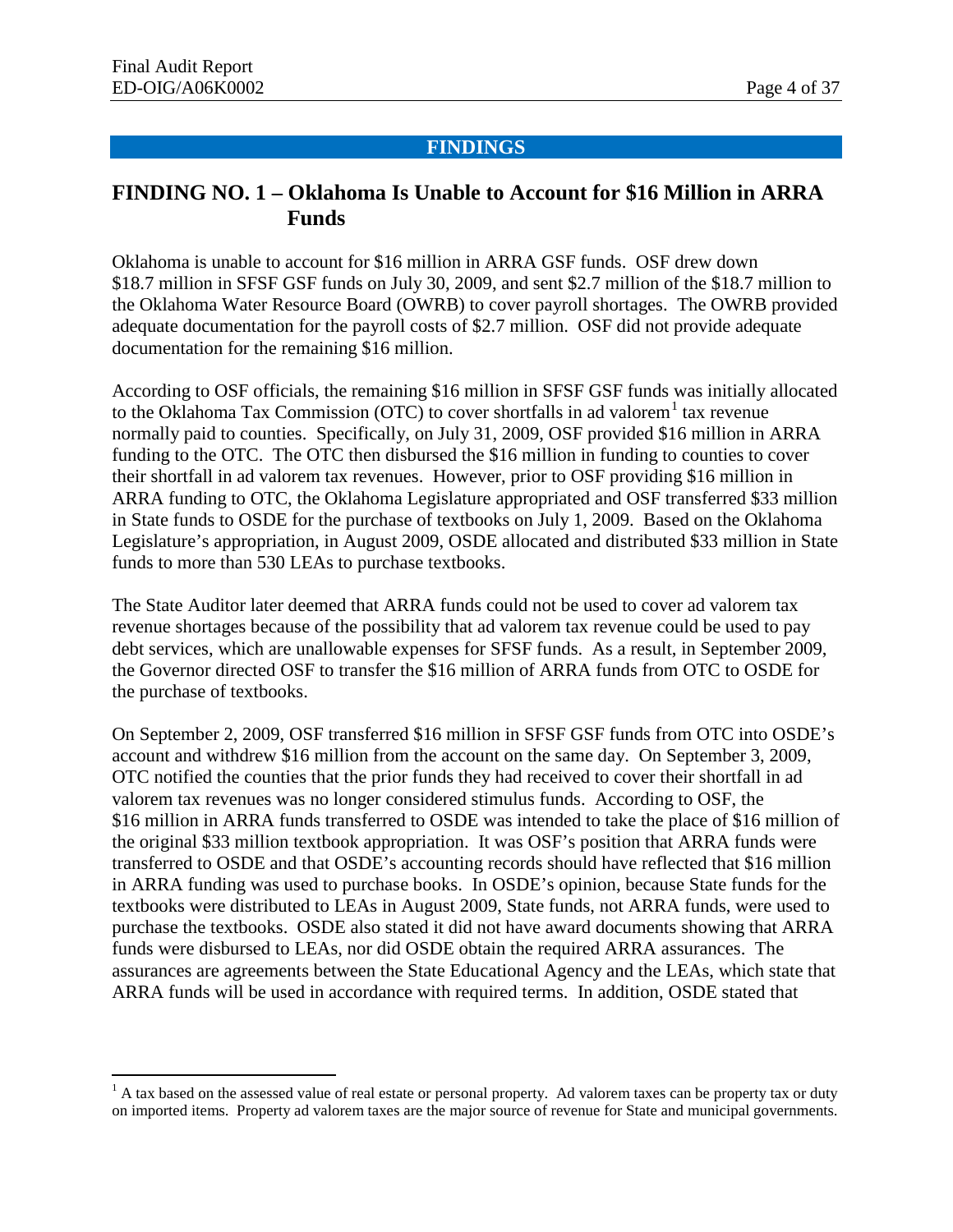LEAs' accounting records show that State funds, not Federal ARRA funds, were used to purchase the textbooks. [2](#page-9-0)

In response to the draft report, OSDE subsequently provided the OIG with Excel spreadsheets as documentation to support the allocation of the \$16 million in GSF funds to LEAs and the resulting changes to the LEAs' original State funded textbook allocations; however, the documentation provided was not sufficient to support that the \$16 million was used to purchase textbooks. In addition, OSDE provided the OIG with various screen shots from the accounting system for a small sample of LEAs that show allocations of GSF funds to the LEAs for textbooks. However, the screen shots provided did not show that the original State allocations were reversed in the accounting system, nor were we provided with evidence of the reversal of the State funding for, and application of GSF funds to, the original textbook purchases. We also have no assurance that the changes shown in the screen shots were made for all LEAs to which funds were allocated. In the response to the draft report, OSDE stated that notification to subrecipients would follow. Because the notifications had not yet been made, we could not verify whether the LEAs were aware of the changes and subsequently made the appropriate changes to their accounting records. Based on the information provided by OSDE, we were still unable to track the GSF funds to specific LEAs and determine whether the changes were made, that the LEAs actually received GSF funds, and how those funds were expended.

Section VII-1 of "Guidance on the State Fiscal Stabilization Fund Program," issued by the Department in April 2009, states that recipients must maintain accurate, complete, and reliable documentation of all ARRA expenditures. In addition, the recordkeeping provisions of "Guidance for Grantees and Auditors – State Fiscal Stabilization Fund," issued by the Department on December 24, 2009, states that recipients must maintain records that separately track and account for those funds and fully disclose how those funds were used, the total cost of the activity for which the funds were used, the share of the costs by other sources, and such other records as will facilitate an effective audit.

As a result of the events described above and the positions taken by OSF and OSDE on those events, we concluded that the State of Oklahoma cannot demonstrate with certainty the disposition of \$16 million in SFSF GSF funds. We based our conclusion on reviews of accounting records and interviews with State officials who were unable to provide traceable records of how the \$16 million in SFSF GSF was allocated to and expended by the final subrecipients. Subrecipients we reviewed stated that the funds they received to purchase textbooks were State funds and not ARRA funds. Because the subrecipients never received guidance from OSF or OSDE, the \$16 million was treated as State funding, and documentation requirements for entities that received ARRA funds were not followed. As a result, we consider the \$16 million to be unaccounted for and (1) there is an increased risk that funds have been or will be used for unallowable purposes or after the period of availability, (2) the funds will not be audited as part of the subrecipients' annual single audits, and (3) Oklahoma's reporting on its SFSF GSF award to FederalReporting.gov is incomplete and inaccurate. (See Finding No. 3 for further information on how Oklahoma reported on its use of SFSF GSF funds to FederalReporting.gov.)

<span id="page-9-0"></span><sup>&</sup>lt;sup>2</sup> See Attachment 1 for a complete timeline of the events and transactions relating to the allocations and accounting for the \$16 million in SFSF GSF funds.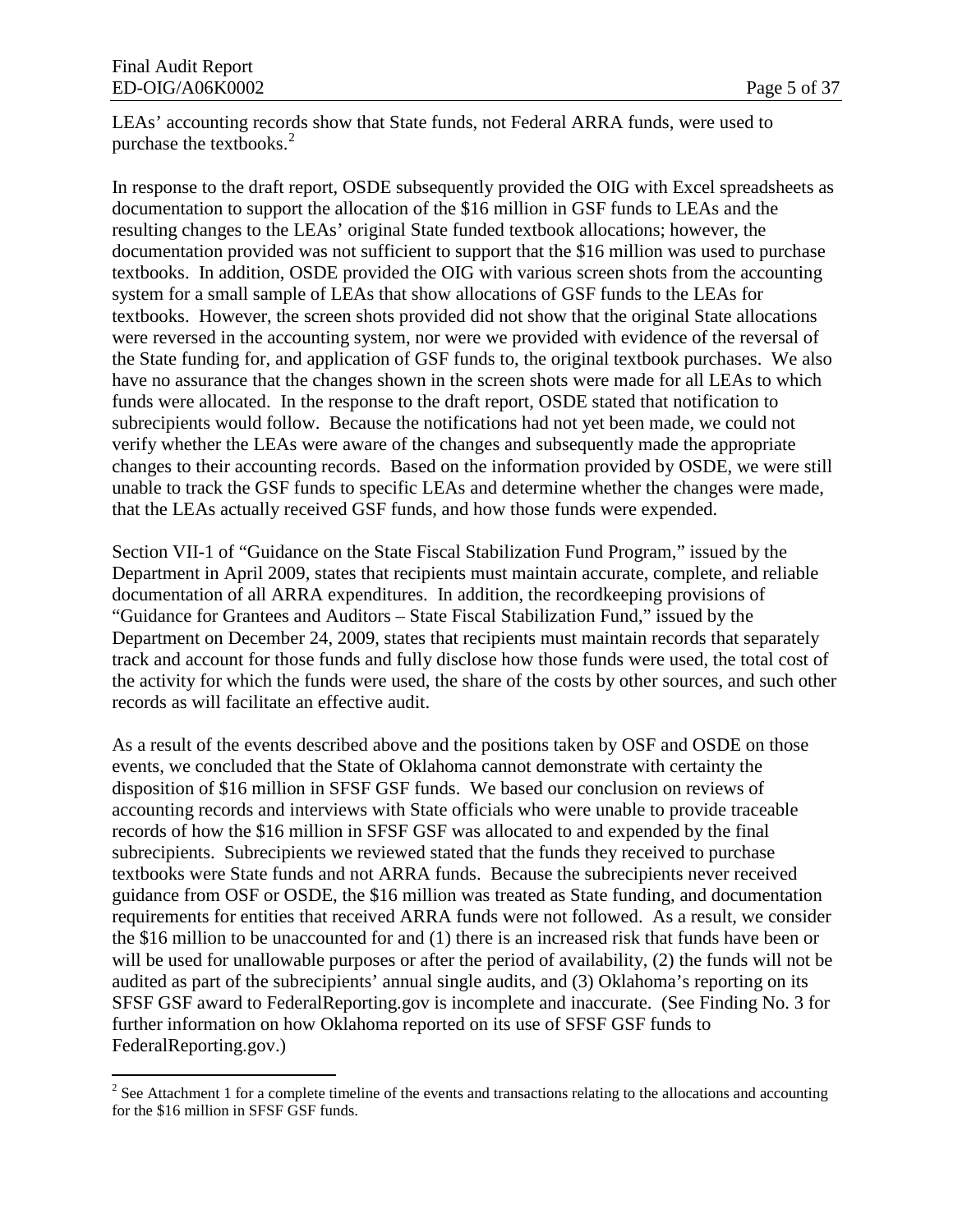#### **Recommendations**

We recommend that the Assistant Secretary for the Office of Elementary and Secondary Education (OESE) require —

1.1 OSF to provide sufficient documentation and/or accounting transactions to support that SFSF GSF funds were expended appropriately or return \$16 million in SFSF GSF funds. If documentation is provided to show that the funds went to LEAs for the purchase of textbooks or to other subrecipients, Oklahoma should notify each subrecipient of how much it received to ensure the appropriate accounting changes are made. Oklahoma should also ensure that (1) the subrecipients appropriately account for and use the funds in accordance with the requirements and within the period of availability, (2) that the funds are appropriately included in their single audits, and (3) that the subrecipients provide the information Oklahoma needs to report on the SFSF GSF program completely and accurately.

#### **Auditee Comments:**

OSF did not agree that it was unable to account for \$16 million. OSF stated that it is neither the grantee nor grantor and does not have contact with the subrecipients, and it had provided sufficient documentation to show that the GSF funds were sent to OSDE. Lastly, OSF stated that it is OSDE's responsibility for communications with and monitoring of subrecipients.

OSDE also did not concur that Oklahoma was unable to account for \$16 million in GSF funds. OSDE stated that it had described an "equitable offset"[3](#page-10-0) at the exit conference with the OIG and provided documentation to show that "equitable offset" modifications were made and accounting records were adjusted to reflect textbook purchases.

#### **OIG Response:**

OSF did not provide any information or documentation in its response to support its position. During the audit, OSF provided journal entries that documented the transfer of \$16 million in GSF funds to other accounts. However, based on the review of that information and discussions with both OSF and OSDE, neither agency was able to provide sufficient information to document the final disposition of the funds. The lack of supporting documentation for final disposition of the \$16 million in GSF funds was corroborated by the LEAs we contacted. Those LEAs indicated they did not receive any GSF funds for the purchase of textbooks.

We recognize that OSF, in conjunction with OSDE, is administering the SFSF funds on behalf of the Governor's Office. However, we disagree that OSF is not responsible for the awarding, monitoring, and tracking of the SFSF funds. The Governor of Oklahoma designated OSF as the State Agency with the authority to award, monitor, and track SFSF funds for the State of Oklahoma. The grant award letters for both GSF and ESF list the Director of OSF as the Recipient State Director for the grants. During the audit, OSF stated that it planned to monitor

<span id="page-10-0"></span> $3$  Equitable offset is a process in which expenditures on qualified activities that have not previously been claimed can be used as a substitute for improperly expended funds.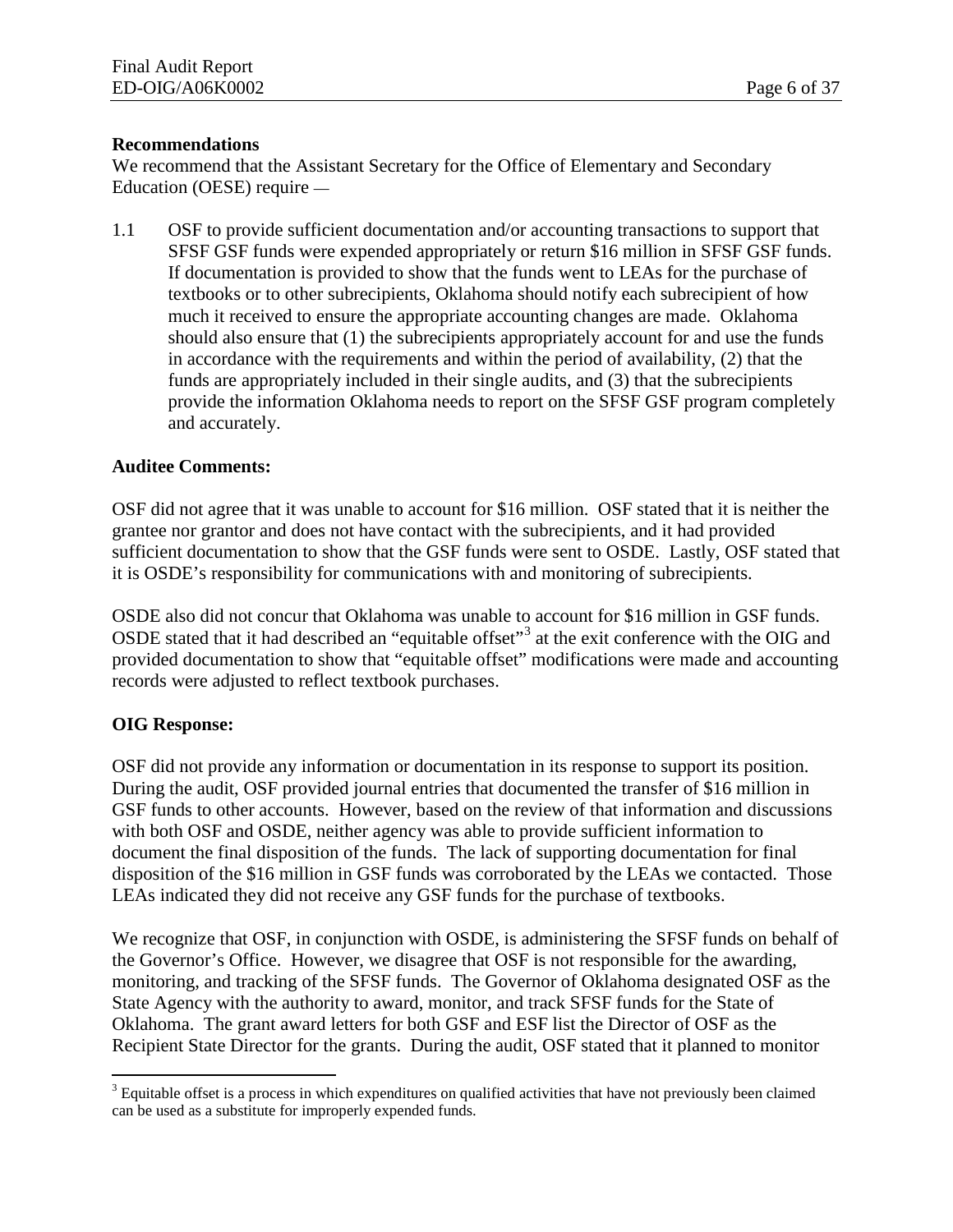the SFSF funds but did not have a policy currently in place to review the funds since it was new to the Federal grant process. Furthermore, OSF is the only State agency for SFSF funds with the authority to report the required information to Federalreporting.gov.

The additional information provided by OSDE in response to the draft report did not cause us to change our overall conclusion and recommendation. Based on the review of the documentation provided, we have adjusted the finding to show that changes were made to how GSF funds at the State level were allocated to districts. OSDE provided documentation to show that through the Oklahoma Cost Accounting System there were adjustments prepared to account for the LEAs' textbook expenditures with SFSF GSF. However, OSDE did not provide any additional documentation to show that the adjustments were actually made and that the LEAs were aware of the changes to their allocations. In addition, OSDE did not provide documentation of the assurances between the State and the LEAs or award documentation for the awarding of GSF funds to the LEAs. Until sufficient documentation is provided and reviewed, there is no assurance that the entire \$16 million is accounted for and can be audited by the LEAs' independent auditors.

After the issuance of the draft report and the receipt of comments from OSF and OSDE, a newly elected State Superintendent and appointed Director of State Finance were sworn into office. Also subsequent to the receipt of the Auditee comments, we were advised by OSF that the \$16 million of GSF funds was redirected by the Governor to be used for FY 2011 expenditures. Because this occurred after our audit period, we did not review or confirm how those expenditures will be expended.

## **FINDING NO. 2 – Oklahoma Disbursed ARRA Funds in Advance of Local School District Need**

OSDE and OSF disbursed ARRA Title I, IDEA, and SFSF ESF funds in a manner that does not minimize the time elapsed between transfer of funds and disbursement by the grantee or subgrantee. OSDE advanced the first 50 percent of ARRA Title I and IDEA funds to LEAs in May 2009; however, as of December 31, 2009, the LEAs had not expended all of the advanced funds. OSF also disbursed SFSF ESF funds in advance of need to the LEAs that received the funds. During September 2009, OSF disbursed a double payment, August and September 2009 payments, of ESF funds to the LEAs, which caused the districts to carry over a monthly balance of ESF funds.

#### **Early Disbursement of ARRA Title I and IDEA**

On May 7, 2009, OSDE distributed \$54,033,951 in ARRA Title I funds and \$73,957,015 in ARRA IDEA funds to LEAs. However, as of December 31, 2009, only \$14,895,196 in ARRA Title I funds (28 percent) and \$19,637,510 in ARRA IDEA funds (27 percent) had been spent by the LEAs. Most of the funds distributed to the LEAs were still in their bank accounts more than 6 months after the initial distribution.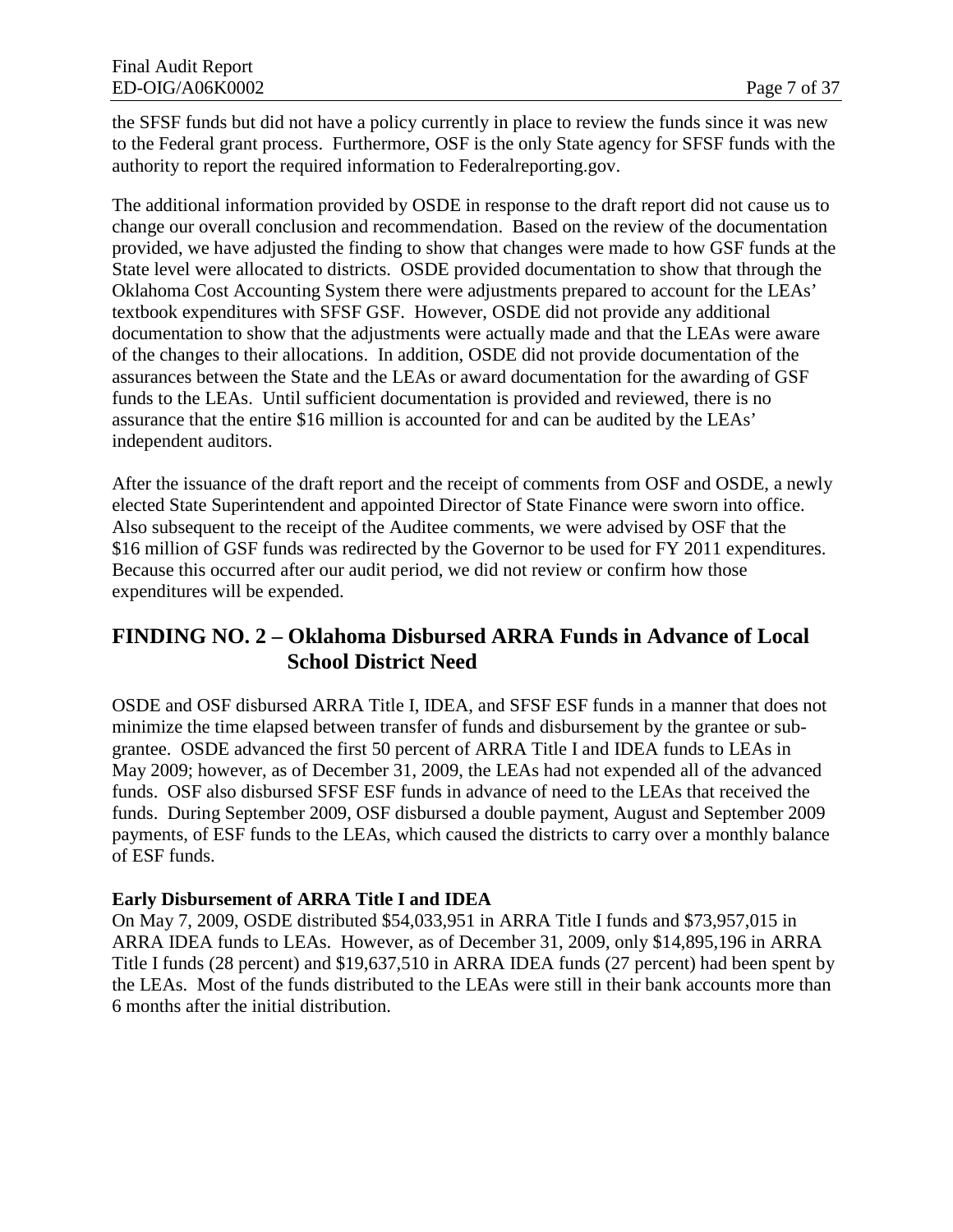Table 2 illustrates the amount of ARRA Title I and IDEA funds received and expended as of December 31, 2009, by the three LEAs reviewed.

| <b>Table 2: ARRA Funds Expended by Select Local Educational Agencies</b> |                                                          |                                                  |                                                    |                                                       |                                               |                                                    |
|--------------------------------------------------------------------------|----------------------------------------------------------|--------------------------------------------------|----------------------------------------------------|-------------------------------------------------------|-----------------------------------------------|----------------------------------------------------|
| <b>Districts</b>                                                         | <b>ARRA Title I</b><br>Part $A - 1st$<br><b>Received</b> | <b>ARRA Title I</b><br>Part A<br><b>Expended</b> | <b>Percent</b><br><b>Expended</b><br>$\frac{0}{0}$ | <b>ARRA IDEA</b><br>Part $B - 1st$<br><b>Received</b> | <b>ARRA IDEA</b><br>Part B<br><b>Expended</b> | <b>Percent</b><br><b>Expended</b><br>$\frac{6}{9}$ |
| Oklahoma<br>City                                                         | \$10,056,680                                             | \$617,892                                        | 6.14                                               | \$5,220,040                                           | \$1,349,834                                   | 25.86                                              |
| Tulsa                                                                    | \$8,359,529                                              | \$568,783                                        | 6.80                                               | \$5,396,931                                           | \$0                                           | 0.00                                               |
| <b>Broken</b><br>Arrow                                                   | \$634,514                                                | \$108,744                                        | 17.14                                              | \$1,783,519                                           | \$455,459                                     | 25.54                                              |

According to 34 C.F.R. § 80.21(b), "methods and procedures for payment shall minimize the time elapsing between the transfer of funds and disbursement by the grantee or sub-grantee, in accordance with Treasury regulations at 31 C.F.R Part 205." Section 80.21(c) further states that, "grantees and sub-grantees shall be paid in advance provided they maintain or demonstrate the willingness and ability to maintain procedures to minimize the time elapsing between the transfer of the funds and their disbursement by the grantee or sub-grantee." According to 31 C.F.R. § 205.11(a), grantees must minimize the amount of time between receiving the funds and expending the funds.

Pursuant to 34 C.F.R. § 80.21(i), grantees and sub-grantees shall promptly, but at least quarterly, remit interest earned on advances to the Federal agency, with the grantee or sub-grantee allowed to keep interest amounts up to \$100 per year for administrative services.

According to the State Superintendent, funds were advanced and disbursed quickly to LEAs to save and create jobs as required by ARRA. After our visit, OSDE, on April 6, 2010, requested all unexpended ARRA Title I and IDEA funds be returned to the State. Per the State Superintendent, all but one LEA returned ARRA Title I and IDEA funds to the State. Subsequent to our review, in July 2010 the State returned approximately \$14.8 million in Title I and \$10.6 million in IDEA funds to the Department. The State is moving from the cash advance method of payment to the reimbursement method.<sup>[4](#page-12-0)</sup> The reimbursement method should ensure that LEAs meet time requirements of expending funds when needed without causing additional interest expense for the U.S. Treasury.

LEAs across the State had not expended \$39,138,755 in ARRA Title I and \$54,319,505 in ARRA IDEA funds advanced, for the period of May 7, 2009, through December 31, 2009. Oklahoma drew ARRA funds for disbursement to LEAs too far in advance of their immediate cash need; therefore, there was an additional cost to the U.S. Treasury. Because of the Federal deficit, the U.S. Treasury must borrow the cash needed to fund Federal programs and, as a result, incurs interest costs. We estimate that a timely drawdown by the State for disbursements to

<span id="page-12-0"></span><sup>&</sup>lt;sup>4</sup> The advance payment method provides Federal Funds to LEAs in advance. The reimbursement payment method reimburses the LEAs for expenditures made during the prior month.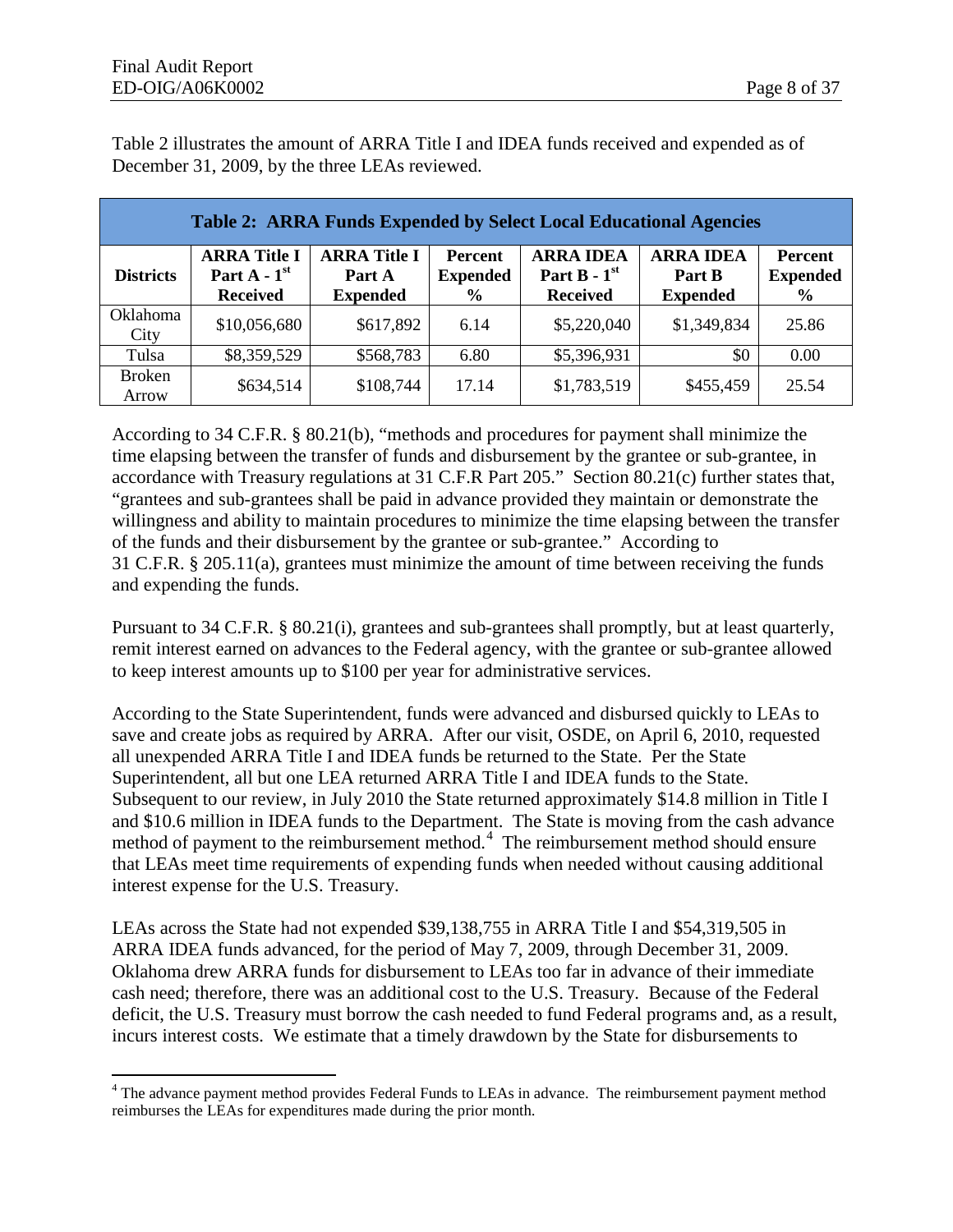LEAs would have resulted in the avoidance of about \$327,104 in borrowing costs to the U.S. Treasury.<sup>[5](#page-13-0)</sup> On December 30, 2009, some LEAs returned a total of \$73,187 in interest earned on advanced funds to OSDE.<sup>[6](#page-13-1)</sup>

#### **Early Drawdown and Disbursement of SFSF Educational Stabilization Funds**

As of December 24, 2009, OSF drew down \$137,221,845 in SFSF ESF funds and disbursed \$117,987,374 (86 percent) to LEAs. We estimated that OSF drew down a total of \$19.2 million of SFSF ESF funds in excess of what was needed for disbursement to subrecipients. We determined this by comparing the total drawdowns by OSF to the total disbursed to subrecipients as of December 31, 2009.

We also noted that the SFSF ESF funds were disbursed to the LEAs prior to need. According to the Executive Director, State Aid Section, funds are disbursed automatically on a monthly basis through the State Aid allocation. The percentage of allocation is based on a State Aid payment formula and is paid to LEAs at a rate of 9 percent per month until exhausted. For the three LEAs reviewed, this resulted in the LEAs only expending approximately 75 percent of the amounts received as of December 31, 2009.

Table 3 illustrates the amount of ARRA SFSF ESF funds received and expended by the three LEAs reviewed, as of December 31, 2009.

| Table 3: ARRA SFSF ESF Funds Expended by Select Local Educational |                 |                 |                         |  |
|-------------------------------------------------------------------|-----------------|-----------------|-------------------------|--|
|                                                                   |                 | <b>Agencies</b> |                         |  |
| <b>Districts</b>                                                  | <b>SFSF ESF</b> | <b>SFSF ESF</b> | <b>Percent Expended</b> |  |
|                                                                   | <b>Received</b> | <b>Expended</b> | $\frac{6}{9}$           |  |
| <b>Broken Arrow</b>                                               | \$1,755,837     | \$1,325,009     | 75                      |  |
| Edmond                                                            | \$2,190,254     | \$1,658,792     | 76                      |  |
| Oklahoma City                                                     | \$4,471,366     | \$3,319,710     | 74                      |  |

As previously stated, 34 C.F.R. § 80.21(b) requires that methods and procedures for payment minimize the time elapsing between the transfer of funds and disbursement by the grantee or sub-grantee, in accordance with Treasury regulations at 31 C.F.R. Part 205.

OSF has not made adjustments to its drawdown and disbursement procedures to accommodate the Federal cash management requirements but instead administers SFSF funds the same as State Aid. By not determining each LEA's cash position prior to disbursing SFSF cash advances, OSF did not ensure that LEAs were expending the funds timely and not maintaining excess cash. In addition, by drawing down Federal funds and disbursing them in advance of LEAs' immediate

<span id="page-13-0"></span> $\overline{a}$ <sup>5</sup> We estimated the interest accrued using the annualized T-Bill rate of .6 percent for States whose fiscal year began July 1, 2008. We calculated interest for a 7-month period at the above rate. (Title I Part A: Unexpended funds as of 12/31/09 was \$39,138,755\*.006/12\*7 = \$136,986 and IDEA: Unexpended as of 12/31/09 was

 $$54,319,505*.006/12*7 = $190,118$ . This calculation assumes the amount on hand as of December 31, 2009, was available the full 7 months.

<span id="page-13-1"></span><sup>&</sup>lt;sup>6</sup> The interest was earned during the period of June through December 2009. In addition, not all LEAs deposited their Federal funds in interest bearing accounts.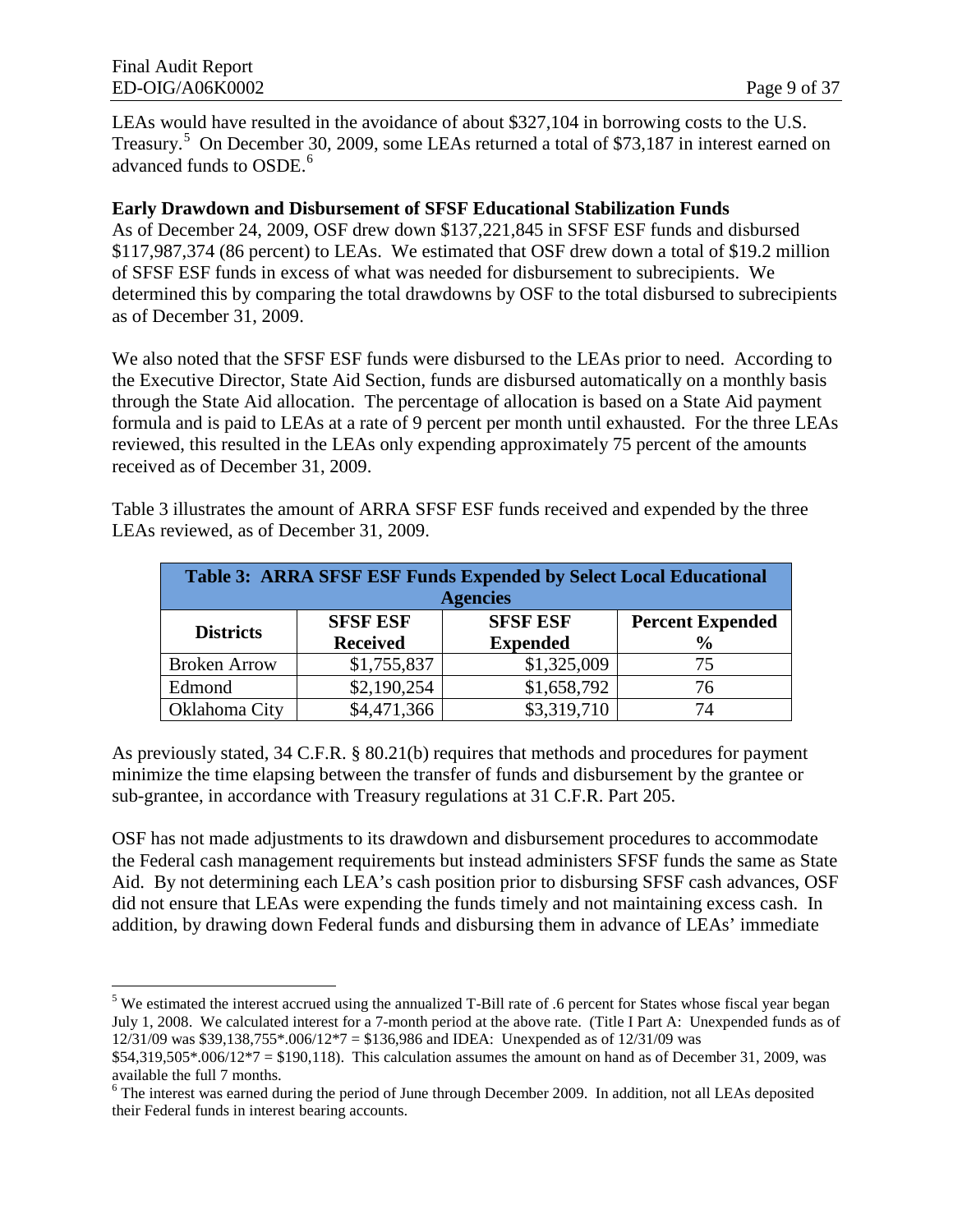cash needs, there is an additional cost to the U.S. Treasury and an increased risk that SFSF funds might be misused.

#### **Recommendations**

We recommend that the Assistant Secretary for OESE in conjunction with the Assistant Secretary for the Office of Special Education and Rehabilitative Services (OSERS) require OSDE and OSF to —

- 2.1 Determine subrecipients' actual cash needs before disbursing Federal program funds to them.
- 2.2 Provide training to State and LEA staff on appropriate cash management policies and procedures.

#### **Auditee Comments:**

OSF did not agree that it advanced funds to LEAs, nor does it agree that SFSF funds were drawn down or disbursed prior to need. OSF stated that it is neither a grantee nor a grantor of SFSF funds and, therefore, not responsible for the disbursement, awarding, monitoring, or communication to subrecipients for the funds.

OSDE did not concur with our finding that Oklahoma disbursed ARRA funds in advance of LEAs' need. OSDE stated that no ESF funds were distributed to LEAs until OSDE received and approved the Assurance Statements and Data Forms. During FY 2010, ESF and GSF funds were not part of OSDEs online system<sup>[7](#page-14-0)</sup> and subrecipients had to fax or mail supporting documentation to OSDE. For FY 2011, SFSF ESF and GSF will be incorporated into the online system, and the LEAs will budget and submit claims for reimbursement online if SFSF ESF funds are not used for salaries. OSDE stated that LEAs will submit quarterly reports for expenditures to confirm the need for funds received, and if discrepancies are noted, the payments will be decreased from future payments to that recipient.

#### **OIG Response:**

 $\overline{a}$ 

OSF did not provide any additional information that caused us to change our conclusions or recommendations. As stated in the OIG Response for Finding No. 1, based on grant documentation, OSF is the designated recipient of SFSF funds and has the authority for awarding, disbursing, and monitoring SFSF funds.

Based on our review of the information provided by OSDE, we did not change the finding and conclusion related to the disbursing of ARRA funds in advance of need. We acknowledge that the Assurance Statements and Data Forms were obtained, but they only show the intent of the funds. In any case, the LEAs cannot draw funds and then not expend the funds in a timely manner. As explained by OSDE, the online system to be used for FY 2011 covers only non-

<span id="page-14-0"></span> $<sup>7</sup>$  The online system is MTW Solutions, which is used to enter budget information for grants, and submit</sup> reimbursement claims for funds.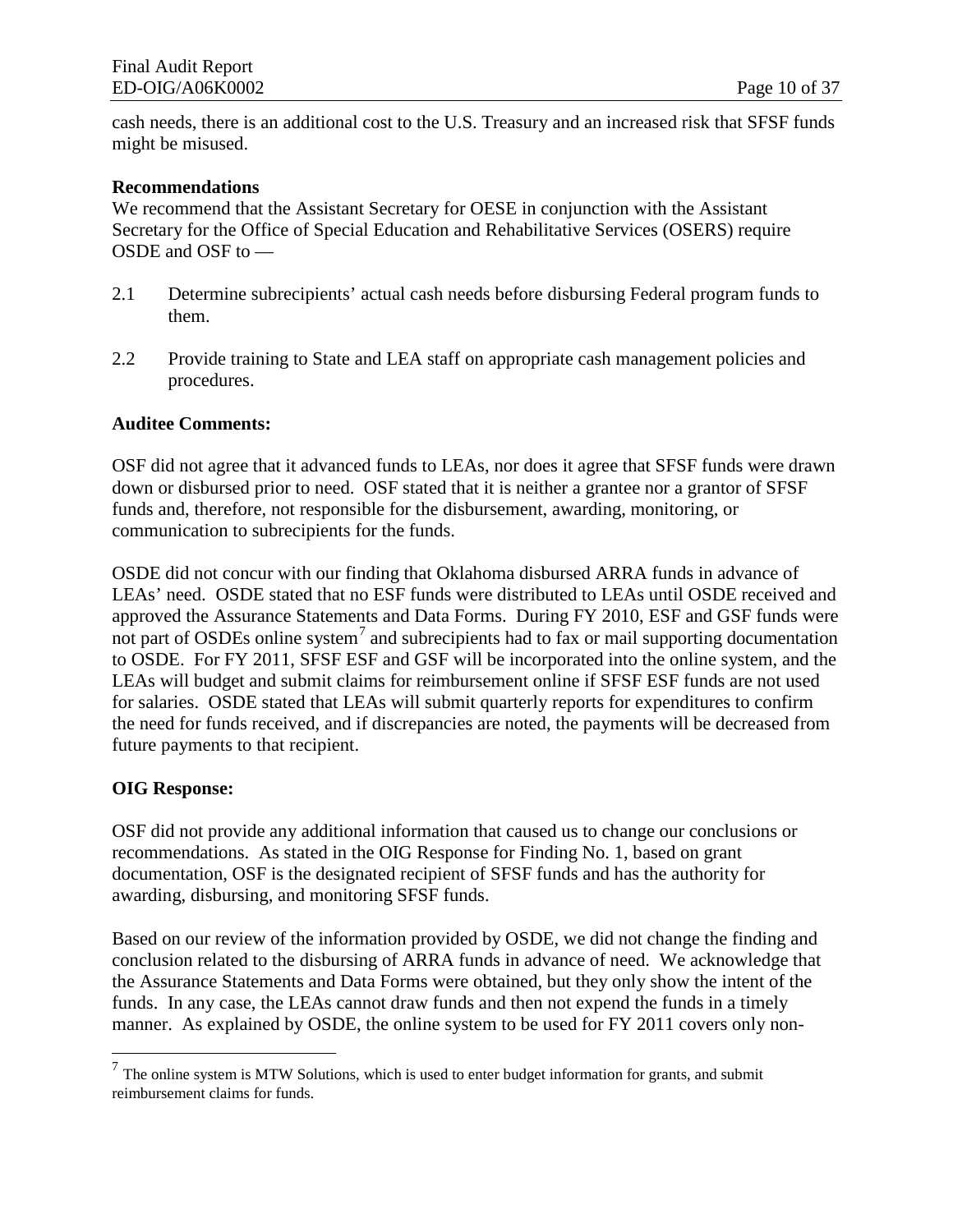payroll expenditures. A majority of ESF funds were used for payroll, and the corrective action does not address the need to ensure that LEAs do not receive funds for payroll expenditures in advance of need.

OSDE did not address the finding or recommendation related to the cash management issues identified for ARRA Title I and IDEA funds.

## **FINDING NO. 3 – Oklahoma Did Not Ensure Data Reported Were Accurate, Reliable, and Complete**

OSDE and OSF did not ensure that all required elements for the first two quarterly reports were accurate, reliable, and complete. OSDE and OSF also did not ensure that the data met the Federal transparency requirements because they did not develop a full disclosure policy or maintain supporting documentation for the information reported.

#### **Incomplete and Inaccurate Information**

OSF disbursed \$68 million in SFSF ESF funds to Institutions of Higher Education (IHE[s]) but did not report the IHEs as subrecipients on the quarterly reports. It also did not report the required data element "award period for subrecipients" for the subrecipients of ARRA Title I and IDEA funds. In addition, as noted in Finding No. 1, OSF reported inaccurate information related to SFSF GSF funds. In December 31, 2009, quarterly report, OSF reported that the Executive Office of the Governor distributed \$18.7 million in SFSF GSF funds, and the prime recipient information shows that the funds were spent "on payroll shortages for OWRB." As discussed in Finding No. 1, we noted that there is adequate documentation to support only \$2.7 million in SFSF GSF funds for OWRB payroll costs. OSF cannot account for \$16 million in SFSF GSF funds drawn down by OSF. We are unable to determine who received the remaining \$16 million in SFSF GSF funds.

OSF inaccurately reported prime vendors in its second quarterly report. OSF distributed all SFSF ESF funds to IHEs and LEAs and did not expend any funds at the State level; as such, no prime vendors should be reported via the quarterly reports. However, Oklahoma City Community College (OCCC) inaccurately reported two vendors as prime vendors that should have been reported as subrecipient vendors of the SFSF ESF funds.

OMB M-09-21, "Implementing Guidance for the Reports on Use of Funds Pursuant to the American Recovery and Reinvestment Act of 2009," June 22, 2009 (OMB M-09-21), describes the basic reporting requirements for recipients of ARRA funds, including the required data elements for prime recipients, prime recipient vendors, subrecipients, and subrecipient vendors. Section 2.3 states "The prime recipient is ultimately responsible for the reporting of all data required by Section 1512 of the Recovery Act and this Guidance, including the Federal Funding Accountability and Transparency Act (FFATA) data elements for the subrecipients of the prime recipient required under  $1512(c)(4)$ ."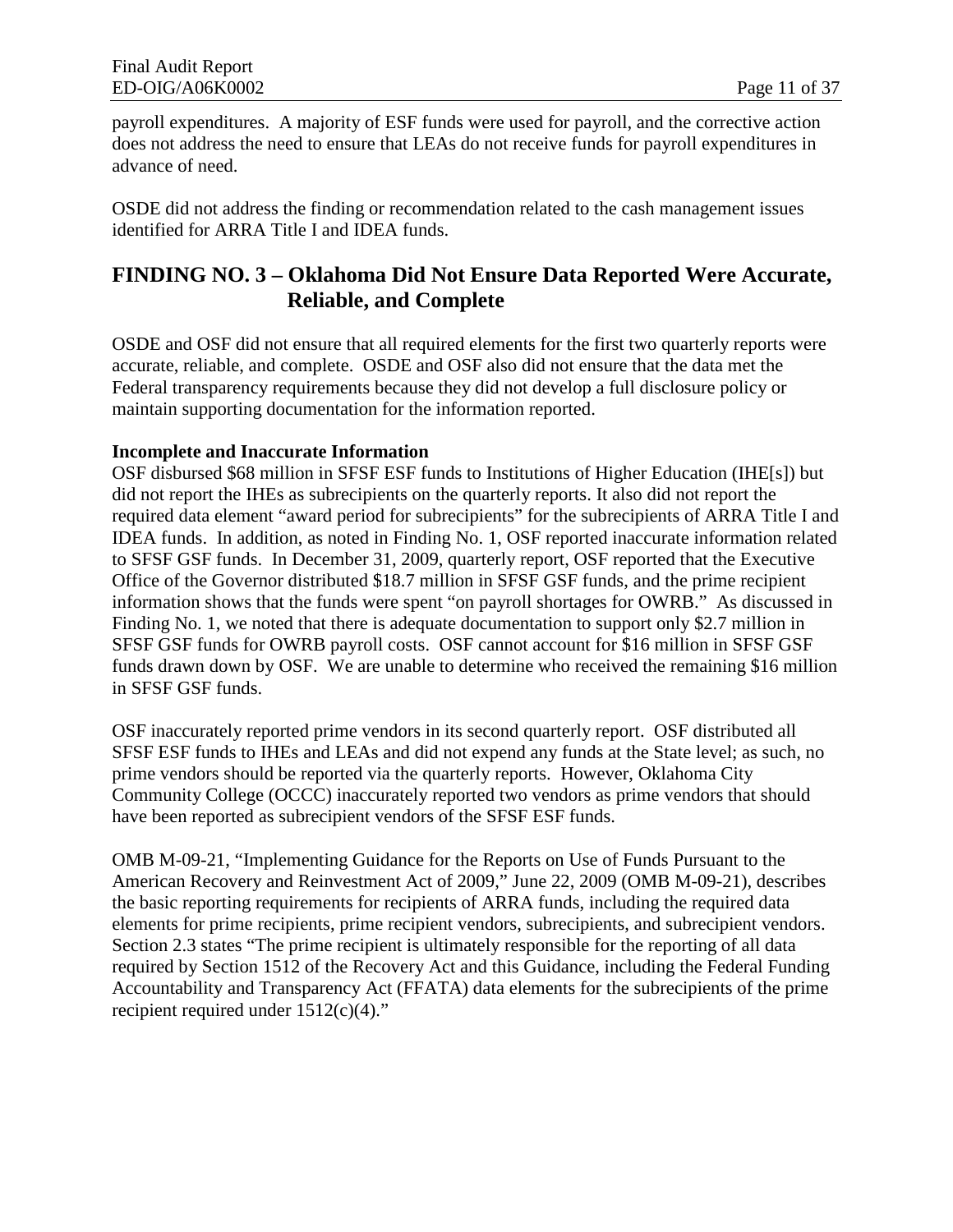#### **Inaccurately Reported Jobs Information**

Oklahoma State University's (OSU) calculation of jobs created/retained did not meet the requirements set forth by OMB. OSU calculated jobs created/retained based on salary amounts, not by hours worked. OSU underestimated the number of jobs created/retained for the first two quarterly reports. For the first quarter, we calculated 375.30 FTEs, while OSF reported 256 FTEs. For the second quarter, we calculated 421.95 FTEs, while OSF reported 256 FTEs. Based on OMB guidance, OSU should have calculated jobs created/retained by computing the number of hours worked and paid for by ARRA funds divided by the number of full-time hours.

OSU estimated the number of jobs retained by dividing the total amount of stimulus funds received per campus by the average salaries for each campus, for five of the eight campuses. For the other three OSU campuses, OSU calculated the number of jobs retained by using the total amount of stimulus funds received for that campus minus the total dollar amount of jobs created and then divided by the average salary for that campus. For the jobs created calculation, OSU took the total number of new full-time equivalent faculty positions for FY 2010 and subtracted the total number of reduction in full-time equivalent faculty positions. For example, if OSU created 14 new full-time faculty positions and also had a reduction of 2 faculty positions, OSU would count the jobs created as 12. This was calculated for each campus.

According to OMB M-09-21, "Prime recipients are required to report an estimate of jobs directly created or retained by project, and activity or contract." Additional guidance, OMB M-10-08, "Updated Guidance on the American Recovery and Reinvestment Act Data Quality, Non-Reporting Recipients, and Reporting of Job Estimates," issued on December 18, 2009, changed how the figure for jobs retained/created was to be calculated starting in the second reporting quarter. OMB M-10-08 specifies a formula that recipients and subrecipients are to use in calculating the number of jobs. This formula is based on the number of actual hours worked in jobs paid with ARRA funds in relation to the number of hours representing a full work schedule for the kind of job being estimated.

#### **ARRA Title I Expenditure Reports**

ARRA requires States to submit a school-by-school per pupil expenditure report to the Department by March 31, 2010, for LEAs that received ARRA Title I funding. The data are used by the Department to examine the extent to which school-level resources are distributed equitably within and across school districts. OSDE reported the information as required by ARRA but was unable to provide sufficient documentation to the OIG to support the expenditure report. There is no assurance that the data are complete, accurate, reliable, or met reporting requirements.

#### **Full Disclosure of ARRA Funds**

OSF and OSDE did not have adequate internal controls in place to ensure transparency and security of data related to ARRA. OMB M-09-21, page 28, states that the subrecipients are to implement internal control measures as appropriate to ensure accurate and complete information.

ARRA guidance recommends that fund recipients fully disclose any material omissions or significant reporting errors. OSDE, the LEAs, and IHE did not have a full disclosure policy that would notify all officials of program requirements and help to ensure the completeness and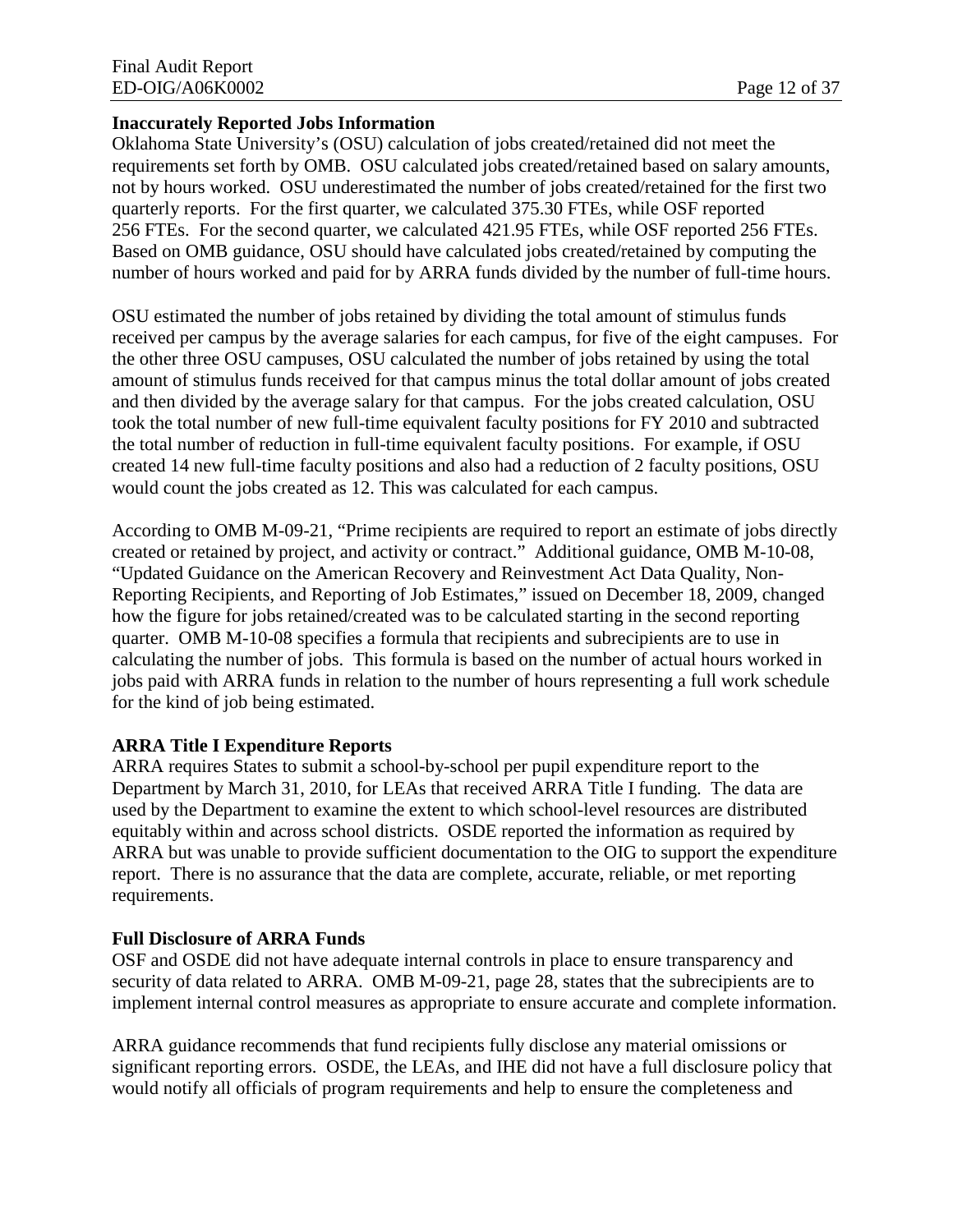accuracy of information. The Department's "Clarifying Guidance on American Recovery and Reinvestment Act of 2009 Section 1512 Quarterly Reporting," issued April 2, 2010, Section IX.1 suggests the following:

If the prime recipient identifies material omissions or significant reporting errors in its reports (or that of its sub-recipients), take action to correct the deficiencies. If the report cannot be corrected or if a known deficiency cannot be remedied, contact the Department to advise it of the deficiencies and the actions being taken to correct the deficiency, and for technical assistance.

ARRA Section 1512 requires recipients to submit quarterly reports on ARRA awards, spending, and job impact. According to the OMB, the reports, which contain specific detailed information on the projects and activities funded by ARRA, will provide the public with an unprecedented level of transparency into how Federal dollars are being spent. The reports will also help drive accountability for the timely, prudent, and effective spending of the ARRA funds.

OMB has instructed Federal agencies to hold ARRA recipients accountable for their reporting obligations.

OSF and OSDE did not have written policies and procedures to verify data prior to reporting to FederalReporting.gov. By not establishing policies and procedures to review the data for accuracy and completeness, OSF and OSDE cannot ensure that data reported meet the transparency requirements of ARRA. OSF and OSDE should establish a system to ensure that all required data for the ARRA grants are reported appropriately.

Additional guidance from OMB M-09-21 Section 4.2 states that the prime recipients and subrecipients should have procedures in place to ensure that data are reported timely and in an effective manner. States should also implement internal controls to ensure the data being reported are accurate and complete. Lastly, the guidance states that a data quality review of the information should be completed to ensure that there are no material omissions and/or significant reporting errors.

#### **Recommendations**

We recommend that the Assistant Secretary for OESE in conjunction with the Assistant Secretary for OSERS require —

- 3.1 OSF and OSDE to establish policies and procedures to verify and report required ARRA data elements to include expenditures, jobs created/retained, and vendor information.
- 3.2 OSDE to require LEAs to establish policies and procedures to verify and report required ARRA data elements.
- 3.3 OSDE to provide supporting documentation for the ARRA Title I expenditure reports.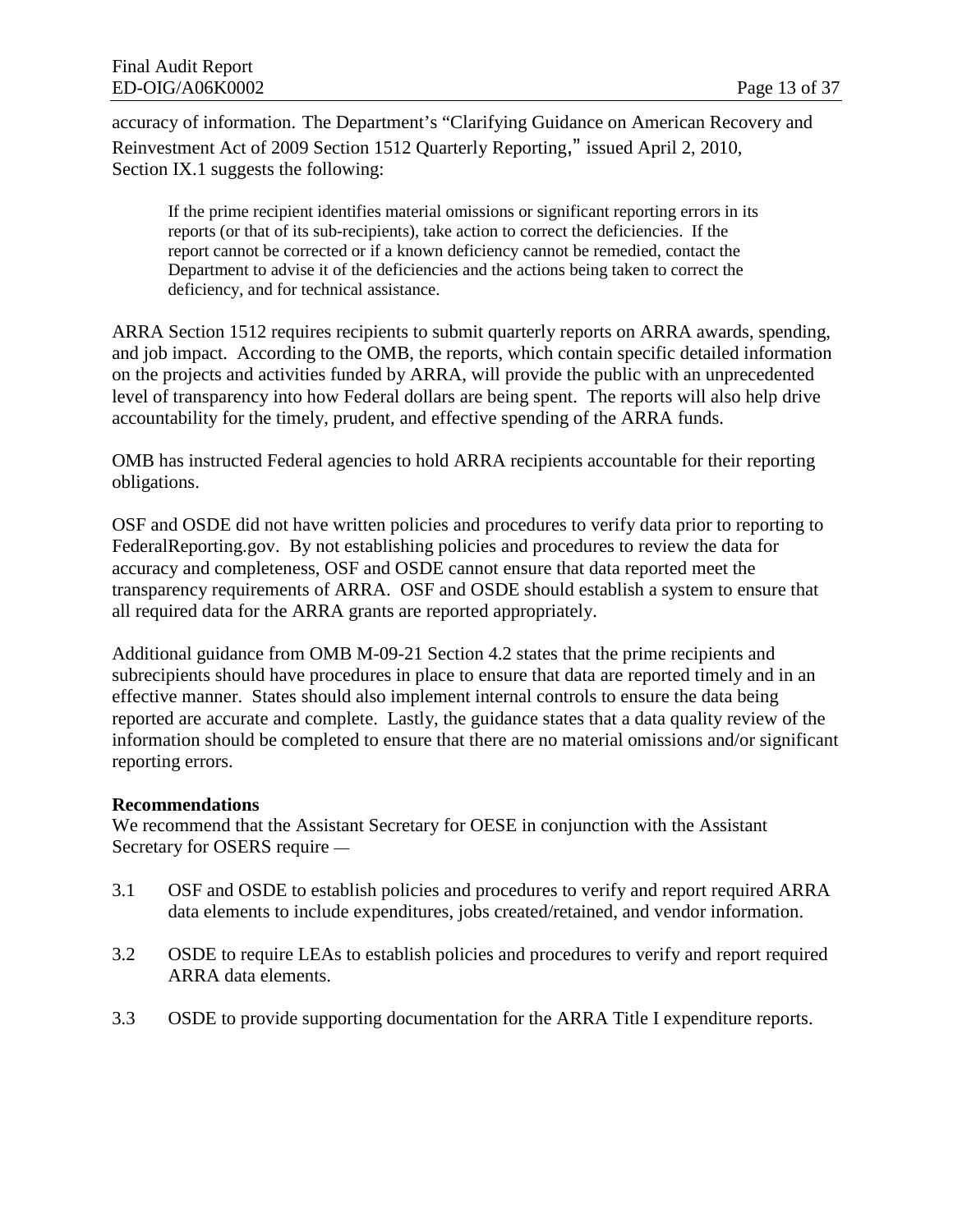#### **Auditee Comments:**

OSF concurred that OCCC should be reported as a subrecipient based on "revised" guidance, and OSF will make the appropriate changes in the next reporting period. OSF also agreed that OSU incorrectly calculated the number of jobs retained/created. OSF agreed to instruct all IHEs to report all future job calculations in accordance with applicable OMB guidance.

OSF did not agree that it reported \$16 million in GSF inaccurately and stated that it provided OIG with sufficient support for the funds. OSF also did not concur that it does not have written policies and procedures to verify the data reported to FederalReporting.gov. OSF stated that it is neither a grantee nor a grantor of SFSF funds and has no contact with subrecipients. OSF stated that it will remind agencies to verify data prior to reporting the information.

OSDE did not concur with our conclusion that the data did not meet reporting requirements for the ARRA Title I expenditure reports. OSDE stated that the report did not require additional supporting documentation and, therefore, it is unsubstantiated that the data were somehow inaccurate.

#### **OIG Response:**

OSF did not provide any additional information that caused us to change our conclusion or recommendations. As stated in the OIG Response for Finding No. 1, based on grant documentation, OSF is the designated recipient of SFSF funds and has the authority for awarding, disbursing, and monitoring SFSF funds.

OSDE did not provide any additional documentation to change the finding or recommendation for the ARRA Title I expenditure report. OSDE is correct that it did submit the report as required; however, when the OIG requested support to verify the information in the report, OSDE was unable to provide documentation to support the information in the report. The OIG is not stating that the data are inaccurate, but we were unable to verify the accuracy of the information due to the lack of supporting documentation.

## **FINDING NO. 4 – Unallowable and Inadequately Documented Costs Found at Some Subrecipients**

Subrecipients did not expend some ARRA funds in accordance with applicable laws, regulations, and guidance. We found that one subrecipient used SFSF funds to make an unallowable purchase of a bus, and another subrecipient used SFSF funds to pay for prohibited maintenance of a computer system. In addition, two LEAs could not support a portion of their payroll costs.

#### **Unallowable Costs**

A review of OSF SFSF expenditure reports and other documentation revealed that Haywood Public Schools used \$37,613 of its \$39,306 allocation in SFSF ESF funds to purchase a bus. We also found that OCCC used \$30,720 out of its allocation of \$1,995,832 in SFSF ESF funds to purchase a maintenance and support system for its computer mainframe system.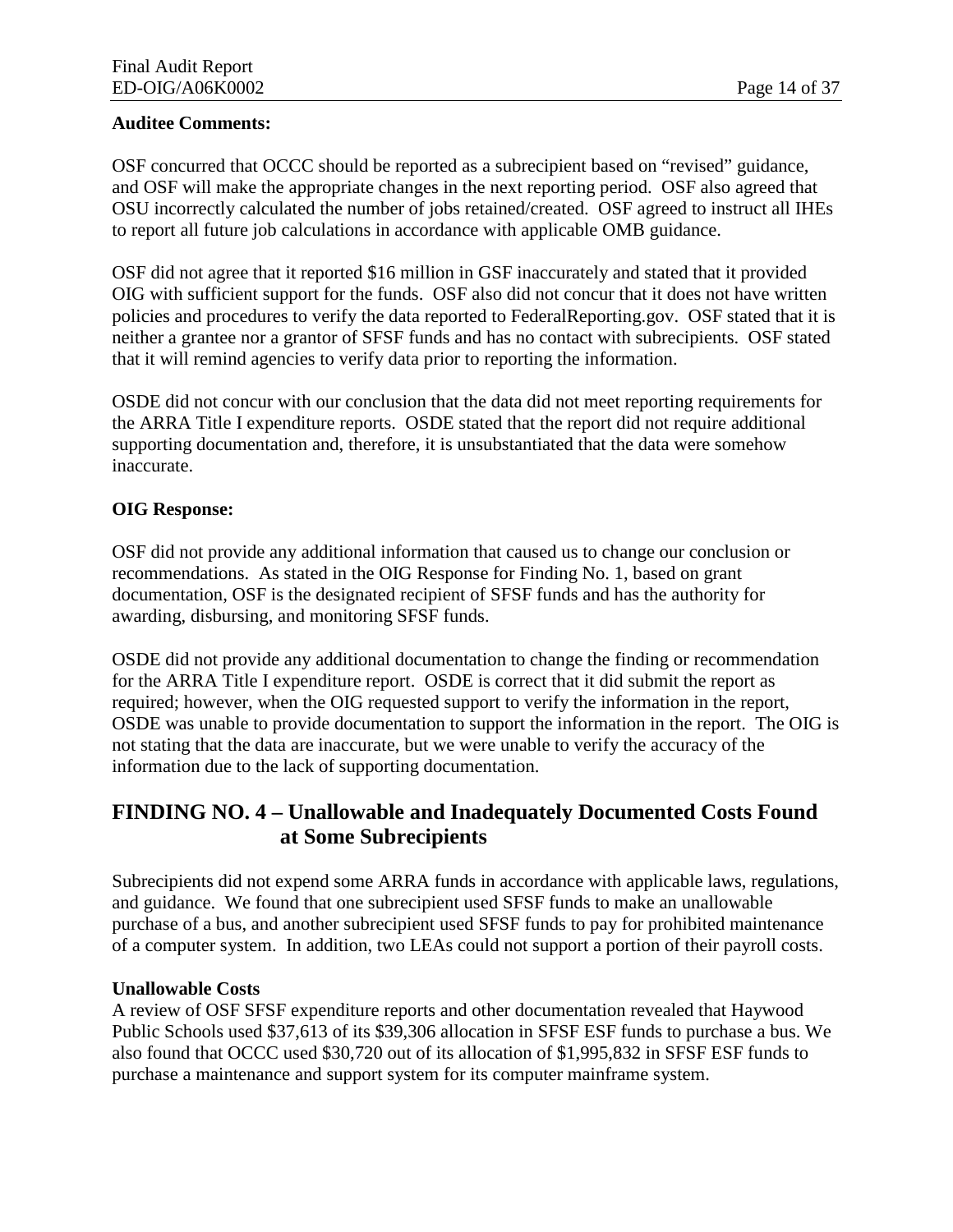Under Section 14003(b)(3) of ARRA, LEAs may not use SFSF funds to purchase or upgrade vehicles. Further, Section 14004 (c)(1) prohibits the use of ESF funds for the maintenance of systems, equipment, or facilities.

The unallowable purchases went undetected because OSF had not established a review system to ensure that SFSF funds were being expended appropriately and in accordance with applicable laws, regulations, and guidance. In accordance with Section 14008 of the Recovery Act, States receiving SFSF funds must submit an annual report to the Department with certain data as specified by the Department. According to OSF, expenditures for SFSF ESF money will not be reviewed by OSF until the official SFSF Annual Report is submitted to the Department. The SFSF Annual Report is due to the Department on February 18, 2011.

#### **Inadequate Documentation**

During our reviews of LEAs, we determined that Edmond and Broken Arrow used IDEA funds to pay salaries of various teachers but did not have sufficient documentation to support \$81,075 in payroll costs. The cost principles of OMB Circular A-87 are used to determine allowable costs for the grants to a State for ARRA Title I and IDEA.<sup>[8](#page-19-0)</sup> In addition, Appendix B (8)(h)(3) of self-certification of time and effort for ARRA IDEA funds. OMB A-87 requires semiannual self-certifications of time and effort by employees who worked on a single cost objective. Further, Attachment  $A(C)(1)(i)$  requires that all expenditures of Federal grant funds be adequately documented. The two LEAs failed to obtain the required

We also identified \$1,395 at Broken Arrow of inadequately supported payroll costs related to SFSF ESF funds. Specifically, Broken Arrow was unable to provide timesheets or employment contracts to sufficiently document that \$1,395 in payroll costs charged to SFSF was reasonable and necessary; however, it has a local requirement that all employees have timesheets and employment contracts. According to the Department's Guidance for Grantees and Auditors for the SFSF program issued on December 24, 2009, expenditures must be "reasonable and necessary and consistent with applicable State and local requirements." The guidance goes on to state that States, LEAs, and IHEs must maintain documentation to support the time and effort of employees paid with SFSF funds in the same manner that it supports the time and effort of individuals performing similar duties who are paid with State or local funds.

OSDE officials stated that it provided training to LEAs on the requirement of self-certification<sup>[9](#page-19-1)</sup> of time and effort; however, the LEAs failed to obtain the required documentation.

 $\overline{a}$ <sup>8</sup> The cost principles in OMB A-87 are codified in 2 C.F.R. Part 225 (as of August 31, 2005).

<span id="page-19-1"></span><span id="page-19-0"></span><sup>&</sup>lt;sup>9</sup> Where employees are expected to work solely on a single Federal award or cost objective, charges for their salaries and wages will be supported by periodic certifications that the employees worked solely on that program for the period covered by the certification. These certifications will be prepared at least semiannually and will be signed by the employee or supervisory official having firsthand knowledge of the work performed by the employee.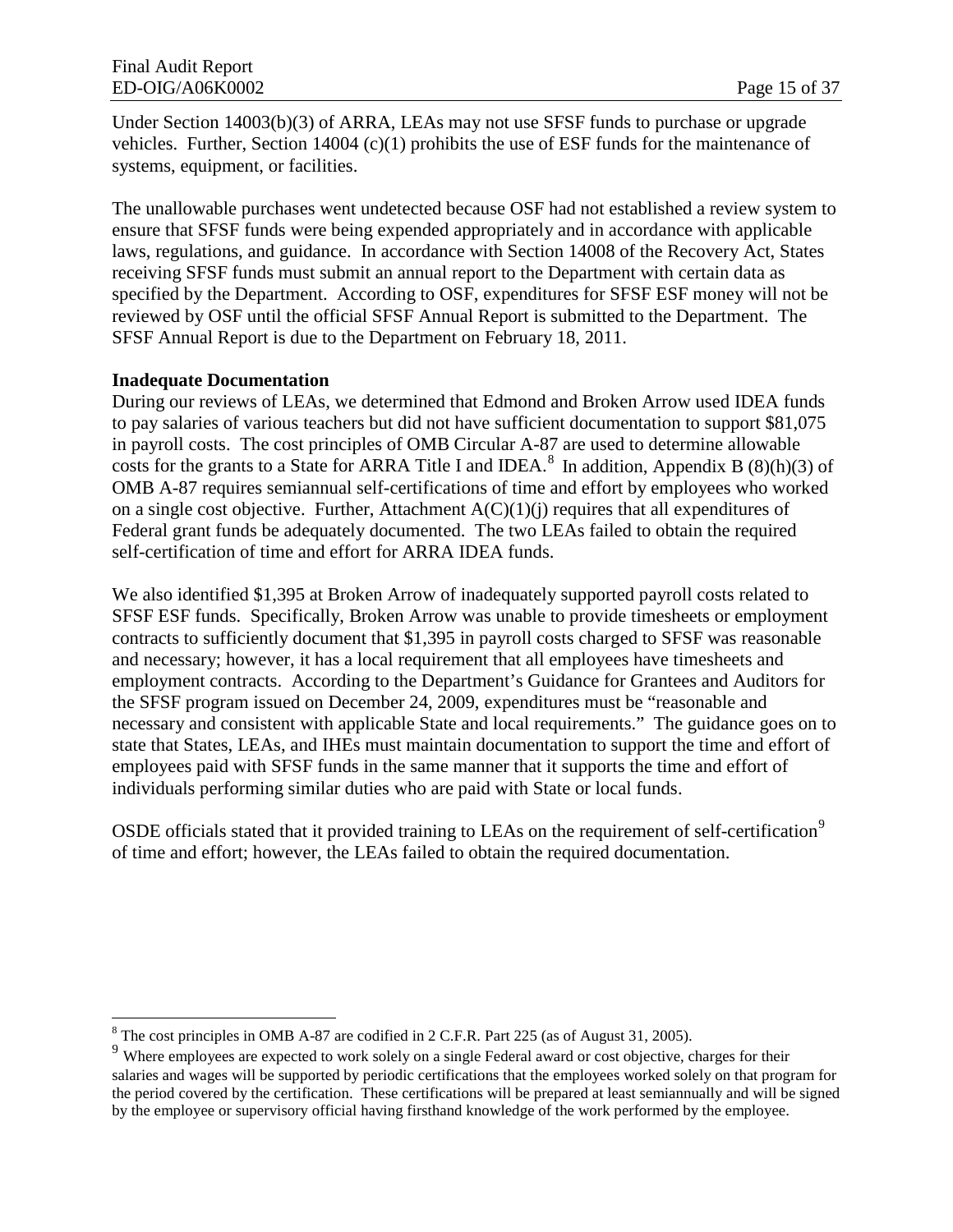Table 4 illustrates the total payroll sampled in comparison to the dollar value of payroll expense that was supported and inadequately supported.

| <b>Table 4: ARRA Payroll Expenses</b> |                     |                                        |                  |                                         |  |
|---------------------------------------|---------------------|----------------------------------------|------------------|-----------------------------------------|--|
| <b>Fund</b>                           | <b>Site</b>         | <b>Total Payroll</b><br><b>Sampled</b> | <b>Supported</b> | <b>Inadequately</b><br><b>Supported</b> |  |
| <b>IDEA</b>                           | Edmond              | \$66,318                               | \$0              | \$66,318                                |  |
| <b>IDEA</b>                           | <b>Broken Arrow</b> | \$19,613                               | \$4,856          | \$14,757                                |  |
| <b>SFSF ESF</b>                       | <b>Broken Arrow</b> | \$89,742                               | \$88,347         | \$1,395                                 |  |
| Total                                 |                     | \$175,673                              | \$93,203         | \$82,470                                |  |

#### **Inadequate Policies and Procedures**

The LEAs we reviewed had procedures in place to review and approve expenditures for ARRA Title I and IDEA funds. However, we found weaknesses in the procedures at two LEAs. These weaknesses are not specific to ARRA grant administration, but they do affect the administration of Federal grants generally. Examples of these weaknesses include the following:

- One LEA did not have written policies and procedures for changing the passwords for an existing user of the LEA's computer system.
- One LEA did not have a written policy on awarding sole-source contracts.
- Two LEAs did not have written policies to review the past performance of vendors prior to new contract award.
- One LEA did not have written policies on how to document the bidding process.
- Two LEAs did not have written policies on obtaining self-certifications of time and effort for employees who work solely on a Federal grant.

According to 34 C.F.R. 80.40(a):

Grantees are responsible for managing the day-to-day operations of grant and subgrant supported activities. Grantees must monitor grant and subgrant supported activities to assure compliance with applicable Federal requirements and that performance goals are being achieved. Grantee monitoring must cover each program, function or activity.

#### **Recommendations**

We recommend that the Assistant Secretary for OESE in conjunction with the Assistant Secretary for OSERS require —

- 4.1 OSF to either demonstrate that \$68,333 of unallowable SFSF ESF costs were used for other allowable expenditures under the SFSF program or to return the funds to the Department. In addition, OSF either provides adequate documentation for \$1,395 in inadequately supported payroll costs or returns the funds to the Department.
- 4.2 OSF to establish a review system to ensure that SFSF funds are expended appropriately and in accordance with applicable laws, regulations, and guidance.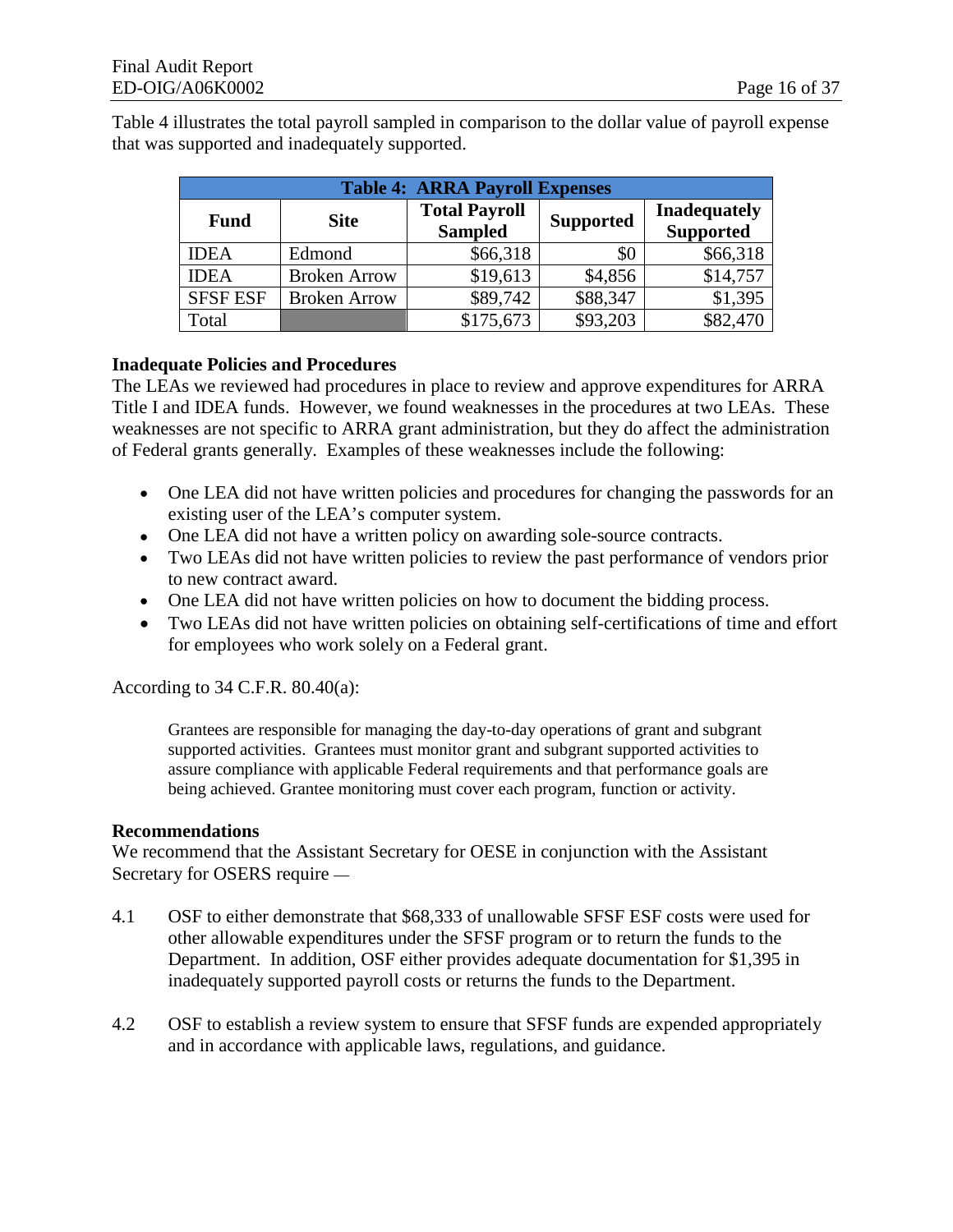- 4.3 OSDE to provide self-certifications of time and effort to adequately support \$81,075 in IDEA payroll costs or return the funds to the Department.
- 4.4 OSDE and OSF to adequately monitor the LEAs that received grant funds in accordance with 34 C.F.R. 80.40.

#### **Auditee Comments:**

OSF concurred with our finding that OCCC used SFSF funds for unallowable expenditures and stated that it will deduct the amount from future subreceipent draws until other allowable expenditures are identified. OSF did not concur with the finding related to the unallowable expenditures for Haywood Public Schools. Specifically they disagreed with the finding that the unallowable expenditures occurred because OSF did not have a review system in place to verify the expenditures of the grant. OSF contends that it is OSDE's responsibility to monitor the LEAs and to ensure that all expenditures are allowable. OSF also stated it is not the prime recipient of SFSF funds and is not responsible for the monitoring of the funds. OSF stated that it has reminded State agencies of their monitoring and compliance responsibilities.

OSDE agreed that Haywood Public Schools used SFSF ESF funds for unallowable expenditures and indicated that corrective actions were taken and the funds were subsequently used for allowable payroll expenditures. OSDE stated that once it has received all LEAs' financial records, it will make the data available to OSF. OSDE also stated that it has accurate records to verify the expenditures of SFSF funds and agreed to continue working to ensure expenditures of SFSF grants meet applicable regulations and guidance.

OSDE provided the OIG with copies of the self-certification of time for Edmond and Broken Arrow, for the period January through March 2010, and Broken Arrow for the time period July through December 2009.

#### **OIG Response:**

OSF did not provide any additional information that caused us to change our conclusions or recommendations. As stated in the OIG Response for Finding No. 1, based on grant documentation, OSF is the designated recipient of SFSF funds and has the authority for awarding, disbursing, and monitoring SFSF funds.

OSDE did not provide adequate documentation to change the finding and recommendation related to the unallowable expenditure for Haywood Public Schools. OSDE provided us with updated assurance information and computer screen prints to show that \$47,629 in payroll and benefits was charged to SFSF ESF funds in substitution for the unallowable bus purchase. However, we were not provided with documentation to support the reversal of the bus purchase, nor did OSDE provide documentation to support funds were subsequently used for allowable payroll expenditures.

OSDE did provide us with copies of self-certifications of time for Edmond and Broken Arrow. During the review of the employee pay, the OIG reviewed pay for the period of June through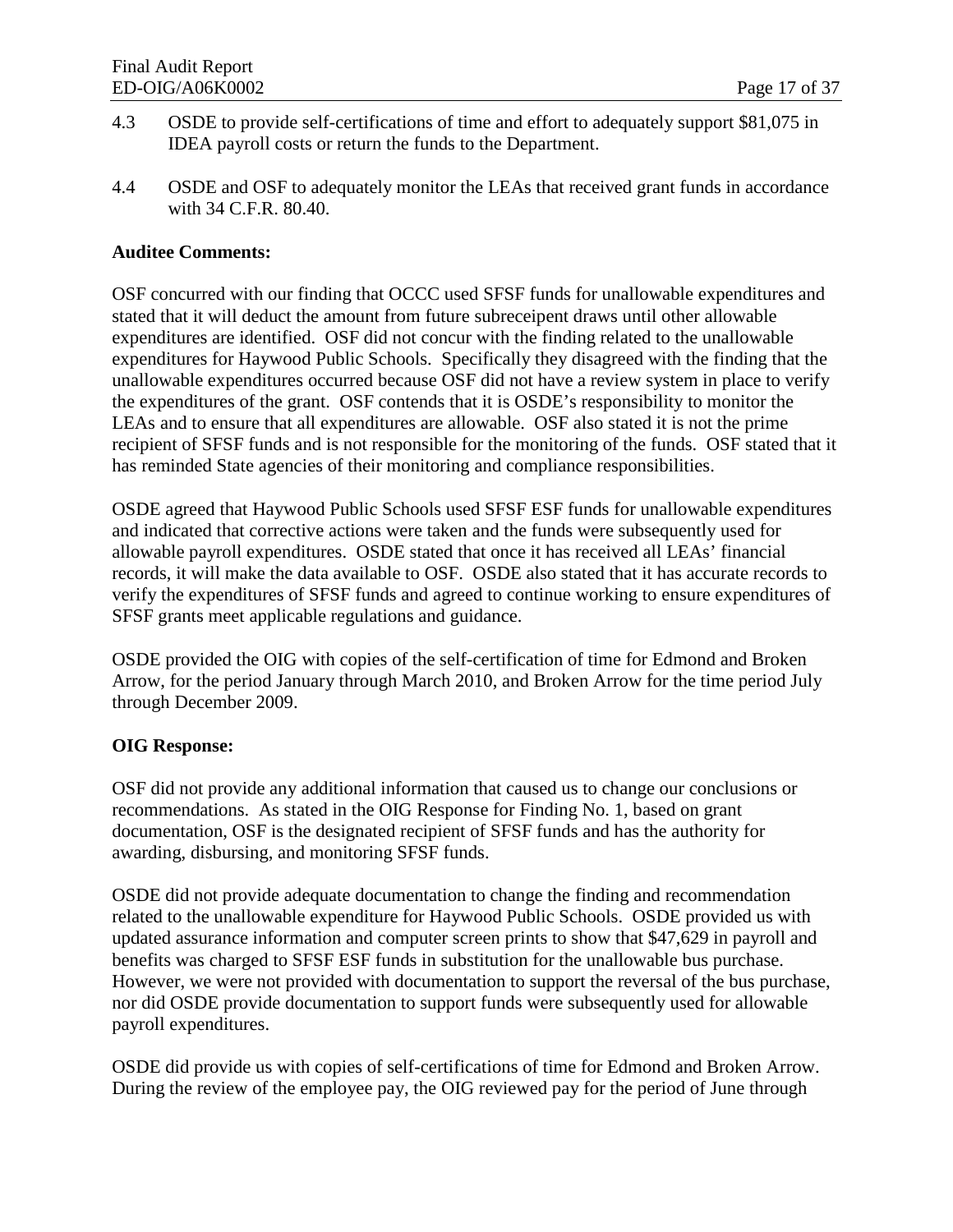December 2009. The self-certification of time that was provided for Edmond as a response to the draft report was for the period of January through March 2010. The certifications were signed during April and May 2010. Because the self-certifications were not for the time period reviewed by the OIG, we did not make changes to the finding concerning inadequately documented payroll expenses. We were provided with adequate timesheets and self-certification of time for Broken Arrow for some of the employees sampled. We adjusted the finding to report that the district had \$4,855.16 in supported costs and \$14,756.70 in unsupported costs.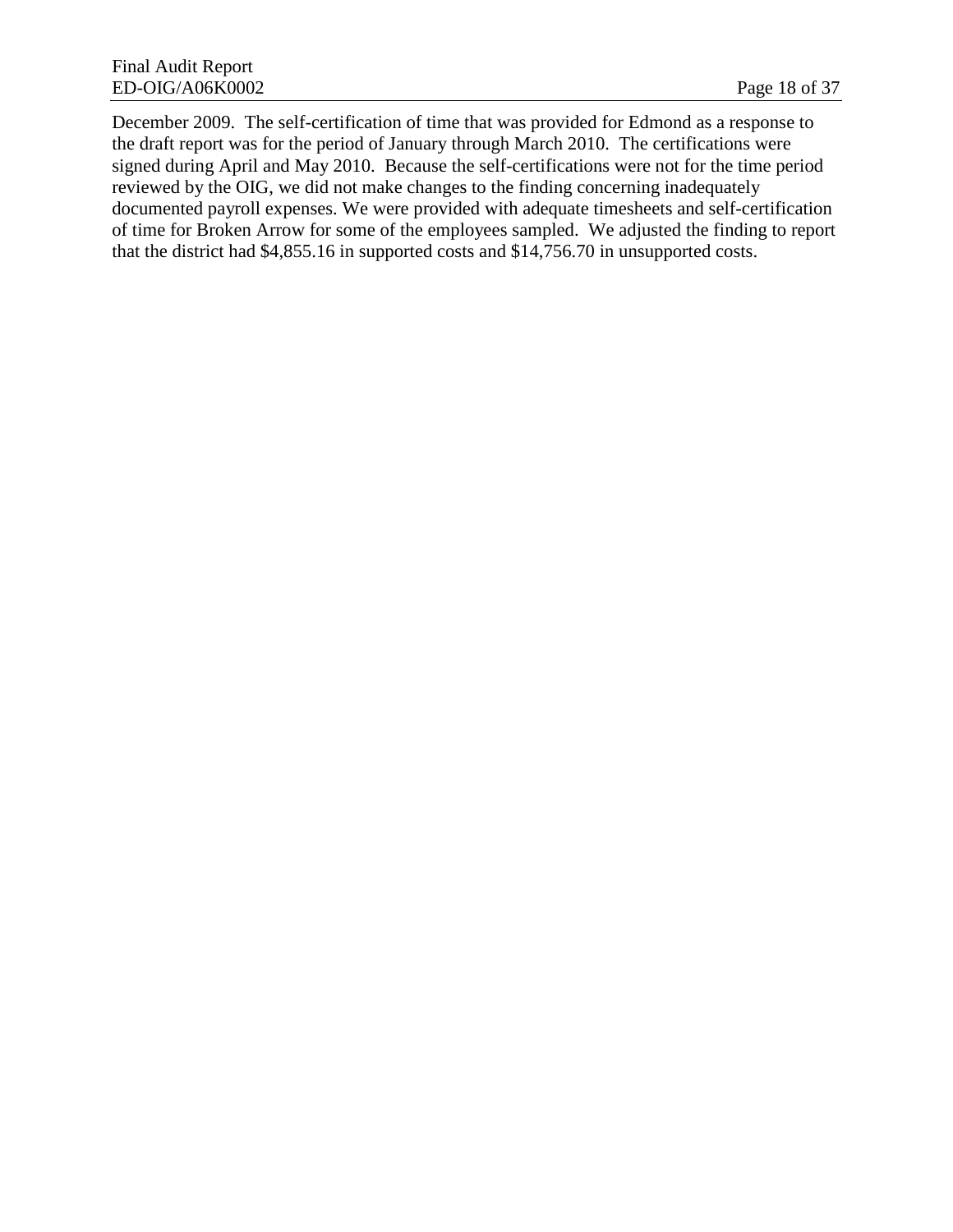#### **OTHER MATTERS**

#### **ARRA Programs Should Be Covered by Oklahoma's Treasury-State Cash Management Agreement**

Pursuant to the Cash Management Improvement Act of 1990 (CMIA), as amended, Oklahoma and the U.S. Department of the Treasury (Treasury) have a Treasury-State Cash Management Agreement (Agreement) that governs transfers of funds between Oklahoma and Federal agencies for major Federal assistance programs. Major Federal assistance programs are defined as those programs that receive funding in excess of a specific dollar threshold that is calculated for each State. Oklahoma's current Agreement specifies that \$34,379,592 is the major programs threshold. However, Oklahoma's Agreement does not list SFSF, ARRA Title I, or ARRA IDEA awards as major programs, even though they each exceed the \$34,379,592 major program threshold. Treasury regulations implementing the CMIA, 31 C.F.R. § 205.7, require a State to notify Treasury within 30 days of the time the State becomes aware that a change is needed to the Agreement. Such a change would include the addition or deletion of Federal assistance programs that meet the threshold.

The CMIA is designed to protect the interests of both the Federal government and the States. The Agreement specifies funding techniques and interest rates to facilitate efficient transactions and compensate for the lost value of money associated with the transfer of funds. For example, interest may be owed by (1) the Federal government to the State when the Federal grant payments are made after the State uses its own money for program purposes, and (2) the State to the Federal government when Federal grant payments are received by the State before being paid out for program purposes. By not including the ARRA programs in the Agreement, the Federal government and/or Oklahoma may incur unnecessary costs related to the lost value of money associated with the transfer of ARRA program funds and will not be compensated for such costs.

We suggest that Oklahoma notify Treasury that ARRA programs should be added to the CMIA agreement in accordance with the applicable criteria.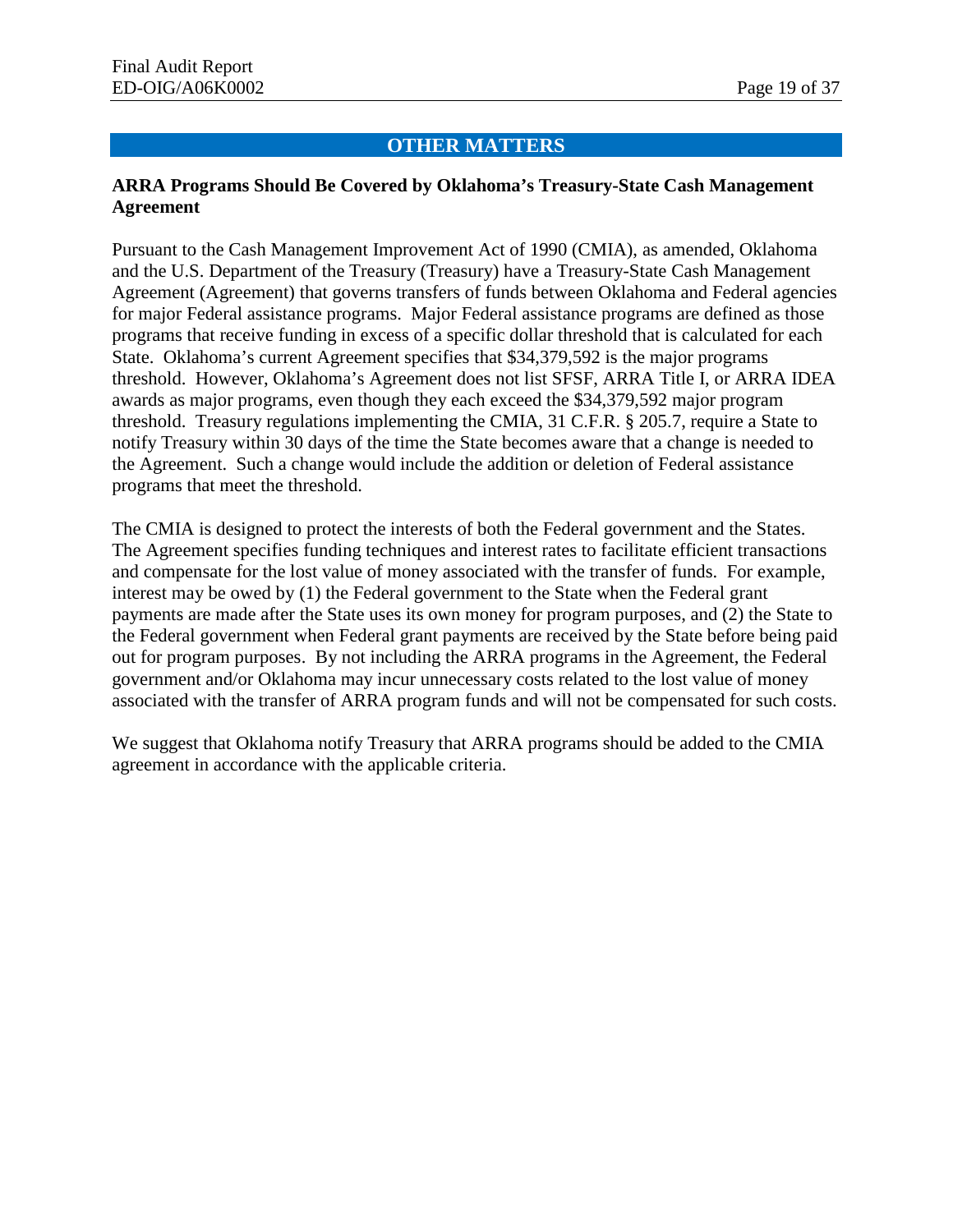#### **SCOPE AND METHODOLOGY**

The objectives of our audit were to determine whether the Oklahoma Governor's Office, Oklahoma Office of State Finance, Oklahoma State Department of Education, selected local educational agencies, and selected Institutions of Higher Education ensured that (1) ARRA funds were used in accordance with applicable laws, regulations, and guidance; and (2) ARRA data reported by recipients and subrecipients were accurate, reliable, and complete. Our audit covered the period February 17, 2009, through December 31, 2009.

To accomplish our objectives, we performed the following procedures.

- Reviewed the internal control structure, policies, procedures, and practices OSF and OSDE used to award, expend, and report ARRA funds.
- Examined prior reviews conducted by OIG and reviewed the Oklahoma State Auditor's Office audit documentation supporting their OMB Circular A-133 Single Audit Report for the year ended June 30, 2008.
- Reviewed Section 1512 quarterly reports and identified anomalies and other purchases of interest.
- Reviewed documentation for Haywood Public Schools, Oklahoma City Community College, and at the three LEAs audited to determine the allowability of items purchased using SFSF funds.
- Requested and obtained a list of LEAs and IHEs that received ARRA funding from May 2009 through December 2009.
- Requested and obtained the award documents for the State and selected LEAs and IHE.
- Requested and obtained the monthly expense reports for the selected LEAs from May 2009 through December 2009.
- Requested and reviewed the supporting documentation for all of the expenditures selected for review.
- Reviewed quarterly reports and Title I expenditure reports to ensure they met the requirements of the ARRA grant.
- Assessed internal controls at the State and LEAs over the administration of the ARRA funds and the reporting of data.
- Interviewed Oklahoma State officials and LEA and IHE officials.

To test whether Oklahoma awarded and reported ARRA funds correctly, we selected three LEAs and one IHE to review. The LEAs were judgmentally selected based on a review of past performance, ARRA funds, and other risk based factors. The IHE was judgmentally selected from a list of all IHEs that received ARRA funding. The IHE selected received a large amount of ARRA funds, and at the time of our review, had expended a majority of the allocated amount. We reviewed the expenditures of the grant and tested data to ensure that the data were being reported correctly on quarterly reports.

To test the expenditures of grants, we selected a judgmental sample of expenditures from ARRA Title I, ARRA IDEA, and SFSF. For the IHE, we selected a judgmental sample of payroll costs for SFSF. At the LEAs, we judgmentally selected and reviewed 10 percent of the universe, but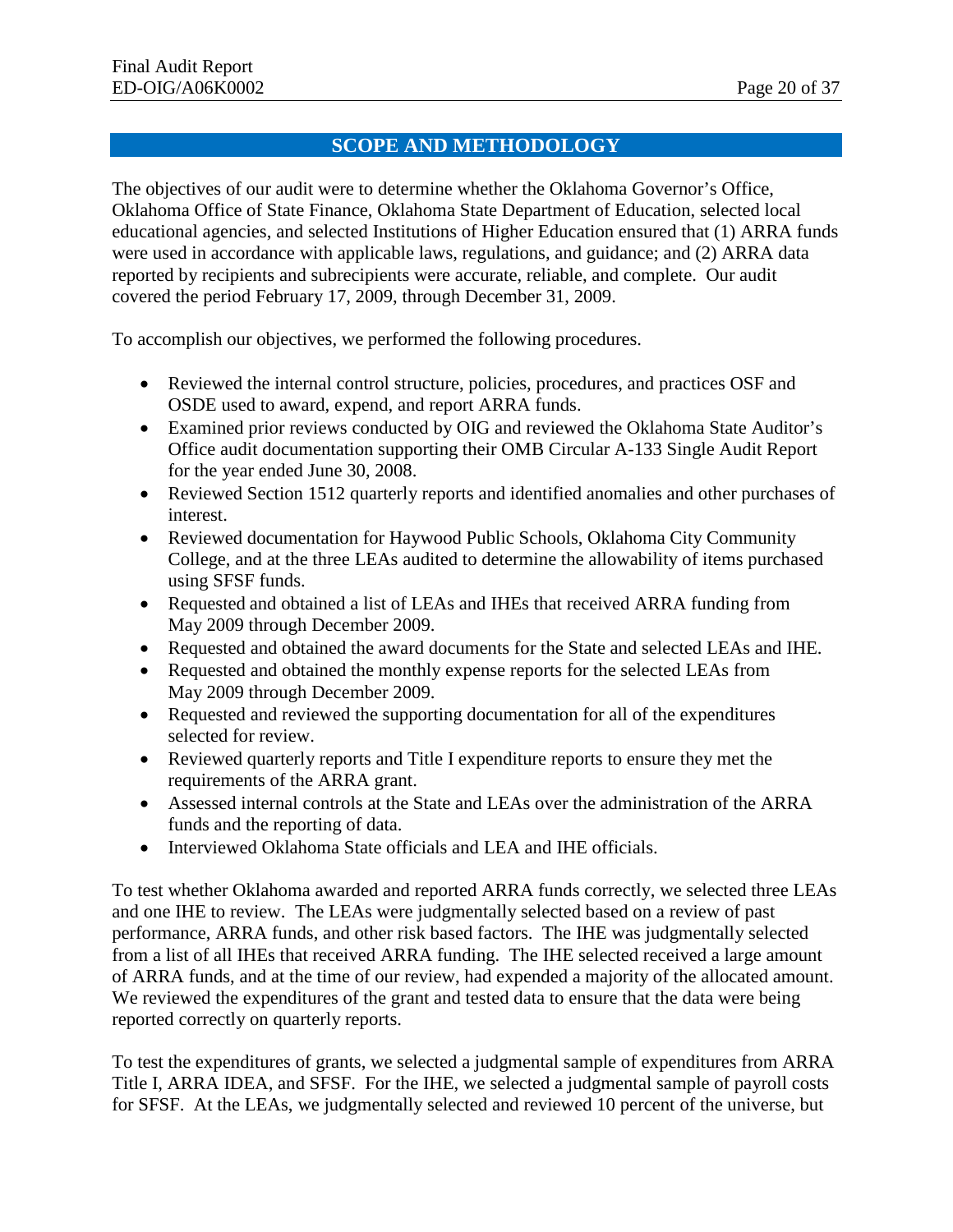no more than 27 sample items. We selected a separate sample of both payroll and non-payroll for ARRA Title I and IDEA. For SFSF, we selected a sample of payroll expenditures. For the audit of the IHE, we judgmentally selected a sample of 10 expenditures from eight campuses that received funding. For the review of the OWRB, we judgmentally selected the first 10 employees from the list of employees provided. Table 5 provides the universe and sample information for each of the samples reviewed during the audit.

|                                   | Table 5: Universe and Sample Information for the Audit of the Subrecipients |                        |                        |                            |                                   |
|-----------------------------------|-----------------------------------------------------------------------------|------------------------|------------------------|----------------------------|-----------------------------------|
|                                   | <b>Title I</b><br>Payroll                                                   | Title I<br>Non payroll | <b>IDEA</b><br>Payroll | <b>IDEA</b><br>Non payroll | <b>SFSF ESF</b><br><b>Payroll</b> |
| <b>Broken Arrow</b>               |                                                                             |                        |                        |                            |                                   |
| <b>Universe Size</b><br>(Dollars) | \$83110                                                                     | \$219,424              | \$606,840              | \$206,649                  | \$1,325,010                       |
| Sample Size<br>(Dollars)          | \$354                                                                       | \$55,381               | \$19,613               | \$122,299                  | \$89,743                          |
| Sample Size<br>(number)           | 5                                                                           | 27                     | 25                     | 12                         | 25                                |
| <b>Edmond</b>                     |                                                                             |                        |                        |                            |                                   |
| <b>Universe Size</b><br>(Dollars) | \$141,461                                                                   | \$18,902               | \$779,132              | \$128,062                  | \$1,658,792                       |
| Sample Size<br>(Dollars)          | \$12,532                                                                    | \$5,534                | \$66,318               | \$49,279                   | \$73,203                          |
| Sample Size<br>(number)           | 8                                                                           | 6                      | 25                     | $\tau$                     | 25                                |
| <b>Oklahoma</b><br><b>City</b>    |                                                                             |                        |                        |                            |                                   |
| <b>Universe Size</b><br>(Dollars) | \$81,761                                                                    | \$540,038              | \$582,421              | \$767,413                  | \$3,319,710                       |
| Sample Size<br>(Dollars)          | \$9,010                                                                     | \$78,139               | \$21,242               | \$767,413                  | \$78,157                          |
| Sample Size<br>(number)           | 25                                                                          | 9                      | 25                     | 10                         | 25                                |
| <b>OSU</b>                        |                                                                             |                        |                        |                            |                                   |
| <b>Universe Size</b><br>(Dollars) |                                                                             |                        |                        |                            | \$18,056,900                      |
| Sample Size<br>(Dollars)          |                                                                             |                        |                        |                            | \$438,274                         |
| Sample Size<br>(number)           |                                                                             |                        |                        |                            | 80                                |
| <b>OWRB</b>                       |                                                                             |                        |                        |                            | <b>SFSF GSF</b>                   |
| <b>Universe Size</b><br>(Dollars) |                                                                             |                        |                        |                            | \$2,700,000                       |
| Sample Size<br>(Dollars)          |                                                                             |                        |                        |                            | \$560,654                         |
| Sample Size<br>(number)           |                                                                             |                        |                        |                            | 10                                |

We also requested information related to the Title I expenditure report from OSDE; however, OSDE was unable to provide us with the documentation we needed to verify the accuracy of the Title I expenditure reports.

<span id="page-25-0"></span> $\overline{a}$  $10$  The total for Universe and Sample size was small because the funds were expended for stipends only; no salaries were paid.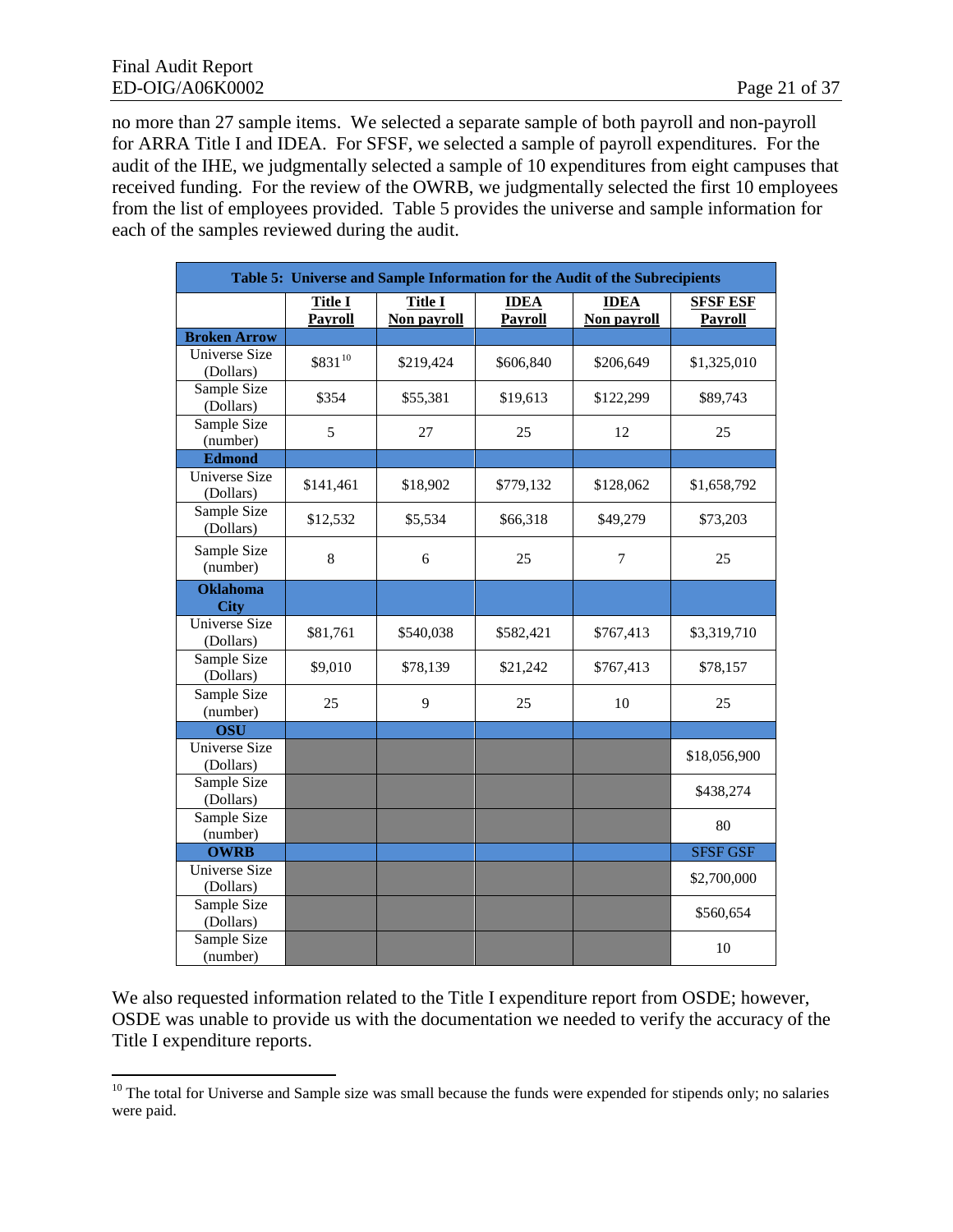We conducted our fieldwork at OSDE and OSF the week of November 30, 2009. We also completed audit work at Broken Arrow Public Schools, Edmond Public Schools, Oklahoma City Public Schools, and Oklahoma State University from January 2010 through April 2010. We held an exit conference with Oklahoma State Department of Education officials on July 14, 2010, and the Office of State Finance on July 19, 2010, to discuss the results of the audit.

We conducted this performance audit in accordance with generally accepted government auditing standards. Those standards require that we plan and perform the audit to obtain sufficient, appropriate evidence to provide a reasonable basis for our findings and conclusions based on our audit objectives. We believe that the evidence obtained provides a reasonable basis for our findings and conclusions based on our audit objectives. To achieve our audit objective for reviewing ARRA transactions, we relied, in part, on computer-processed ARRA Title I, IDEA, and SFSF funds request forms submitted to the OSDE and OSF. We verified the completeness of the data by comparing source records to computer-generated request forms and verified the authenticity by comparing computer-generated request forms to source documents. Based on our testing, we concluded that the computer-processed data were sufficiently reliable for the purpose of our audit.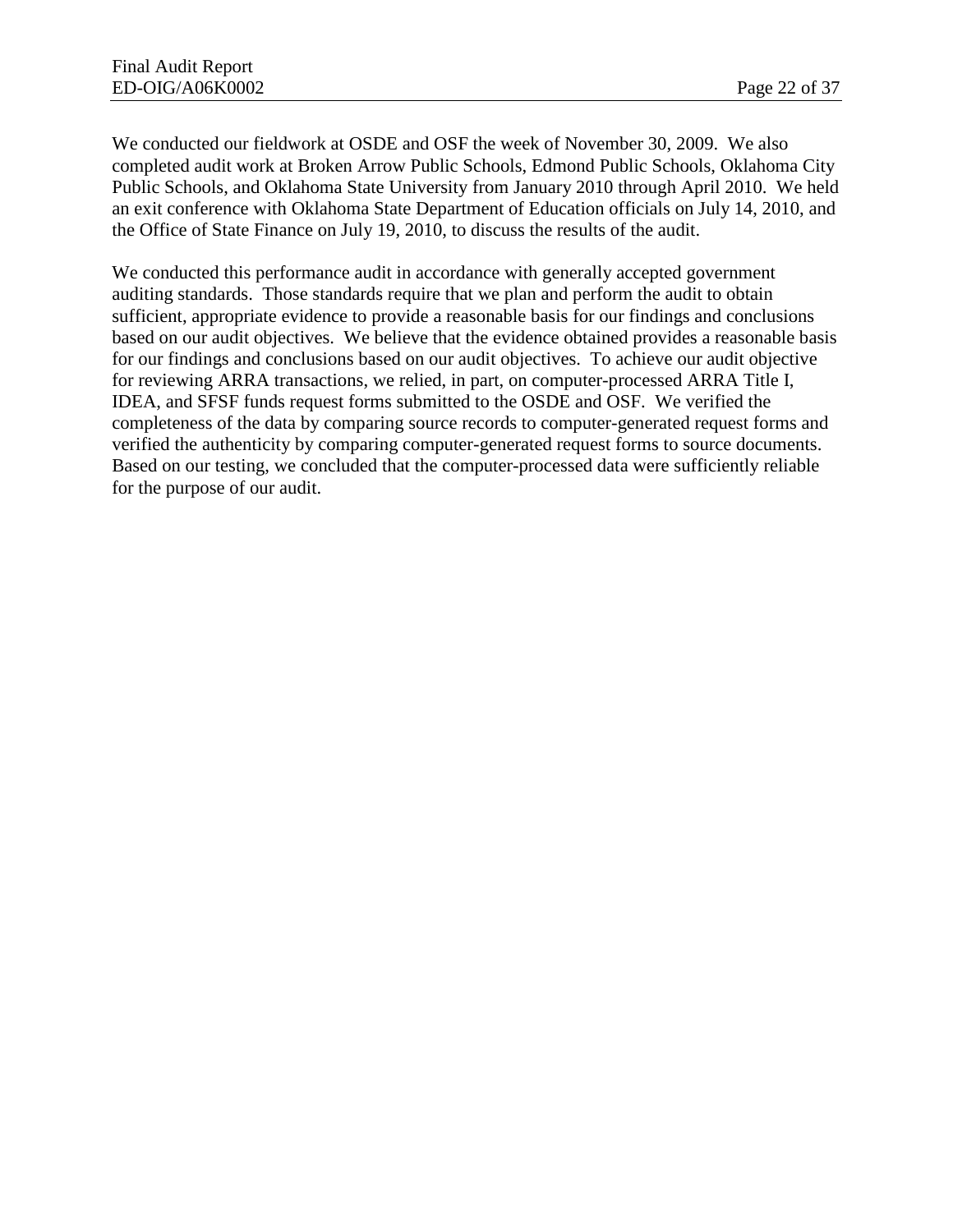# **ATTACHMENT**

| <b>Date of Transaction</b>         | <b>Description of transaction</b>                                                                                                                                                                                                                                                                                                                                                                                                                                                                                                                                                                                                     |
|------------------------------------|---------------------------------------------------------------------------------------------------------------------------------------------------------------------------------------------------------------------------------------------------------------------------------------------------------------------------------------------------------------------------------------------------------------------------------------------------------------------------------------------------------------------------------------------------------------------------------------------------------------------------------------|
|                                    |                                                                                                                                                                                                                                                                                                                                                                                                                                                                                                                                                                                                                                       |
| End of Legislative Session<br>2009 | Oklahoma State Legislature (OSL) agrees to award \$16 million in<br>ARRA Funds to the Oklahoma Tax Commission's Ad Valorem<br>Reimbursement Fund.                                                                                                                                                                                                                                                                                                                                                                                                                                                                                     |
| 7/1/2009                           | OSF transferred \$33,000,000 in State funds to OSDE.                                                                                                                                                                                                                                                                                                                                                                                                                                                                                                                                                                                  |
| 7/29/2009                          | Email from State of Oklahoma General Counsel authorizing the<br>drawdown of SFSF funds; \$16 million to the Tax Commission<br>Ad Valorem Reimbursement Fund, and \$2.7 million to OWRB for<br>operations, statutory duties, and water projects.                                                                                                                                                                                                                                                                                                                                                                                       |
| 7/31/2009                          | The following tracks the ARRA funds from initial deposit:<br>State Account (190) received a deposit of ARRA funds in<br>the amount of \$18.7 million.<br>Transfer of the \$18.7 million ARRA funds from the General<br>Account (190) to the ARRA Federal Account (490).<br>Transferred \$2.7 million from 490 to the OWRB. Journal<br>entries showed \$16 million in 490 funds was sent to the Tax<br>Commission, and according to interviews, the 490 funds<br>were to be used to cover Ad Valorem taxes for the counties<br>and districts.<br>OSF provided us the above information via journal entry<br>transaction documentation. |
| 8/3/2009                           | Oklahoma Tax Commission disbursed \$16 million in ARRA funds<br>to the counties. (After disbursement of funds, the Oklahoma State<br>Auditor's Office was concerned that districts might use the funds<br>for debt service payments, which is an unallowable expense for the<br>grant.)                                                                                                                                                                                                                                                                                                                                               |
| 8/13/2009                          | OSDE allocates and disburses \$32,655,000 of the aforementioned<br>\$33 million to more than 530 school districts to purchase textbooks.<br>The remaining funds were used to purchase a system to track the<br>purchase of the books. OSF provided journal entries of the<br>transactions.                                                                                                                                                                                                                                                                                                                                            |
| 9/2/2009                           | Letter from the Governor to Director of OSF authorizing that the<br>\$16 million be redirected from the Oklahoma Tax Commission to<br>OSDE.<br>The following tracks the movement of funds:<br>Transfer of \$16 million in ARRA Funds (490) to OSDE<br>$\bullet$<br>from the General State Account (190).<br>Transfer of \$16 million of ARRA Funds (490) to the Claim<br>Account (340) of OSDE.<br>Transfer of \$16 million from OSDE (340) fund to the<br>General State Account (190).                                                                                                                                               |

## **Timeline of Events for the Transactions of GSF**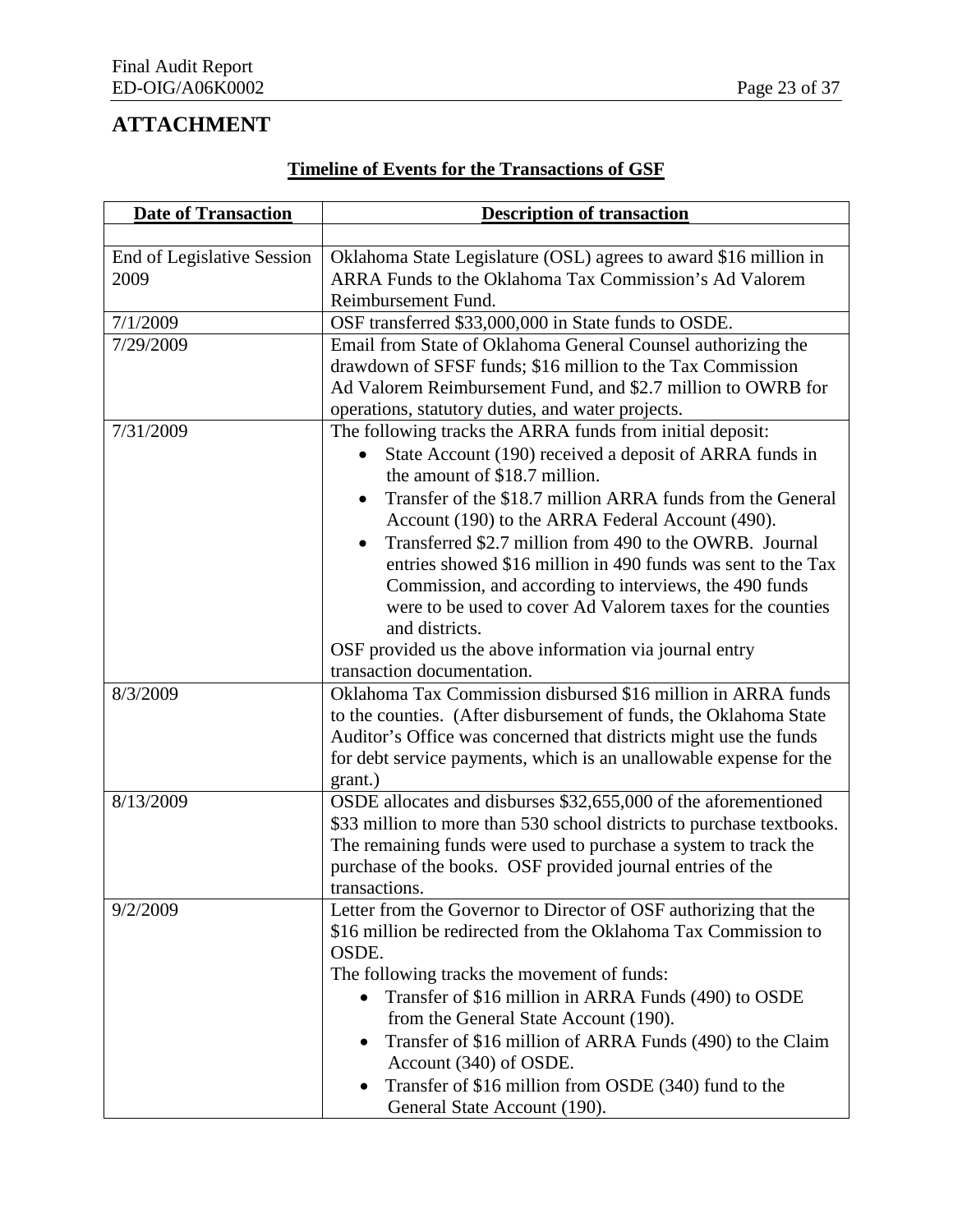|            | Transfer of \$16 million from the General State Account                  |
|------------|--------------------------------------------------------------------------|
|            | (190) to Tax Commission Account (285).                                   |
|            | Note: OSF did not provide the OIG with journal entries to                |
|            | show the transfer of funds between Oklahoma Tax                          |
|            | Commission's 285 account and the Tax Commission ARRA                     |
|            | account (490).                                                           |
|            | Transfer of \$16 million from ARRA Funds (490) from the                  |
|            | Tax Commission to the State ARRA Account (490).                          |
|            | OSF provided us the above information via journal entry                  |
|            | transaction documentation.                                               |
| 9/3/2009   | Bulletin from the Oklahoma Tax Commission to the counties that           |
|            | received the 8/3/2009 ARRA disbursements stating the funds sent          |
|            | in August no longer "constitute stimulus money." None of the             |
|            | original funds need to be returned to the Tax Commission.                |
|            | <b>Auditor's Note:</b> Nothing in the bulletin stated the need to recode |
|            | the funds at the county or district level.                               |
| 9/30/2009  | In the first ARRA quarterly report, OSF reported \$16 million for        |
|            | textbooks and \$2.7 for State water conservation.                        |
| 12/31/2009 | In the second ARRA quarterly report, OSF reported \$18.7 million         |
|            | as lump sum for "Funded monthly payrolls of Water Resources              |
|            | Board to offset current year budget reductions."                         |
| 1/2010     | OWRB was notified by OSF that the ARRA funds cannot be spent             |
|            | on debt. OWRB re-coded funds and used ARRA to pay payroll                |
|            | from July until December 2009. ARRA funds were not recoded               |
|            | until January 2010.                                                      |
| 6/2/2010   | OIG held discussions with OSDE staff. OSDE staff stated they did         |
|            | not receive any ARRA funds to purchase books. They agree                 |
|            | ARRA funds were deposited on 9/2/09, but on the same day OSF             |
|            | withdrew the same amount. OSDE staff stated that the State funds         |
|            | for textbooks were no longer in their account because the funds          |
|            | were distributed to more than 530 districts. Therefore, the funds        |
|            | OSF took out of the account could not be the State funds                 |
|            | appropriated for books. OSDE provided a sample of invoices,              |
|            | purchase orders, and checks for the purchase of textbooks.               |
|            | However, neither OSF nor OSDE provided accounting transactions           |
|            | to show that the ARRA funds were deposited into districts accounts       |
|            | and the original funds that are State funds were returned to OSDE.       |
|            | OSDE also was unable to provide grant notification letters or GSF        |
|            | Assurance for the Federal funds.                                         |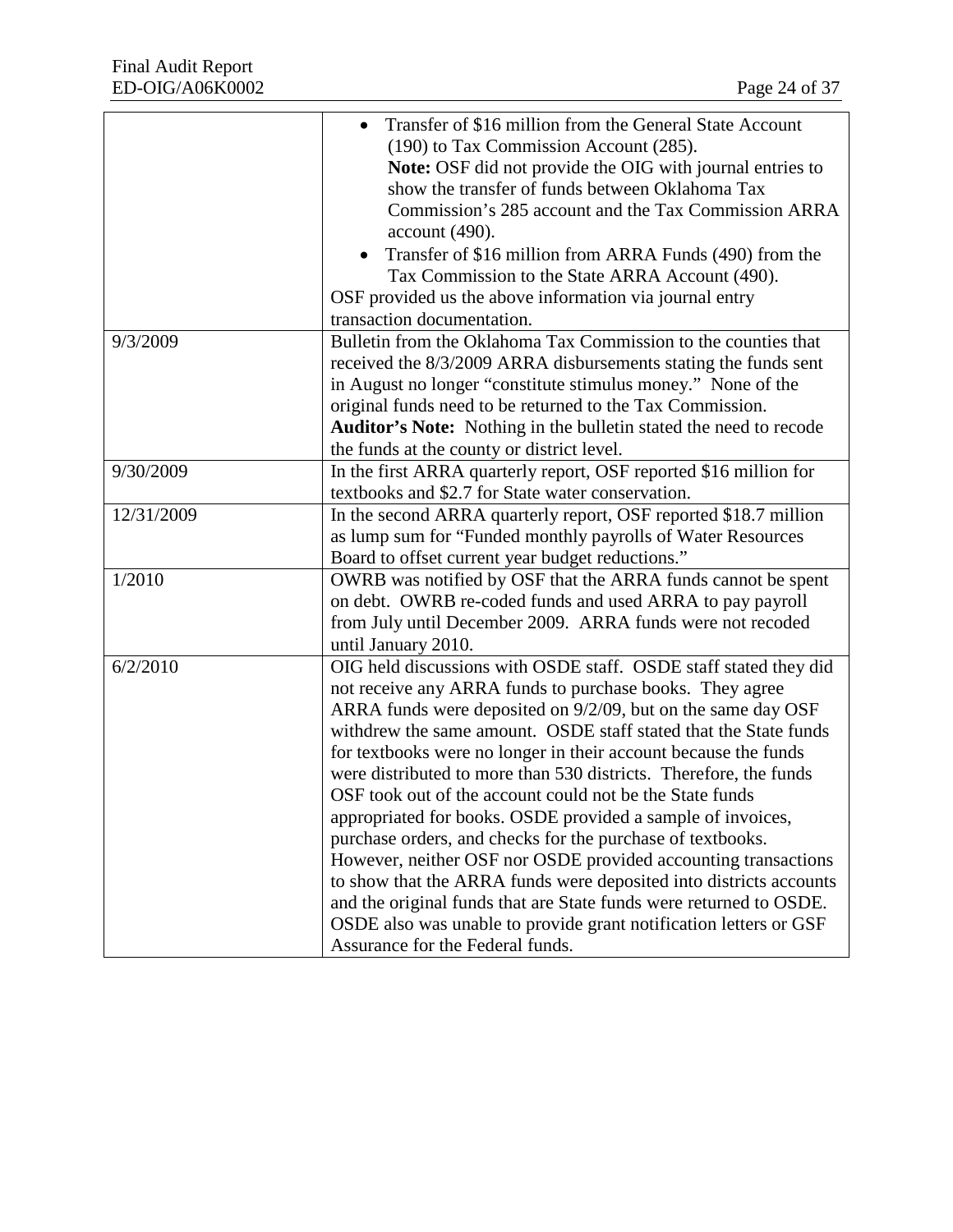# **Enclosure 1: OSF's Comments on Preliminary Audit Report**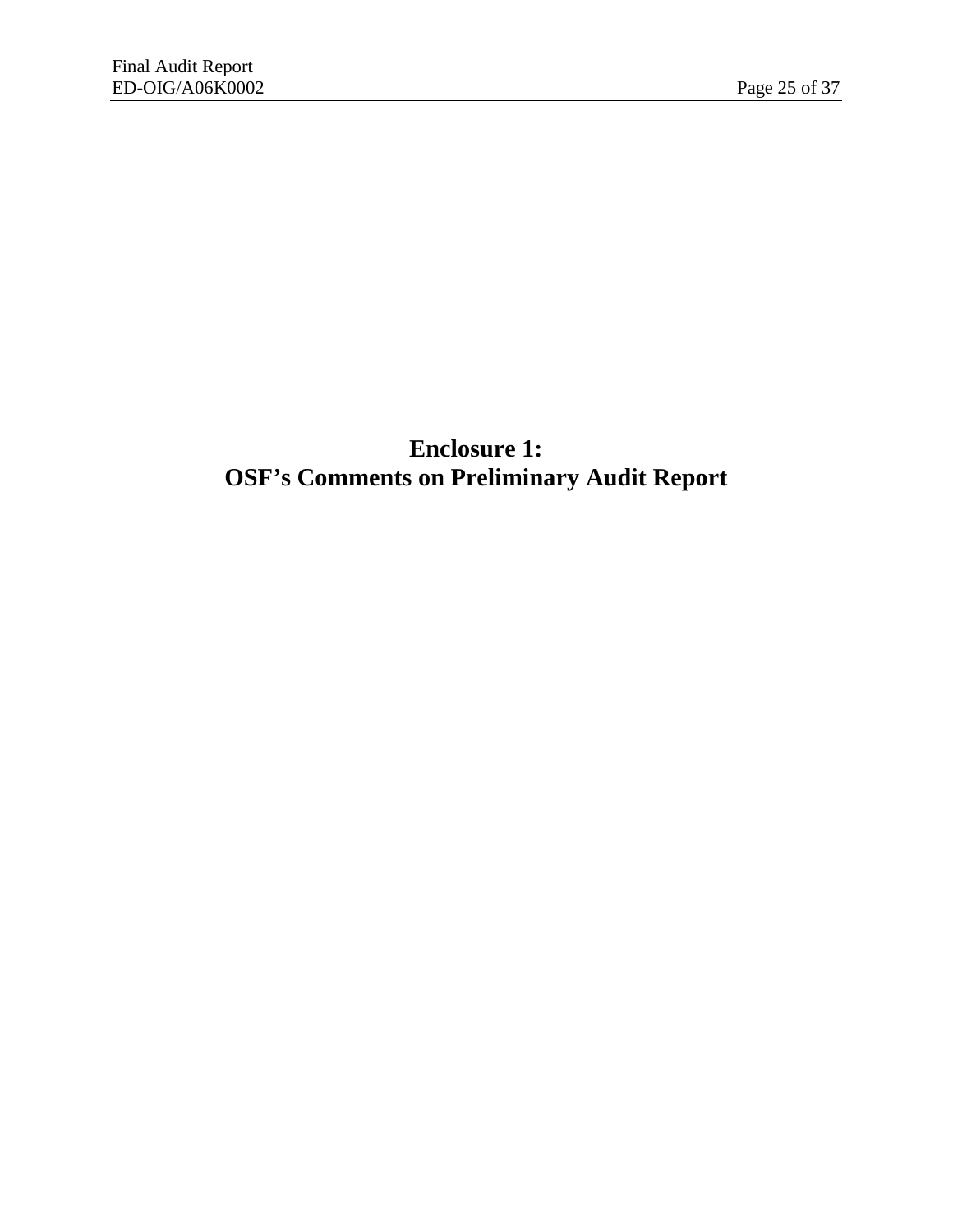

#### MICHAEL CLINGMAN BRAD HENRY DIRECTOR OF STATE FINANCE GOVERNOR

#### STATE OF OKLAHOMA OFFICE OF STATE FINANCE

The Office of State Finance is providing comments of the Draft Audit Report by section:

#### **RESULTS**

<u>Page 3, Paragraph 1</u> – We do not agree with the statement: "We identified \$16 million in State Fiscal Stabilization Fund (SFSF) Government Services Funds (GSF), for which OSF is unable to account for how the funds were expended."

OSF provided documentation showing where the funds had been transferred to the Oklahoma State Department of Education. The funds will be deducted from future ARRA SFSF draw requests.

We do not agree with the statement: "OSF drew down approximately \$19.2 million in SFSF Education Stabilization Funds (ESF) in excess of LEAs needs."

OSDE is a State agency and is responsible for communications with, monitoring of, and disbursing funds to LEAs.

Page 4, Paragraph 2 – We do not agree with the statement: "OSF was designated as the prime recipient for SFSF Funds by the Governor and was tasked with awarding and monitoring the funds to ensure they were expended appropriately by State agencies."

OSF was neither designated as a prime recipient nor awarded any SFSF funds. SFSF funds were awarded by the Governor's office to other state agencies. Monitoring subrecipients' use of the SFSF funds is the responsibility of the State agency that last holds the SFSF funds before the funds are disbursed from the State system.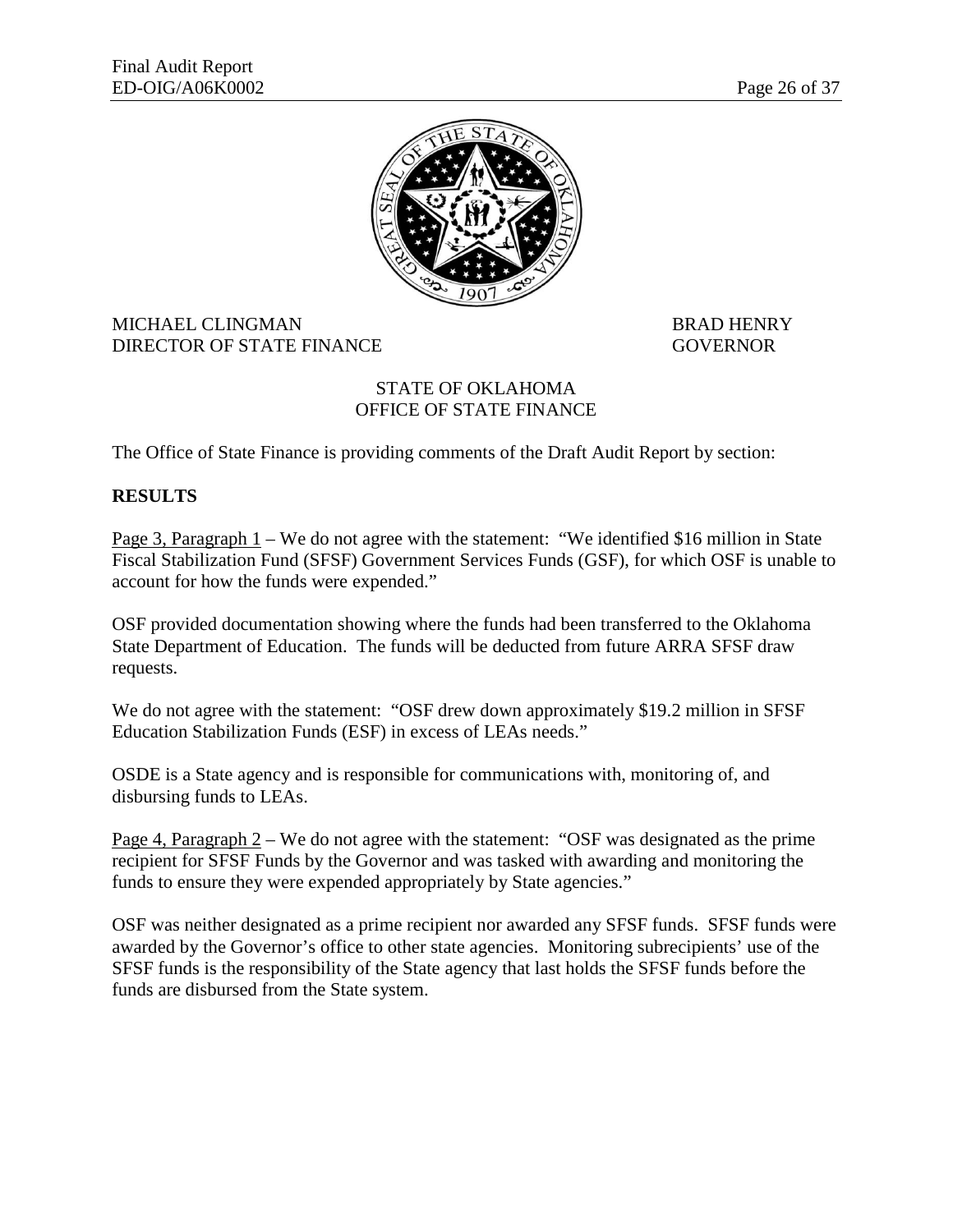#### **FINDINGS**

#### FINDING NO. 1 – Oklahoma Is Unable to Account for \$16 Million in ARRA Funds Page 6

We do not agree with the statements: "Oklahoma is unable to account for \$16 million in ARRA GSF funds." "OSF did not provide adequate documentation for the remaining \$16 million."

OSF provided documentation showing where the funds had been transferred to the Oklahoma State Department of Education. The funds will be deducted from future ARRA SFSF draw requests.

#### Page 7

We do not agree with the statement: "As a result of the events described above and the positions taken by OSF... the State of Oklahoma cannot demonstrate with certainty the disposition of \$16 million in SFSF GSF funds."

OSF provided documentation showing where the funds had been transferred to the Oklahoma State Department of Education. The funds will be deducted from future ARRA SFSF draw requests.

We do not agree with the statement: "Because the subrecipients never received guidance from OSF... "

OSF is neither a grantee nor a grantor, and it has no contact or interaction with subrecipients. OSDE is responsible for communications and monitoring of subrecipients.

#### Page 7 - Recommendations

1.1

OSF provided documentation showing where the funds had been transferred to the Oklahoma State Department of Education. The funds will be deducted from future ARRA SFSF draw requests.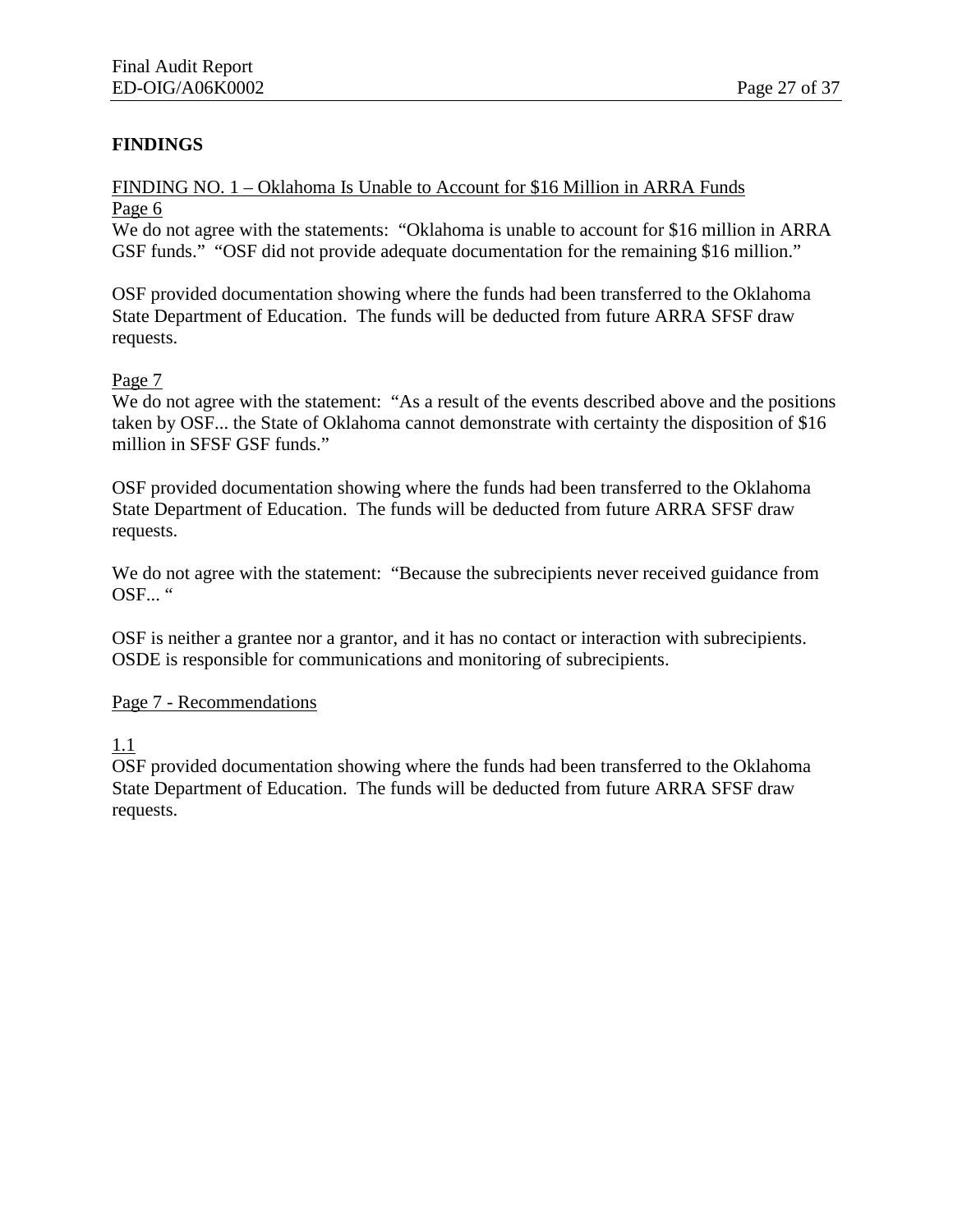#### **FINDINGS**

FINDING NO. 2 – Oklahoma Disbursed ARRA Funds in Advance of Local School District Need

#### Page 7

We do not agree with the statement: "OSDE and OSF disbursed ARRA Title I, IDEA, and SFSF ESF funds... "

OSF is neither a grantee nor a grantor, and it has no contact or interaction with subrecipients. OSDE is responsible for disbursements to, communications with and monitoring of subrecipients.

#### Page 8

We do not agree with the following statements: "OSF also disbursed SFSF ESF funds in advance of need to the LEAs that received the funds. During September 2009, OSF disbursed a double payment, August and September 2009 payments, of ESF funds to the LEAs, which caused the districts to carry over a monthly balance of ESF funds."

OSF is neither a grantee nor a grantor, and it has no contact or interaction with subrecipients. OSDE is responsible for disbursements to, communications with and monitoring of subrecipients.

Page 9 - Early Draw Down and Disbursement of SFSF Educational Stabilization Funds We do not agree with the following statements: "As of December 24, 2009, OSF drew down \$137,221,845 in SFSF ESF funds and disbursed \$117,987,374 (86 percent) to LEAs. We estimated that a total of \$19.2 million in SFSF ESF funds was disbursed to the LEAs prior to need of the funds by the subrecipients. We determined this by comparing the total draw downs by OSF, to the total disbursed to subrecipients as of December 31, 2009."

OSF is neither a grantee nor a grantor, and it has no contact or interaction with subrecipients. OSF makes SFSF draws based on authorized requests from State agencies which are responsible for communication, monitoring, and disbursing of funds.

We do not agree with the following statement: "However, based on the fact that, as of December 24, 2009, OSF had drawn down \$19.2 million in SFSF ESF funds in excess of the amount it had disbursed to LEAs, we concluded that OSF did not follow the CMA."

OSF has notified State agencies of the correct funding techniques. State agencies are responsible for making draw requests in accordance with appropriate funding techniques. OSF makes SFSF draws based on authorized requests from State agencies which are responsible for monitoring draw requests, communication, monitoring of use of funds, and disbursing of funds to subrecipients.

Page 9 - Early Draw Down and Disbursement of SFSF Educational Stabilization Funds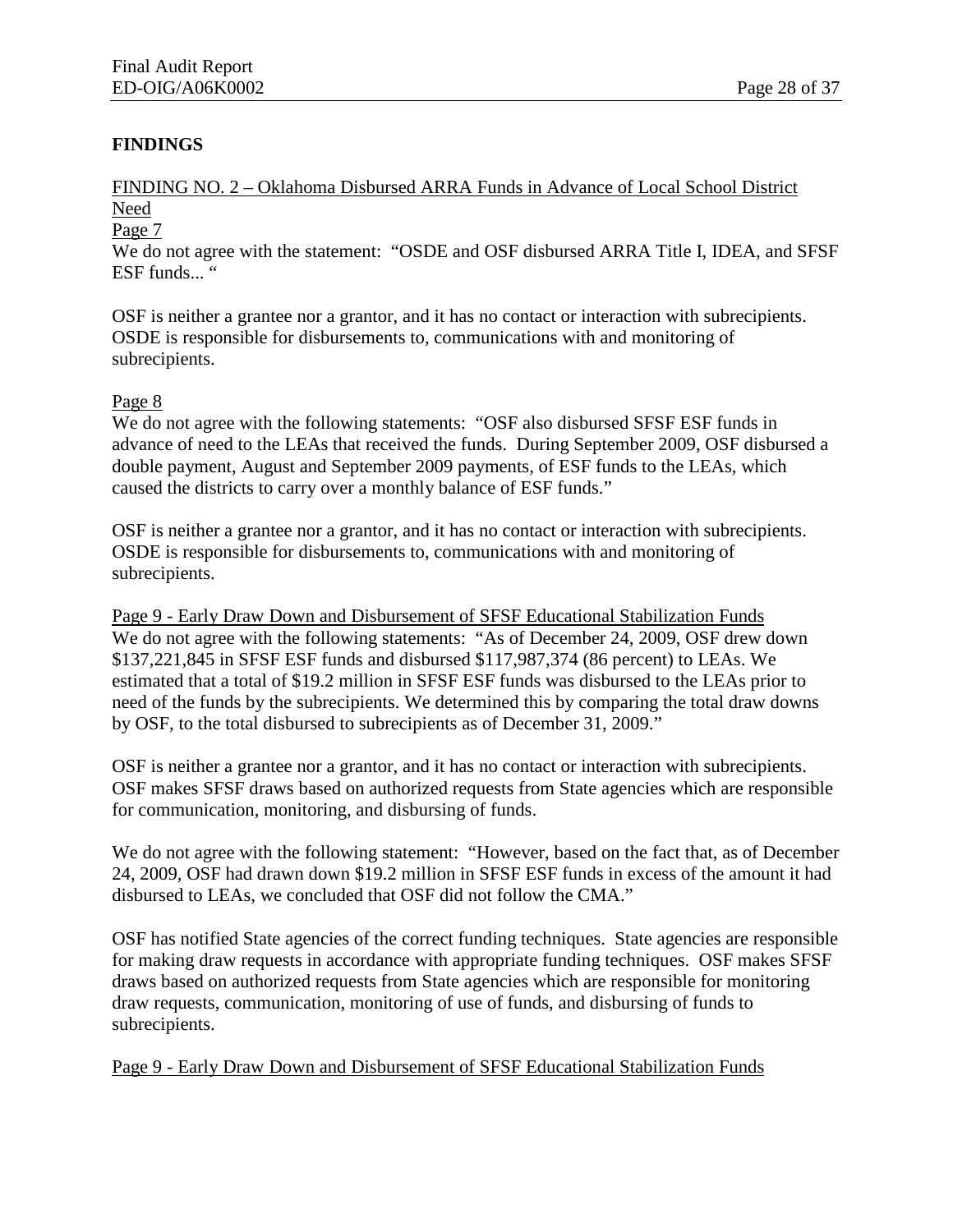We do not agree with the following statements: "OSF has not made adjustments to its draw down and disbursement procedures to accommodate the Federal cash management requirements but instead administers SFSF funds the same as State Aid. By not determining each LEA's cash position prior to disbursing SFSF cash advances, OSF did not ensure that LEAs were expending the funds timely and not maintaining excess cash. In addition, by drawing down Federal funds and disbursing them in advance of LEAs' immediate cash needs, there is an additional cost to the U.S. Treasury and an increased risk that SFSF funds might be misused.

OSF has notified State agencies of the correct funding techniques. State agencies are responsible for making draw requests in accordance with appropriate funding techniques. OSF makes SFSF draws based on authorized requests from State agencies which are responsible for monitoring draw requests, communication, monitoring of use of funds, and disbursing of funds to subrecipients.

#### Page 10 - Recommendations

2.1

As the prime recipient, OSDE has agreed to follow authorized funding techniques of the CMA.

2.2

As the prime recipient, OSDE has agreed to follow authorized funding techniques of the CMA.

2.3

OSF has notified State agencies of the correct funding techniques. State agencies are responsible for make draw requests in accordance with appropriate funding techniques.

As the prime recipient, OSDE has agreed to follow authorized funding techniques of the CMA.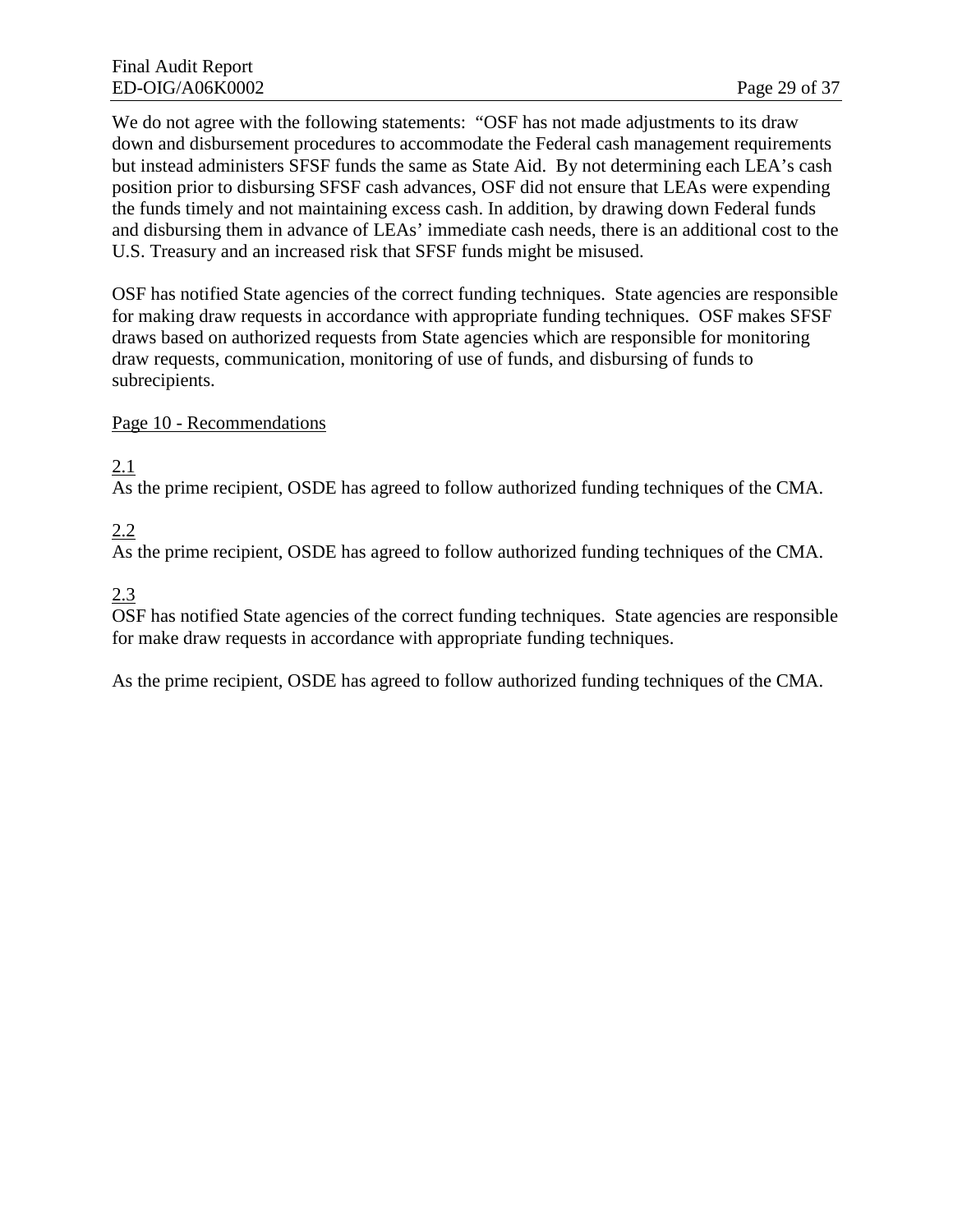#### **FINDINGS**

#### FINDING NO. 3 – Oklahoma Did Not Ensure Data Reported Were Accurate, Reliable, and Complete

#### Page 11 - Incomplete and Inaccurate Information

"OSF disbursed \$68 million in SFSF ESF funds to Institutions of Higher Education (IHE) but did not report the IHEs as subrecipients on the quarterly reports. It also did not report the required data element "award period for subrecipients" for the subrecipients of ARRA Title I and IDEA funds. In addition, as noted in finding No. 1, OSF reported inaccurate information related to SFSF GSF funds. In December 31, 2009, quarterly report, OSF reported that the Executive Office of the Governor distributed \$18.7 million in SFSF GSF funds, and the prime recipient information shows that the funds were spent "on payroll shortages for OWRB." As discussed in Finding No. 1, we noted that there is adequate documentation to support only \$2.7 million in SFSF GSF funds for OWRB payroll costs. OSF cannot account for \$16 million in SFSF GSF funds drawn down by OSF. We are unable to determine who received the remaining \$16 million in SFSF GSF funds."

Initial OMB guidance stated that ARRA funds that are passed from one State agency to a second (or even a third) State agency before being disbursed from the State accounting system should treat the second (or third) State agency as the prime recipient of ARRA funds. IHEs are State agencies in Oklahoma. OMB and the U.S. Department of Education debated this issue until late in the second reporting period before OMB agreed to allow IHEs to be reported as subrecipients for SFSF awards only. In the next reporting period, Oklahoma IHEs were reported as subrecipients based on the "revised" guidance from OMB.

OSF provided documentation showing where the funds had been transferred to the Oklahoma State Department of Education. The funds will be deducted from future ARRA SFSF draw requests.

"OSF inaccurately reported prime vendors in its second quarterly report. OSF distributed all SFSF ESF funds to IHEs and LEAs and did not expend any funds at the State level; as such, no prime vendors should be reported via the quarterly reports. However, Oklahoma City Community College (OCCC) inaccurately reported two vendors as prime vendors that should have been reported as subrecipient vendors of the SFSF ESF funds."

The OCCC is a State agency and was considered a prime recipient according to the initial OMB guidance. In subsequent reporting periods, these vendors are reported as subrecipient vendors per the "revised OMB" guidance.

#### Page 11 - Inaccurately Reported Jobs Information

"Oklahoma State University's (OSU) calculation of jobs created/retained did not meet the requirements set forth by OMB. OSU calculated jobs created/retained based on salary amounts, not by hours worked. OSU underestimated the number of jobs created/retained for the first two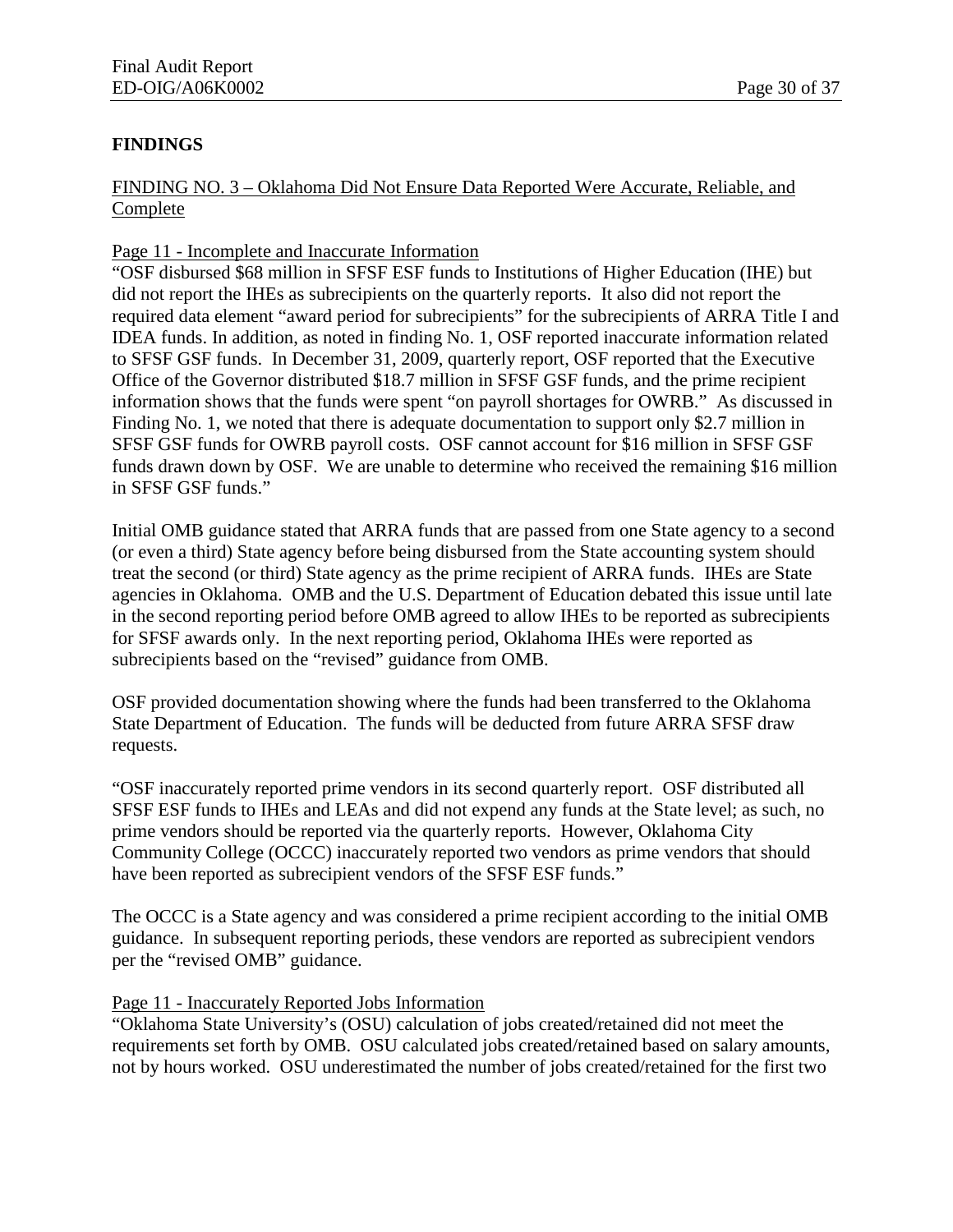quarterly reports. For the first quarter, we calculated 375.30 FTEs, while OSF reported 256 FTEs. For the second quarter, we calculated 421.95 FTEs, while OSF reported 256 FTEs."

The Oklahoma State Regents for Higher Education provided the job calculations for the total ARRA dollars that are to be received by each IHE. The amount reported for each quarter was calculated based on the percentage of total dollars expended by each quarter by each IHE versus the total amount allocated to each IHE. IHEs will be instructed to report future job calculations in accordance with OMB guidance.

#### Page 12 – Full Disclosure of ARRA Funds

"OSF and OSDE did not have adequate internal controls in place to ensure transparency and security of data related to ARRA. OMB M-09-21, page 28, states that the subrecipients are to implement internal control measures as appropriate to ensure accurate and complete information."

OSF is neither a grantee nor a grantor, and it has no contact or interaction with subrecipients. OSDE is responsible for disbursements to, communications with and monitoring of subrecipients.

#### Page 13

We do not agree with the following statement: "OSF... did not have written policies and procedures to verify data prior to reporting to FederalReporting.gov."

OSF is neither a grantee nor a grantor of SFSF funds. State agencies are considered the prime recipients of these funds. Agencies will be reminded to verify data prior to reporting the information.

#### Page 13 - Recommendations

3.1

OSF is neither a grantee nor a grantor of SFSF funds. State agencies are considered the prime recipients of these funds. Agencies will be instructed to comply with OMB guidelines going forward.

3.2 OSDE response needed.

3.3 OSDE response needed.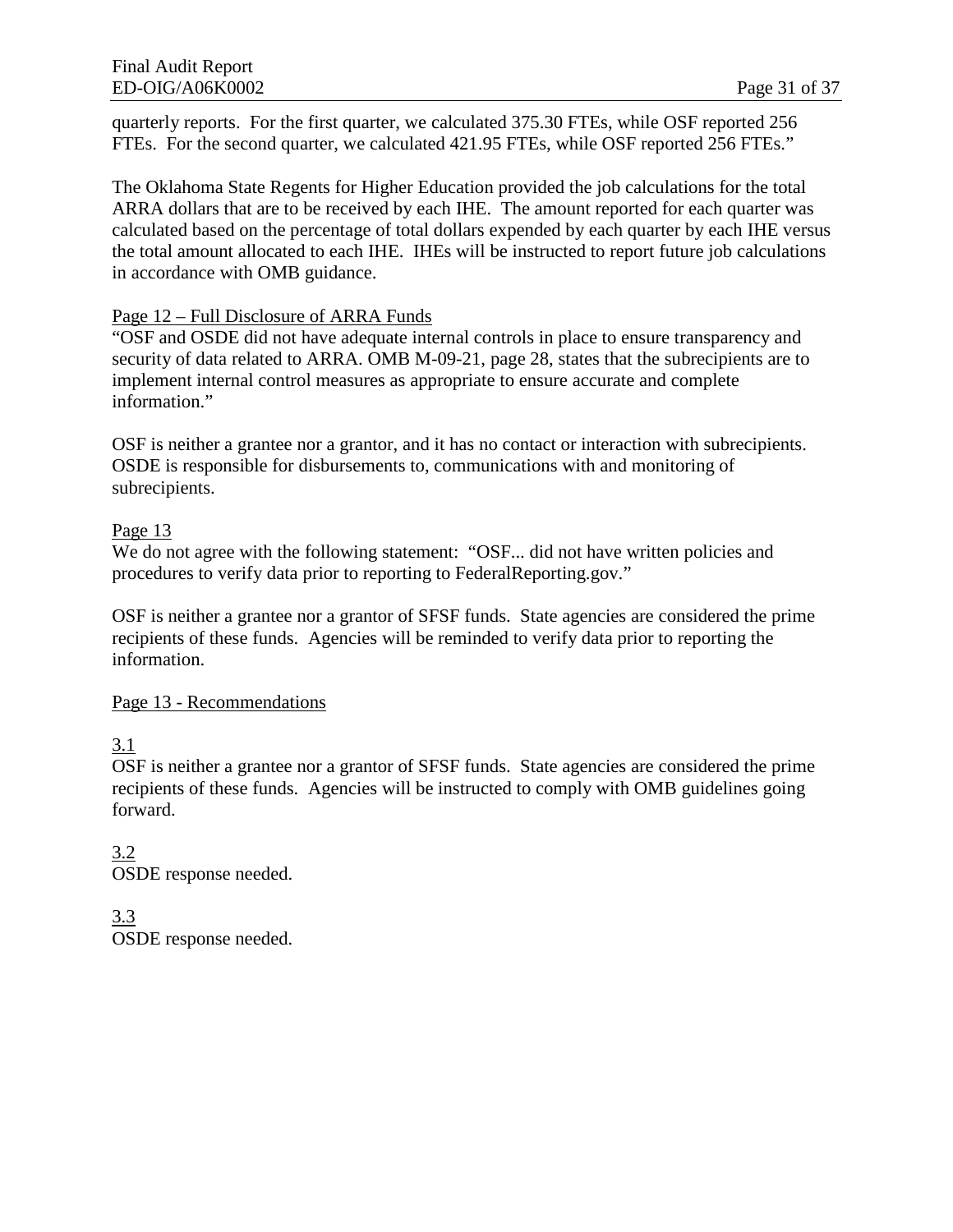#### **FINDINGS**

FINDING NO. 4 – Unallowable and Inadequately Documented Costs Found at Some Subrecipients

#### Page 14 - Unallowable Costs

"A review of OSF SFSF expenditure reports and other documentation revealed that Haywood Public Schools used \$37,613 of its \$39,306 allocation in SFSF ESF funds to purchase a bus. We also found that OCCC used \$30,720 out of its allocation of \$1,995,832 in SFSF ESF funds to purchase a maintenance and support system for its computer mainframe system."

OSDE as the prime recipient is responsible for monitoring the draw requests, use of funds including disbursements to subrecipients for the \$37,613 used by Haywood Public Schools. The \$30,720 will be deduced from future draw requests by OCCC until other allowable expenditures are indentified, incurred and reported.

"The unallowable purchases went undetected because OSF had not established a review system to ensure that SFSF funds were being expended appropriately and in accordance with applicable laws, regulations, and guidance. In accordance with Section 14008 of the Recovery Act, States receiving SFSF funds must submit an annual report to the Department with certain data as specified by the Department. According to OSF, expenditures for SFSF ESF money will not be reviewed by OSF until the official SFSF Annual Report is due to the Department which according to a Group Leader of OESE, will not be until January 2011."

OSF was neither designated as a prime recipient nor awarded any SFSF funds. SFSF funds were awarded by the Governor's office to other state agencies. Monitoring subrecipients' use of the SFSF funds is the responsibility of the State agency that last holds the SFSF funds before the funds are disbursed from the State system. Therefore, the OSDE and IHE are State agencies and are responsible for monitoring the use of SFSF funds.

OSF has reminded State agencies of their monitoring and compliance responsibilities. OSF makes SFSF draws based on authorized requests from State agencies which are responsible for monitoring draw requests, communication, monitoring of use of funds, and disbursing of funds to subrecipients and/or vendors.

#### Page 15 - Recommendations

4.1

The \$30,720 will be deducted from future draw requests by OCCC until other allowable expenditures are indentified, incurred and reported. OSDE as the prime recipient is responsible for monitoring the draw requests, use of funds including disbursements to subrecipients for the \$37,613 used by Haywood Public Schools.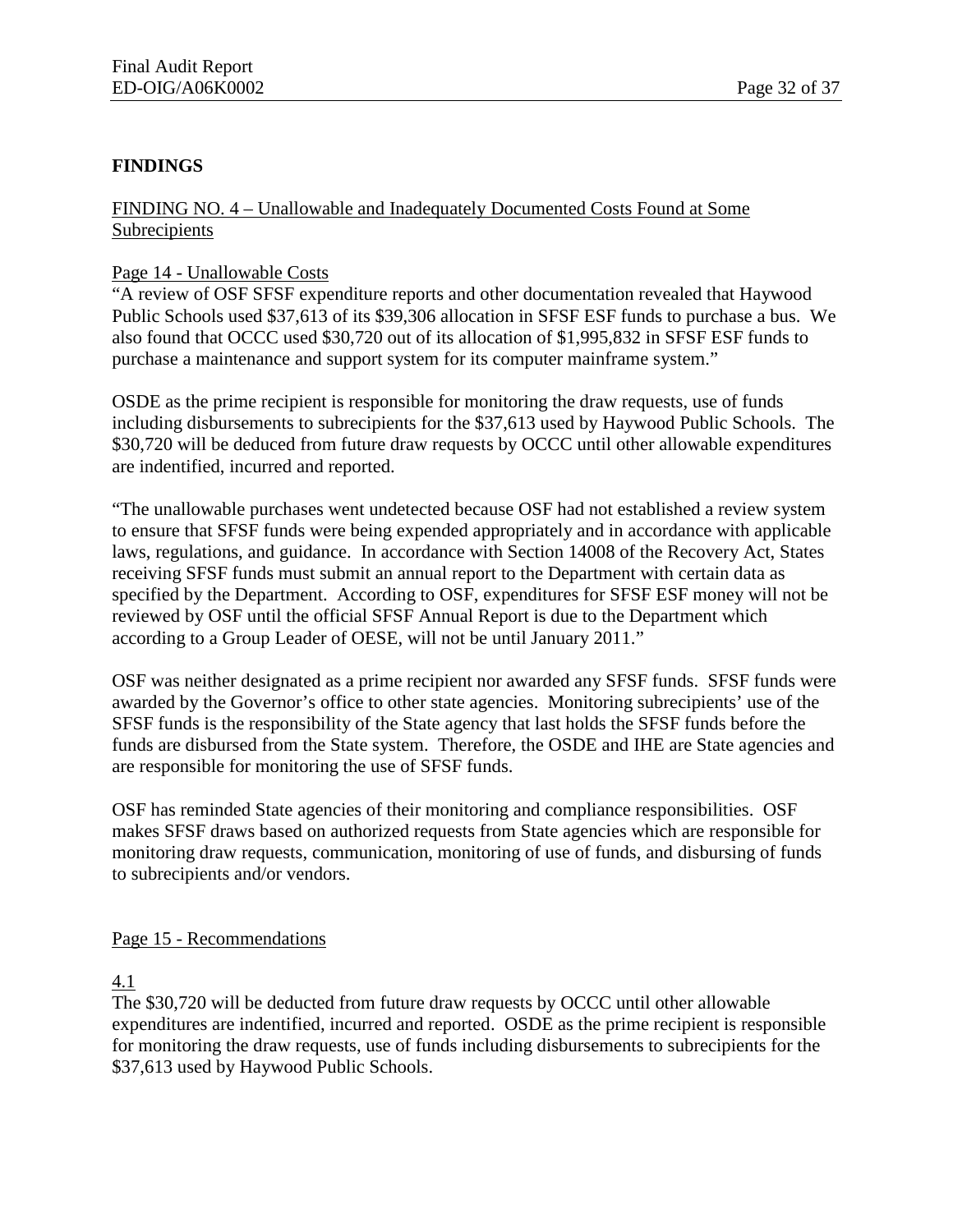#### 4.2 OSDE response needed.

#### 4.3

OSF has notified State agencies of their monitoring and compliance responsibilities. OSF makes SFSF draws based on authorized requests from State agencies which are responsible for monitoring draw requests, communication, monitoring of use of funds, and disbursing of funds to subrecipients and/or vendors.

OSF will continue to work with State agencies to ensure compliance that SFSF funds are expended appropriately and in accordance with applicable laws, regulations, and guidance.

Sincerely, /s/

Michael Clingman Oklahoma Director of State Finance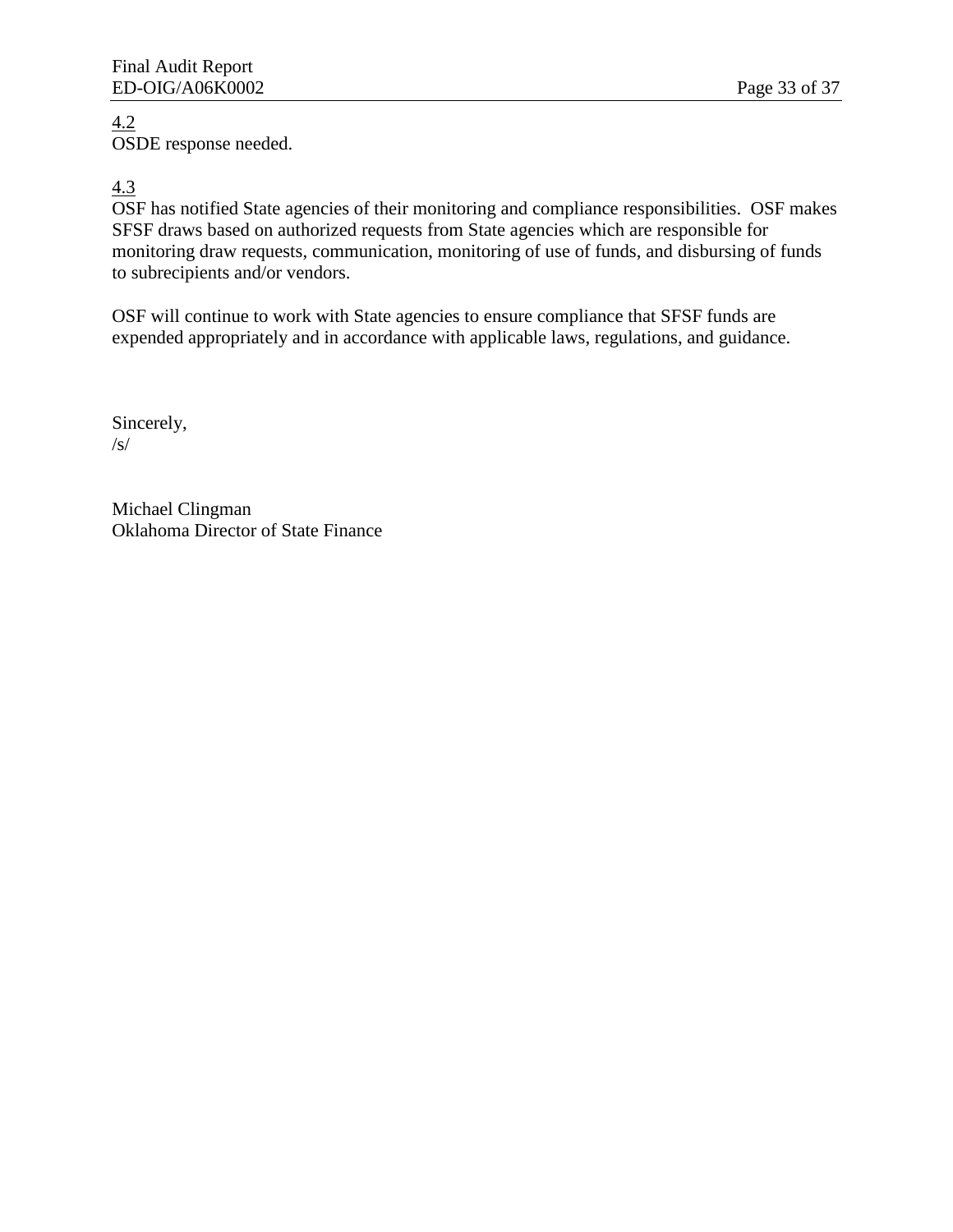# **Enclosure 2: OSDE's Comments on Preliminary Audit Report**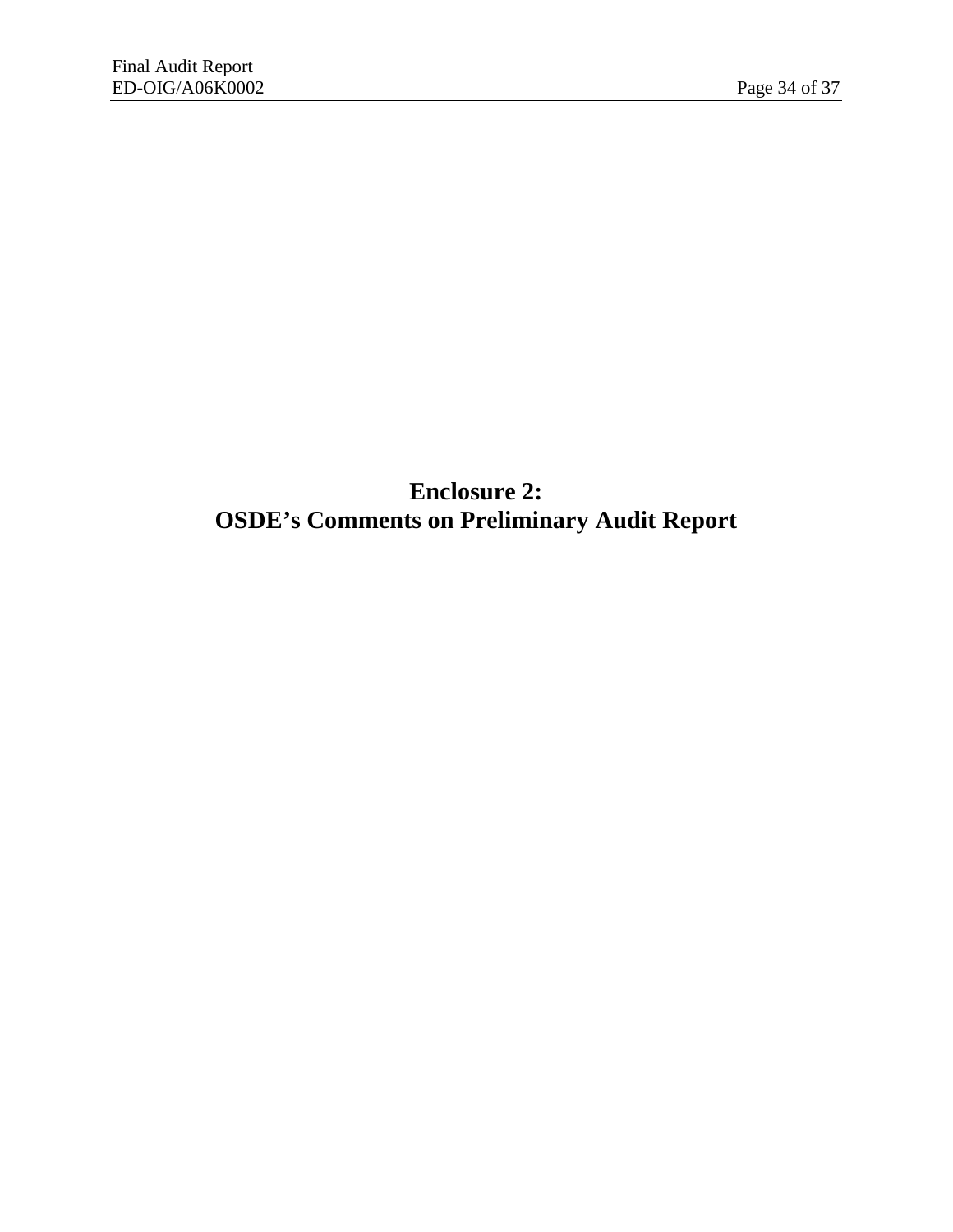

#### SANDY GARRETT STATE SUPERINTENDENT OF PUBLIC INSTRUCTION STATE OF OKLAHOMA

The Oklahoma State Department of Education is providing comments of the Draft Audit Report.

#### **RESULTS**

The State Department of Education (OSDE) does not agree with the results listed in the Draft Audit Report (ED-OIG/A06K0002) from the Office of Inspector General, U.S. Department of Education.

The OSDE does not agree with the statement "We identified \$16 million in State Fiscal Stabilization Fund (SFSF) Government Services Funds (GSF), for which... unable to account for how the funds were expended."

OSDE has made adjustment to show SFSF GSF was allocated to the LEAs or subrecipients for textbook expenditures from July 1 through September 30, 2009. Even though OSF provided the SFSF GSF after the allocation and payment of textbook funding was distributed to the subrecipients, it was not until June of 2010 that Oklahoma Legislation (Senate Bill 1566) reduced the state portion of textbook funding. Adjustments have been prepared to account for the subrecipients' textbook expenditures with SFSF GSF.

The OSDE does not agree with the statement "OSDE and OSF did not follow applicable cash management regulation to ensure subrecipients did not receive funds in advance of need."

OSDE did follow the applicable cash management regulations by working in conjunction with OSF to request only the amount needed to make each month's payment. This request was submitted to OSF three days prior to the effective date of payment. These payments were calculated as nine percent (9%) of the subrecipients' allocation to provide funds for monthly payrolls.

OSDE does not agree with the statement "OSDE and OSF also did not ensure that data reported were accurate, reliable, and complete."

OSDE did maintain the system for the SFSF Education Stabilization Fund (ESF) and SFSF GSF calculated for the subrecipients. OSDE worked with subrecipients to make sure all data supporting the expenditures was accurate and complete.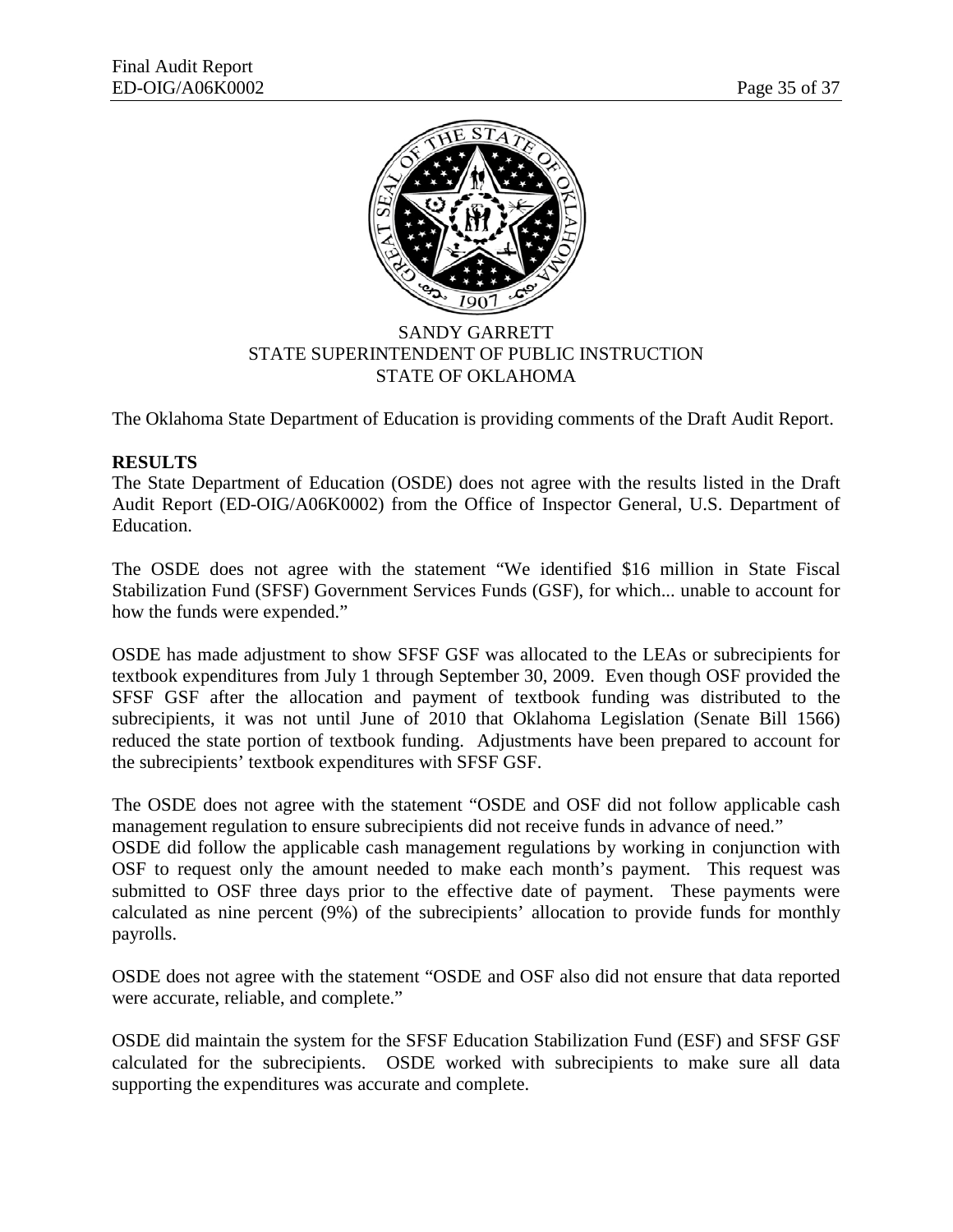OSDE worked with subrecipients to obtain data to support the certification of Time and Effort for IDEA-B funds.

#### **FINDINGS**

#### FINDING NO. 1 – Oklahoma Is Unable to Account for \$16 Million in ARRA Funds (page 6)

OSDE Response: This is inaccurate. An equitable offset was described during the Office of Inspector General's exit conference. Documentation is attached that will substantiate this modification and show that accounting records reflect expenditures were made for allowable textbook expenses. Notification to subrecipients will follow these changes. Official accounting records to include those FY' 10 expenditures of the LEAs would not be submitted until after July 1, 2010.

OSDE provided documentation to show the Subrecipients' revenue and expenditures account for the SFSF GSF for textbooks. Also attached is the SFSF GSF textbook allocation report as well as the report detailing the decrease in the state funding textbook allocation for the appropriate increase in SFSF GSF. The subrecipients' notification will also specify the changes will also be at the local level.

OSDE is providing documentation from Broken Arrow Public Schools and Edmond Public Schools to document Time and Effort certifications for the district employees that were paid with IDEA-B ARRA funds in the amount of \$85,272. The subrecipients also provided this documentation to OIG.

#### FINDING NO. 2 – Oklahoma Disbursed ARRA Funds in Advance of Local School District Need

OSDE distributed to the subrecipients an amount equal to 18 percent (18%) of the allocation to provide reimbursement for the August and September payroll. OSDE received the required Assurance Statements and Data Forms during the month of August. No recipient received a payment until after the required documentation had been received and approved by OSDE. The SFSF ESF and SFSF GSF were not part of an online system during FY2010, so all documentation was faxed or mailed to OSDE.

OSDE has now established for FY2011 an online system where the subrecipient will budget and submit claims for reimbursement if the LEA is not using SFSF ESF for salaries. To monitor the monthly scheduled payments, the subrecipient will submit quarterly report expenditure reports to confirm the needs are equivalent to the revenue received. If there is some discrepancy, the future payments will be decreased to meet the needs of the subrecipient.

#### FINDING NO. 3 – Oklahoma Did Not Ensure Data Reported Were Accurate, Reliable, and **Complete**

Statement (page 12, paragraph 3): "Although the report was submitted, OSDE did not provide us with supporting documentation for the information reported. There is no assurance that the data met reporting requirements or that the data is complete, accurate, and reliable."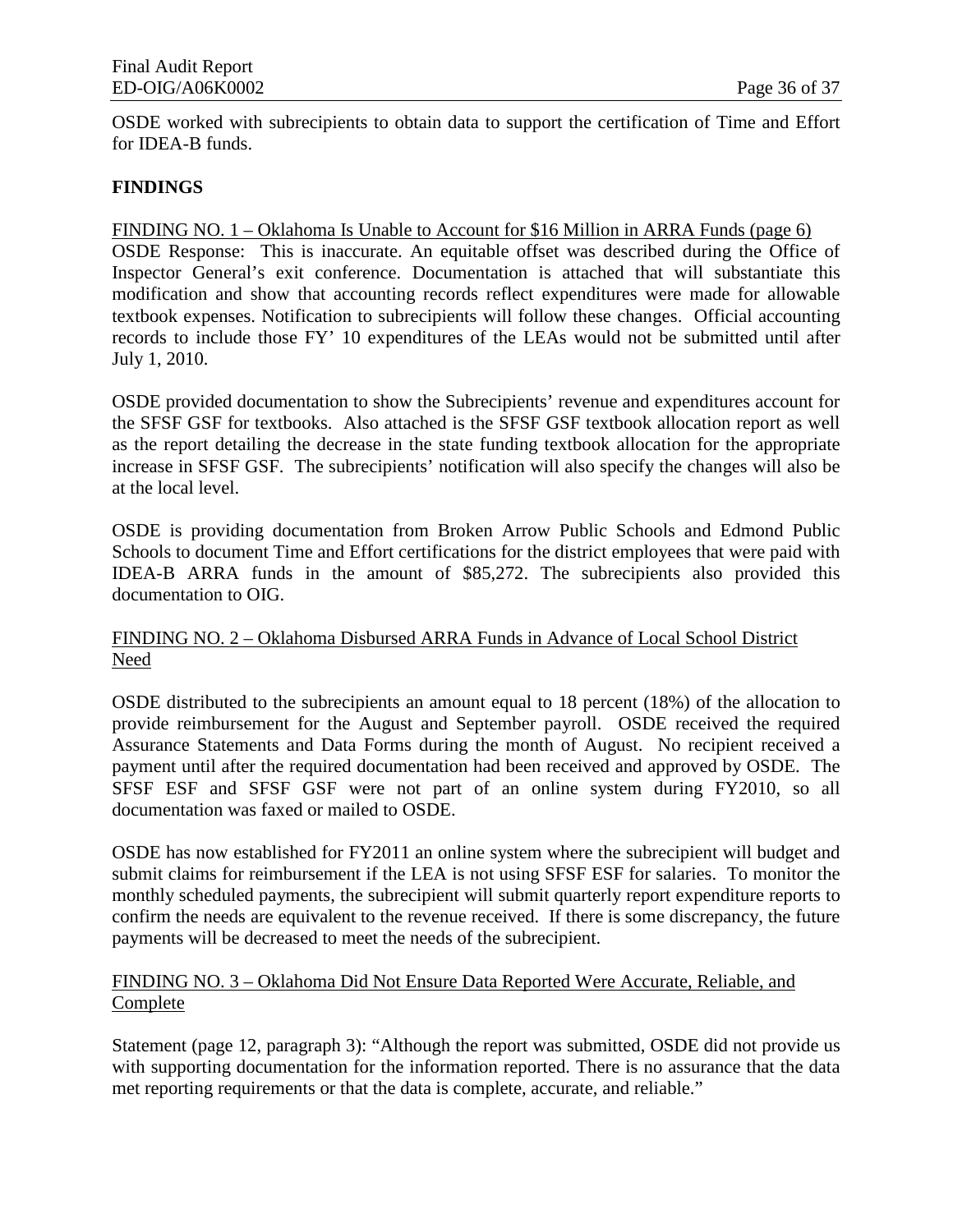OSDE Response: The report did not require additional supporting documentation. Therefore, it is arbitrary and unsubstantiated to state that the data was somehow inaccurate.

FINDING NO. 4 – Unallowable and Inadequately Documented Costs Found at Some Subrecipients

Statement (page 14, paragraph 1): "A review of OSF SFSF expenditure reports and other documentation revealed that Haywood Public Schools used \$37,613 of its \$39,306 allocation in SFSF ESF funds to purchase a bus."

OSDE Response: Corrective measures were taken upon discovery of expenditure and funds were then subsequently used for allowable payroll expenditures. After all subrecipients' financial records have been received by OSDE, the data will be available for OSF.

OSDE has accurate records to verify the SFSF ESF and SFSF GSF expenditures by the subrecipients for FY2010. The LEAs were reviewed during the first few months of the SFSF ESF and SFSF GSF systems. At that time the LEAs were trying to separate the different types of ARRA funding and the appropriate requirements.

OSDE will continue to study and operate by the applicable laws, regulations, and guidance associated with SFSF expenditures.

Sincerely,

/s/

Sandy Garrett Oklahoma State Superintendent of Public Instruction